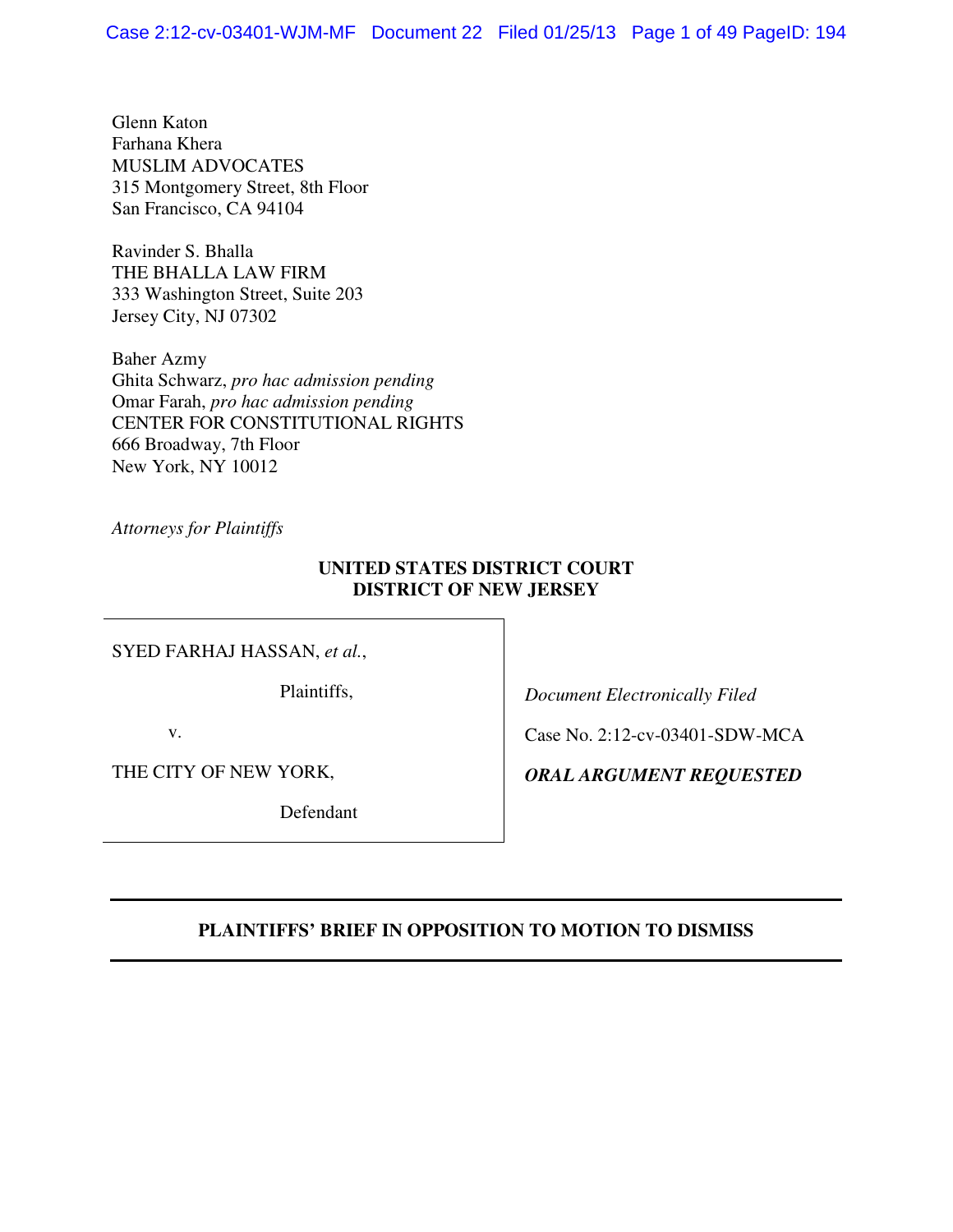# **TABLE OF CONTENTS**

|      |           | Page                                                                                                                                                                                                                 |  |
|------|-----------|----------------------------------------------------------------------------------------------------------------------------------------------------------------------------------------------------------------------|--|
|      |           |                                                                                                                                                                                                                      |  |
|      |           |                                                                                                                                                                                                                      |  |
|      |           |                                                                                                                                                                                                                      |  |
|      |           |                                                                                                                                                                                                                      |  |
| I.   |           | THE CITY'S EXPANSIVE PROGRAM TO MAP, TARGET, AND<br>SURVEIL MUSLIM-AFFILIATED BUSINESSES, ORGANIZATIONS,<br>AND INDIVIDUALS IN NEW JERSEY ON THE SOLE BASIS OF<br>THEIR ISLAMIC RELIGIOUS AFFILIATION IS             |  |
| Π.   |           | PLAINTIFFS HAVE STATED A CLAIM THAT THE NYPD'S SPYING<br>PROGRAM TARGETING THEM BASED SOLELY ON THEIR<br>RELIGION VIOLATES THE FIRST AND FOURTEENTH                                                                  |  |
|      | A.        | The First Amended Complaint Easily Satisfies the Pleading                                                                                                                                                            |  |
|      | <b>B.</b> | When a Municipal Defendant Adopts An Overtly Discriminatory<br>Policy and Custom, Iqbal's Holding on Individual Vicarious                                                                                            |  |
|      | C.        | The Iqbal/Twombly Standard Does Not Require Plaintiffs To Rule<br>Out Any Alternative Explanation For the City's Overt<br>Discrimination In Order To Survive A Motion To Dismiss 17                                  |  |
| III. |           | PLAINTIFFS HAVE ARTICLE III STANDING BECAUSE THEY<br>EACH HAVE SUFFERED AN INJURY IN FACT THAT IS "FAIRLY<br>TRACEABLE" TO DEFENDANT'S SPYING AND IT IS LIKELY<br>THAT THE INJURIES WILL BE REDRESSED BY A FAVORABLE |  |
|      | А.        |                                                                                                                                                                                                                      |  |
|      |           | Law enforcement surveillance can and in this case does<br>1.<br>give rise to injury in fact sufficient for Article III standing 22                                                                                   |  |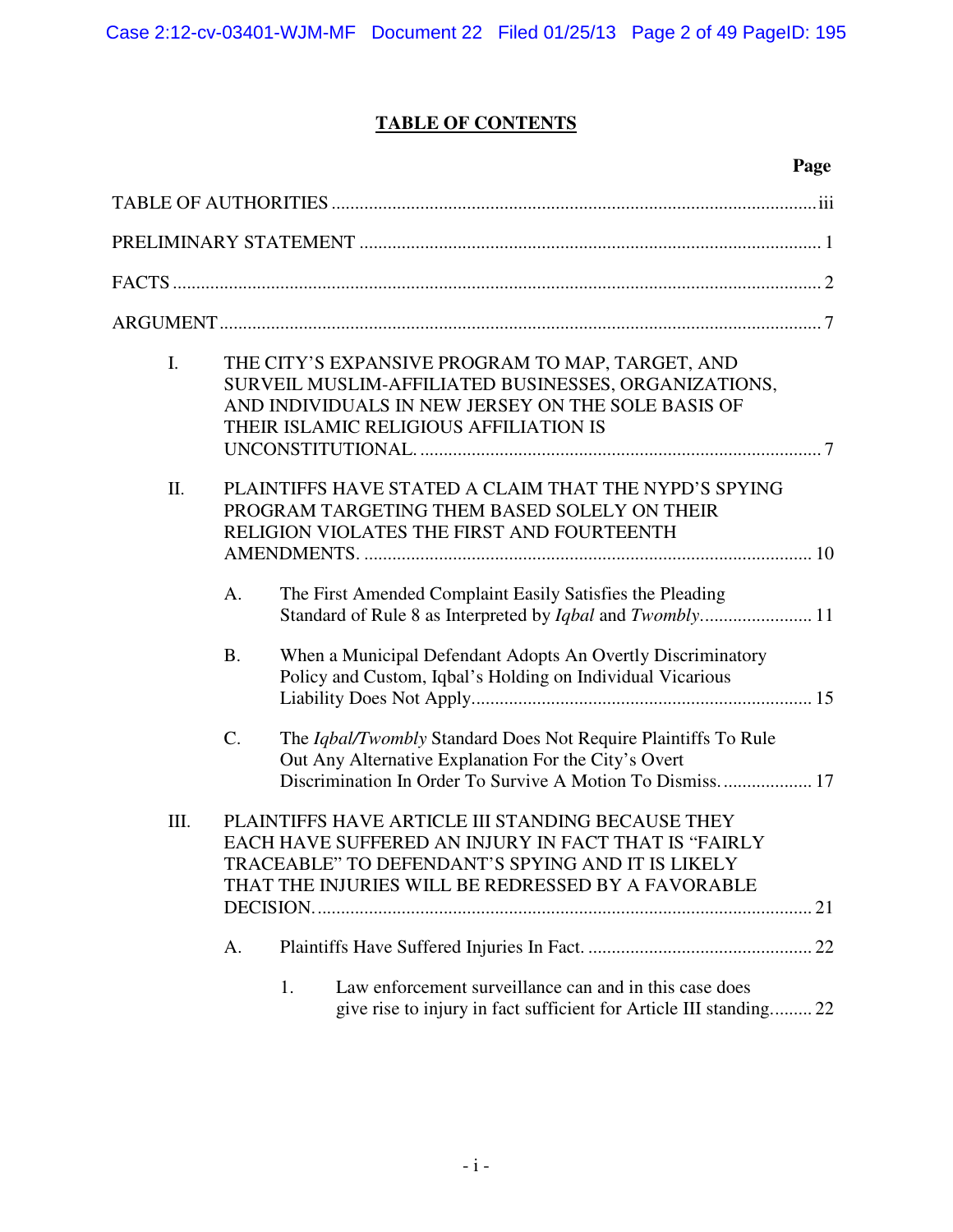## **TABLE OF CONTENTS**

(continued)

|     |           |    |                                                                                                                                                                                                                                                                                                               | Page |
|-----|-----------|----|---------------------------------------------------------------------------------------------------------------------------------------------------------------------------------------------------------------------------------------------------------------------------------------------------------------|------|
|     |           | 2. | Plaintiffs have been injured by being targeted on the basis<br>of membership in a suspect class and on the basis of<br>classification of a fundamental right, both of which are<br>injuries in fact pursuant to the Equal Protection Clause 26                                                                |      |
|     |           | 3. | All Plaintiffs have been personally subjected to a policy<br>disfavoring their religion and, in many cases, have altered<br>their behavior as a result, causing injury in fact pursuant to                                                                                                                    |      |
|     |           | 4. | Plaintiffs have been targeted by a practice that explicitly<br>discriminates on the basis of religion and Plaintiff mosques<br>have experienced a reduction in attendance and have been<br>compelled to change their religious services and<br>programming, injuries in fact to the right to free exercise of |      |
|     | <b>B.</b> |    | Plaintiffs' injuries are "fairly traceable" to the NYPD's<br>discriminatory practices and are not the result of an independent                                                                                                                                                                                |      |
|     | C.        |    | Plaintiffs' injuries will be redressed by a favorable decision36                                                                                                                                                                                                                                              |      |
| IV. |           |    | PLAINTIFFS HAVE STATED A CLAIM FOR EXPUNGEMENT  37                                                                                                                                                                                                                                                            |      |
|     |           |    |                                                                                                                                                                                                                                                                                                               |      |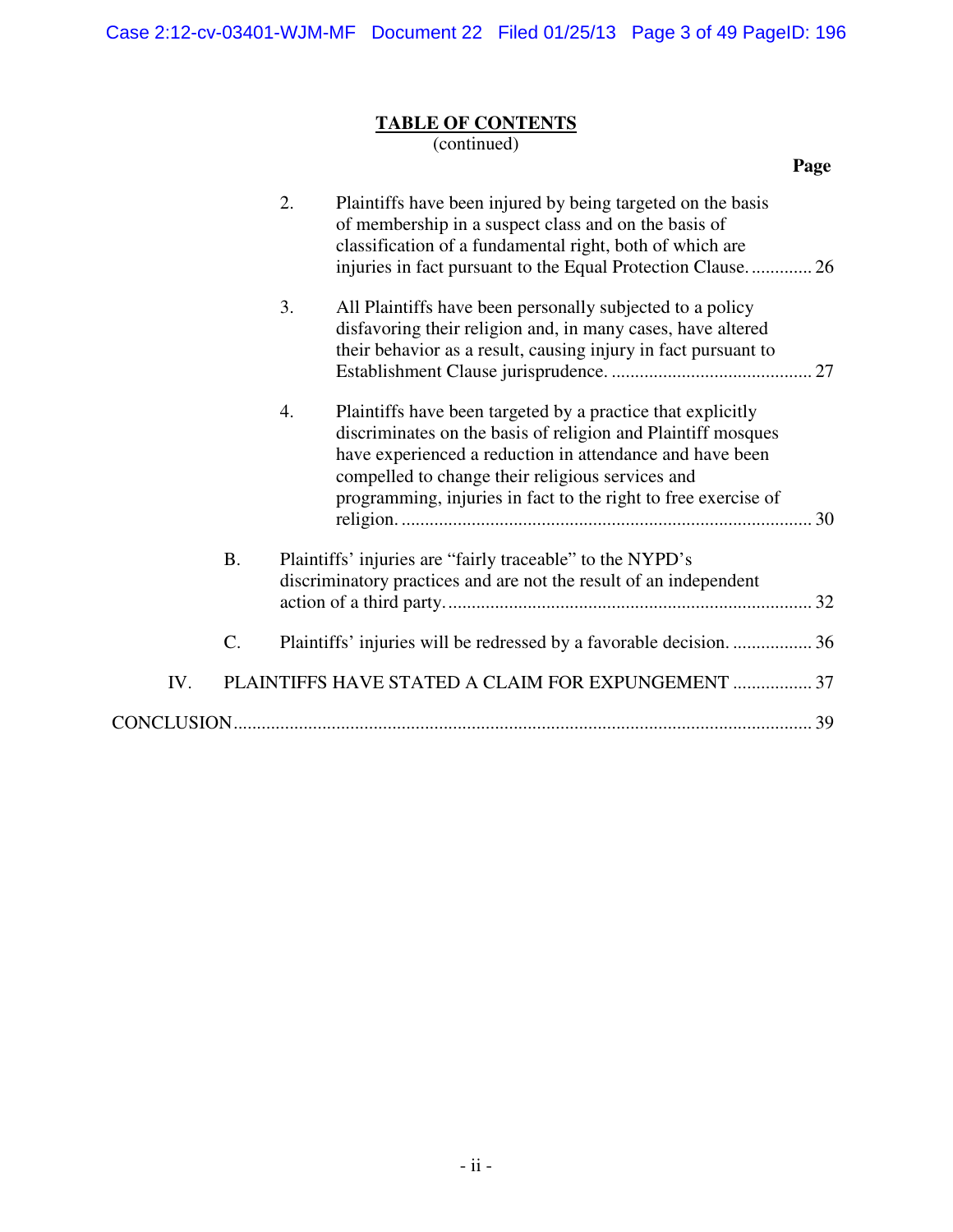# **TABLE OF AUTHORITIES**

**CASES**

## **Page(s)**

| ACLU v. Rabun County,                                |  |
|------------------------------------------------------|--|
| ACLU-NJ ex rel. Miller v. Twp. of Wall,              |  |
| Allegheny County v. Greater Pittsburgh ACLU,         |  |
| Allen v. Wright,                                     |  |
| Anderson v. Davila,                                  |  |
| Argueta v. U.S. Immigration and Customs Enforcement, |  |
| Ashcroft v. Iqbal,                                   |  |
| Baugh Constr. Co. v. Mission Ins. Co.,               |  |
| Bd. of Educ. v. Grumet,                              |  |
| Beck v. City of Pittsburgh,                          |  |
| Bell Atlantic Corp v. Twombly,                       |  |
| Berckeley Inv. Group, Ltd. v. Colkitt,               |  |
| Bistrian v. Levi,                                    |  |
| Bivens v. Six Unknown Fed. Narcotics Agents,         |  |
| Bradley v. United States,                            |  |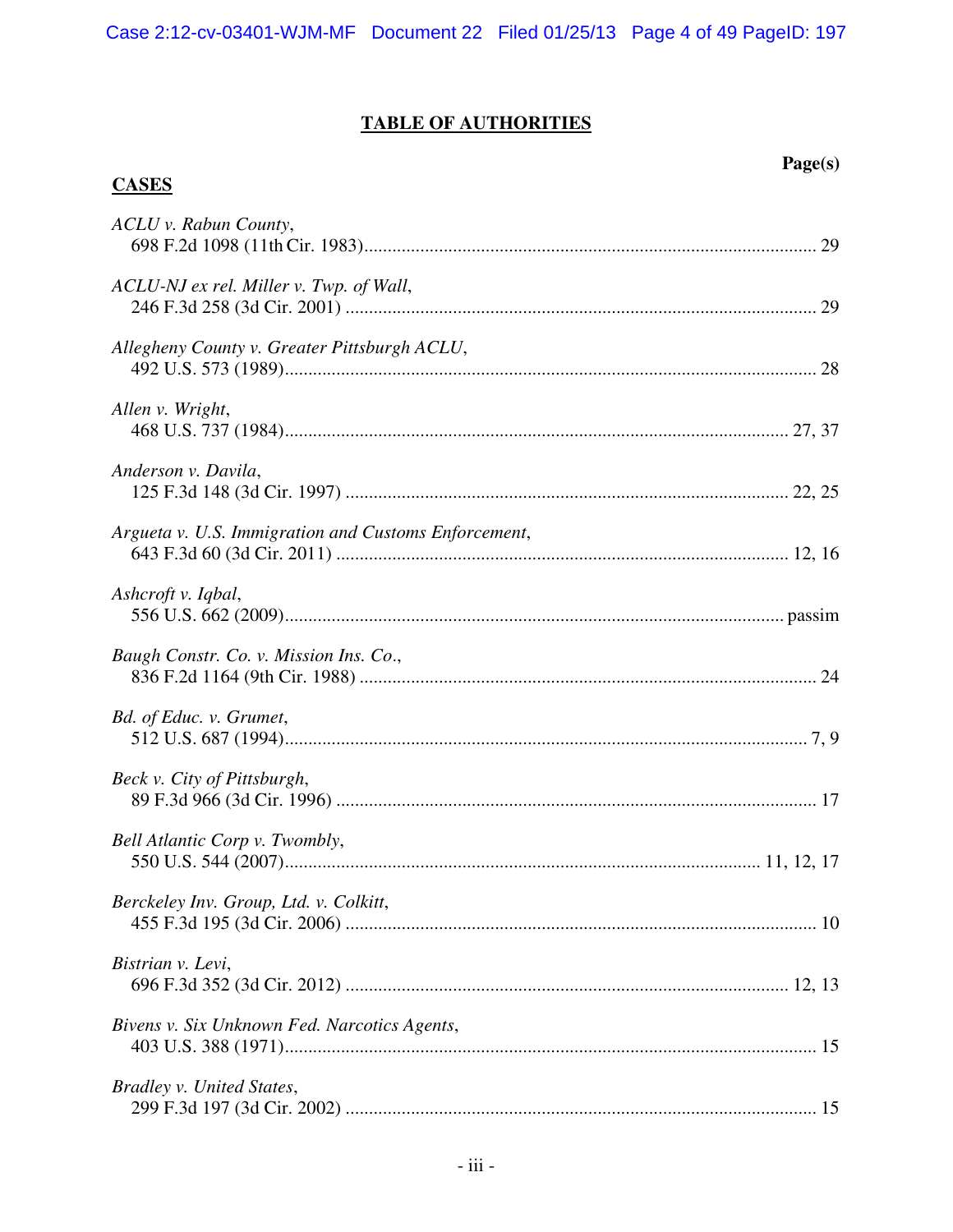| Burlington N. R.R. v. Ford,                     |  |
|-------------------------------------------------|--|
| Busch v. Marple Newtown Sch. Dist.,             |  |
| Camden v. Plotkin,                              |  |
| Church of Lukumi Babalu Aye v. City of Hialeah, |  |
| Common Cause v. Pennsylvania,                   |  |
| Craig et al. v. Boren,                          |  |
| Doe v. County of Montgomery,                    |  |
| Doe v. Indian River Sch. Dist.,                 |  |
| Doe v. U.S. Air Force,                          |  |
| Duquesne Light Co. v. EPA,                      |  |
| Employment Div. v. Smith,                       |  |
| Foremaster v. St. George,                       |  |
| Fowler v. UPMC Shadyside,                       |  |
| Freedom from Religion Found. v. Zielke,         |  |
| Gordon v. City of Moreno Valley,                |  |
| Gould Elecs., Inc. v. United States,            |  |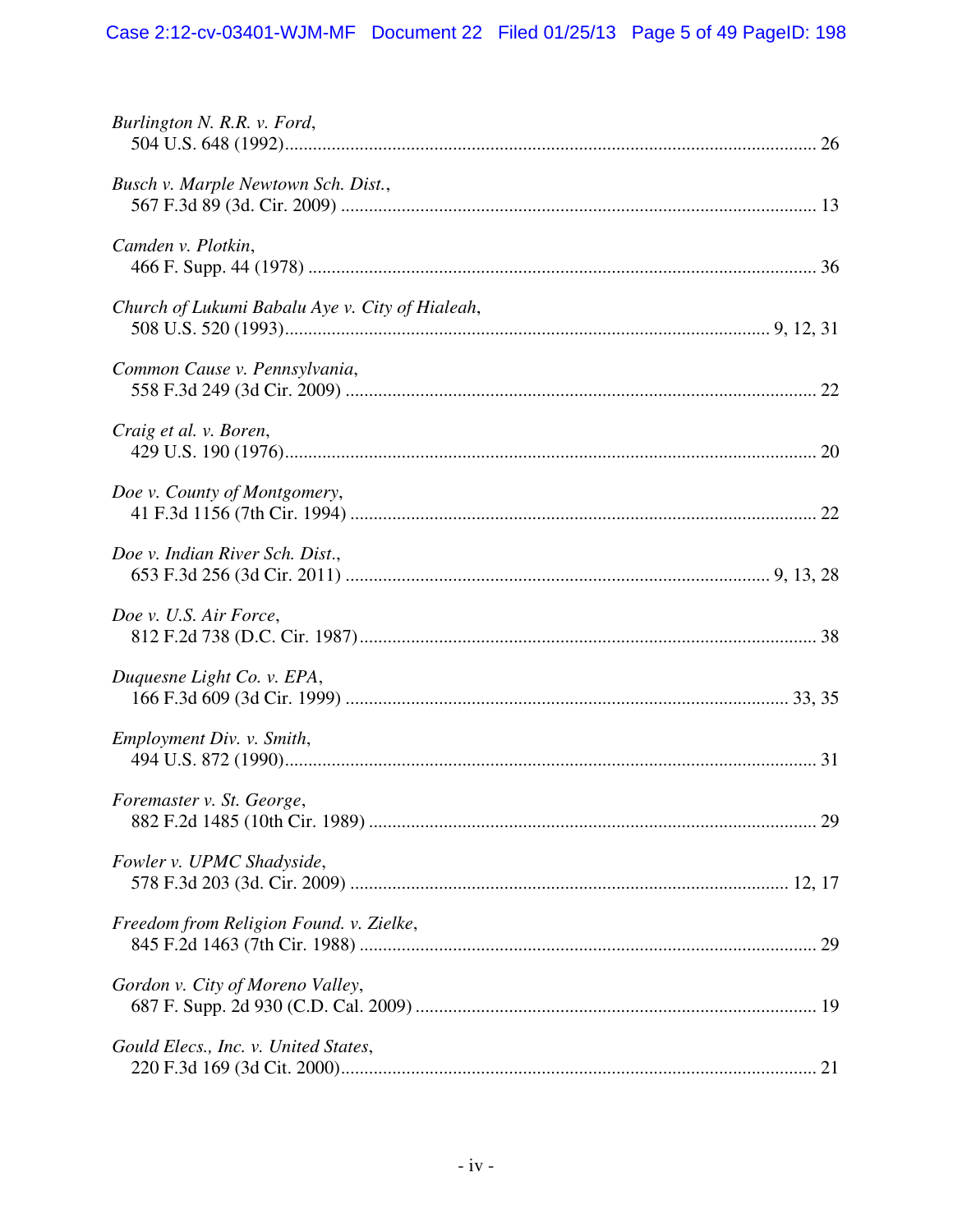| Growth Horizons, Inc. v. Delaware County, Pa., |  |
|------------------------------------------------|--|
| Hall v. Pa. State Police,                      |  |
| Hawley v. Cleveland,                           |  |
| Heckler v. Mathews,                            |  |
| Hunt v. Wash. State Apple Adver. Comm'n,       |  |
| In re Burlington Coat Factory Sec. Litig.,     |  |
| Johnson v. California,                         |  |
| Joint Stock Soc'y v. UDV N. Am., Inc.,         |  |
| Jones v. Butz,                                 |  |
| Kaplan v. City of Burlington,                  |  |
| Korematsu v. United States,                    |  |
| Laird v. Tatum,                                |  |
| Lujan v. Defenders of Wildlife,                |  |
| Major Tours, Inc. v. Colorel,                  |  |
| McCreary County v. ACLU,                       |  |
| McDaniel v. Paty,                              |  |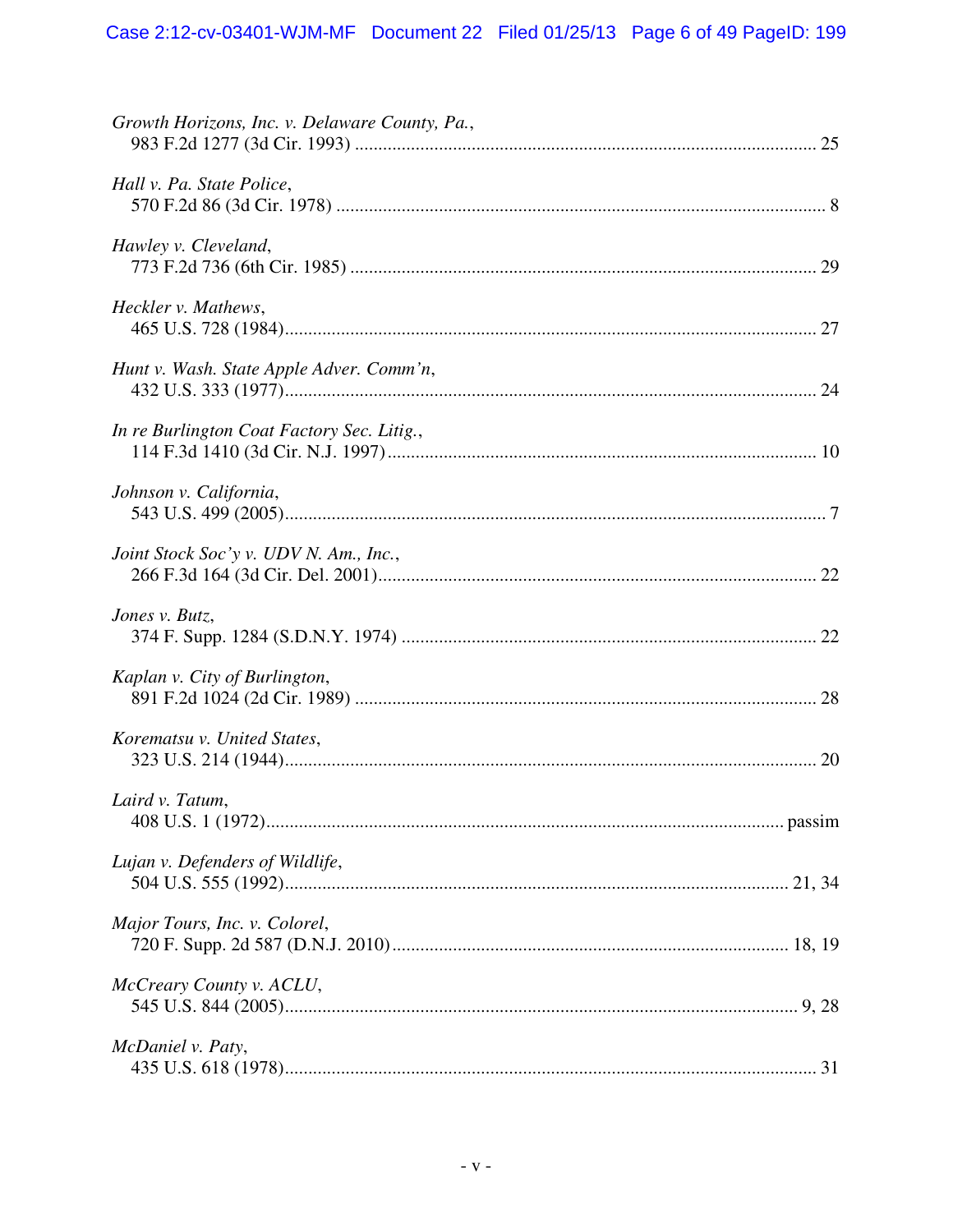| McKay v. Horn,                                                                     |
|------------------------------------------------------------------------------------|
| Meese v. Keene,                                                                    |
| Metro. Life Ins. Co. v. Ward,                                                      |
| Miller v. Johnson,                                                                 |
| Monell v. New York City Dept. of Social Services,                                  |
| NAACP v. Alabama,                                                                  |
| Northeastern Fla. Chapter, Associated Gen. Contractors of America v. Jacksonville, |
| Nykiel v. Borough of Sharpsburg Police Dep't,                                      |
| Olivieri v. County of Bucks,                                                       |
| Oyama et al. v. California,                                                        |
| Palmore v. Sidoti,                                                                 |
| Parents Involved in Cmty. Sch. v. Seattle Sch. Dist. No. 1,                        |
| Paton v. La Prade,                                                                 |
| Personnel Administrator of Mass. v. Feeney,                                        |
| Philadelphia Yearly Meeting of the Religious Society of Friends v. Tate,           |
| Phillips v. County of Allegheny,                                                   |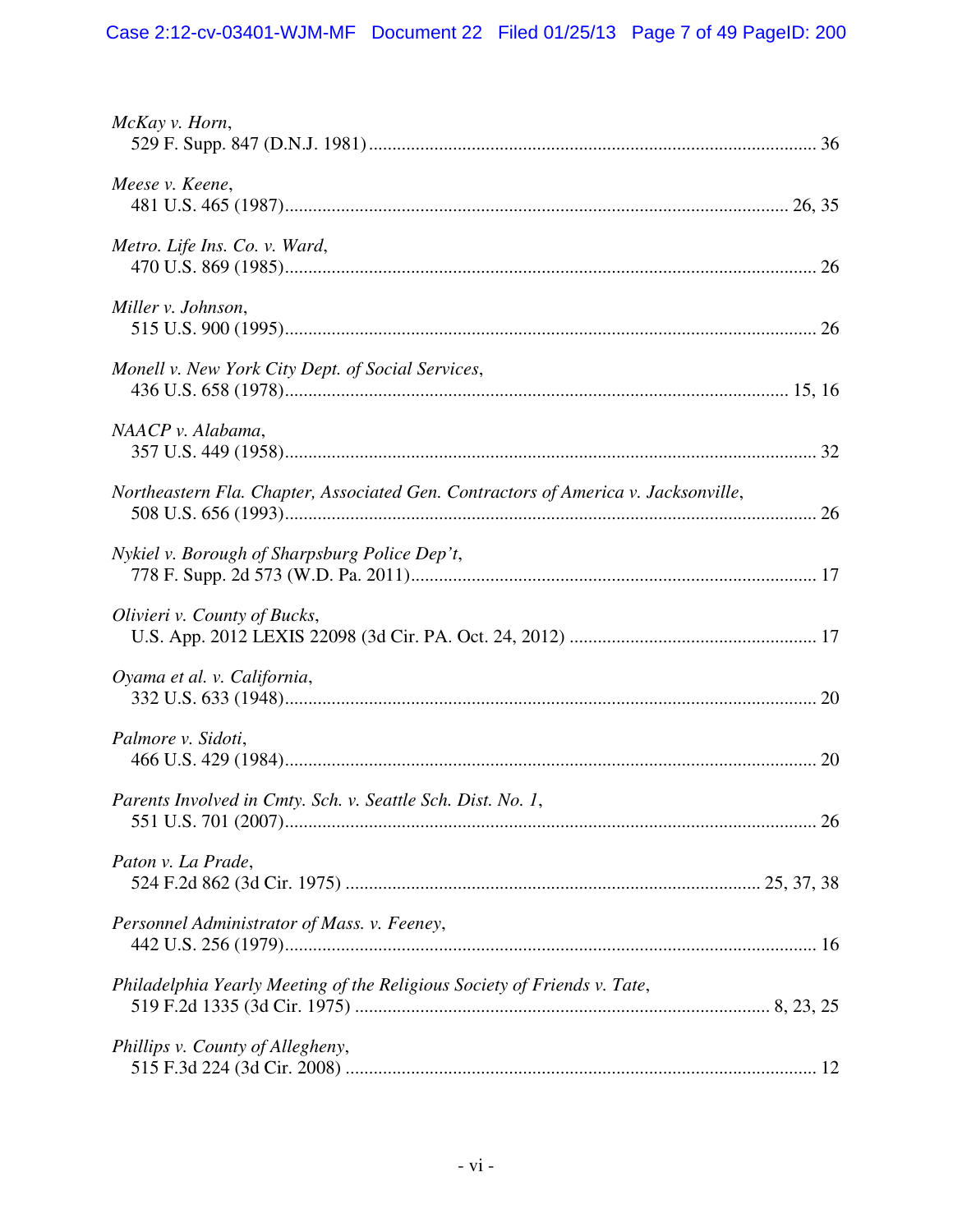# Case 2:12-cv-03401-WJM-MF Document 22 Filed 01/25/13 Page 8 of 49 PageID: 201

| Powers v. Ohio,                                                                                        |
|--------------------------------------------------------------------------------------------------------|
| Presbyterian Church (U.S.A.) v. United States,                                                         |
| Raines v. Byrd,                                                                                        |
| Saladin v. Milledgeville,                                                                              |
| Sch. Dist. of Abington Twp. v. Schempp,                                                                |
| Schurr v. Resorts Int'l Hotel, Inc.,                                                                   |
| Shrum v. City of Coweta, Oklahoma,                                                                     |
| Simon v. E. Ky. Welfare Rights Org.,                                                                   |
| Socialist Workers Party v. Attorney General,                                                           |
| Suhre v. Haywood County,                                                                               |
| Taliaferro v. Darby Twp. Zoning Bd.,                                                                   |
| Tenafly Eruv Ass'n v. Borough of Tenafly,                                                              |
| Turicentro v. Am. Airlines,                                                                            |
| Turkmen et al. v. Ashcroft,<br>No. 02 CV 2307, 2013 U.S. Dist. LEXIS 6042 (S.D.N.Y. Jan. 15, 2013)  19 |
| U.S. v. Students Challenging Regulatory Action Procedures,                                             |
| United States v. Brignoni-Ponce,                                                                       |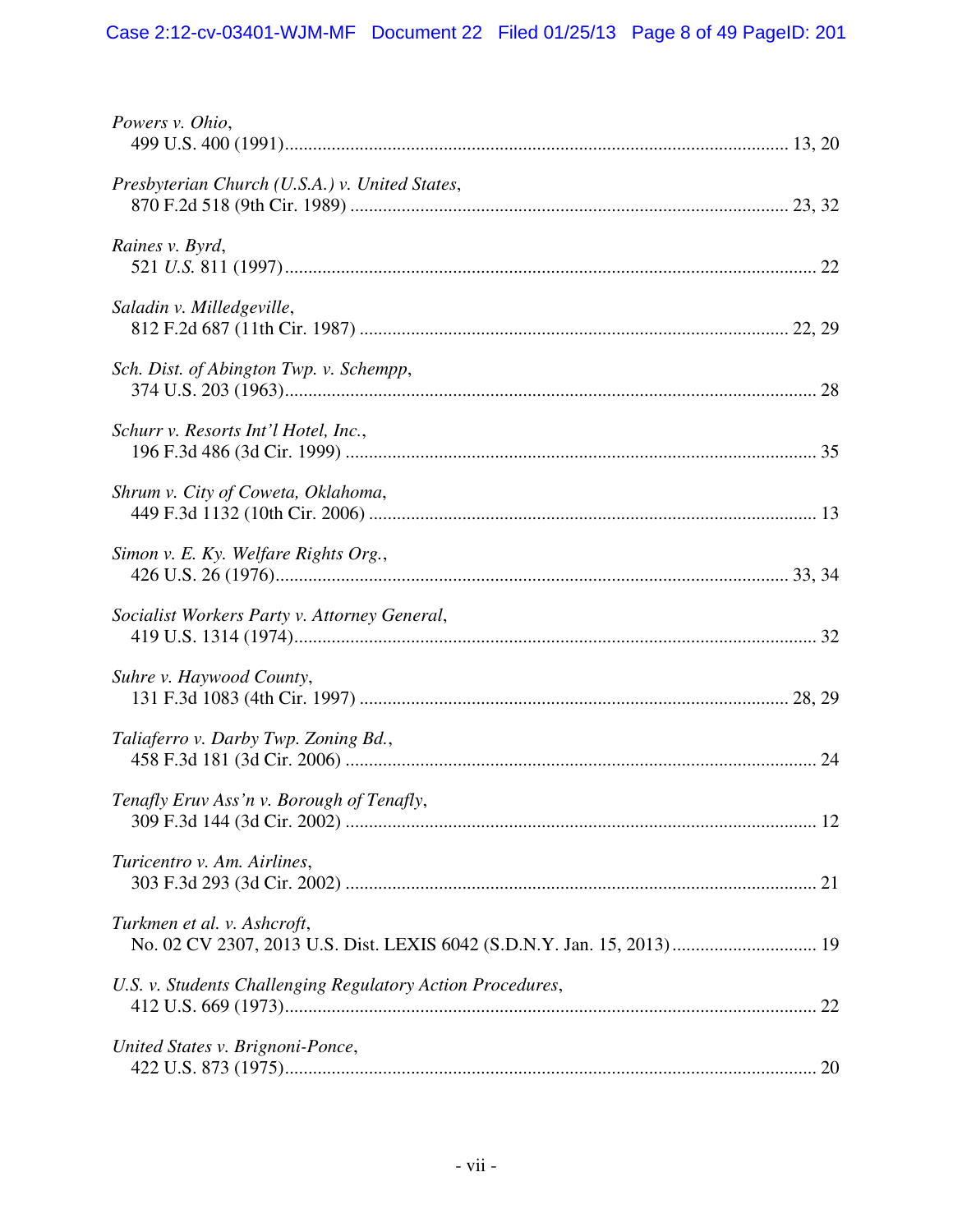| Van Orden v. Perry,      |
|--------------------------|
| Wallace v. Jaffree,      |
| Warth v. Seldin,         |
| Washington v. Davis,     |
| Whren $v.$ U.S.,         |
| <b>STATUTES</b>          |
|                          |
| <b>OTHER AUTHORITIES</b> |
|                          |
| <b>RULES</b>             |
|                          |
|                          |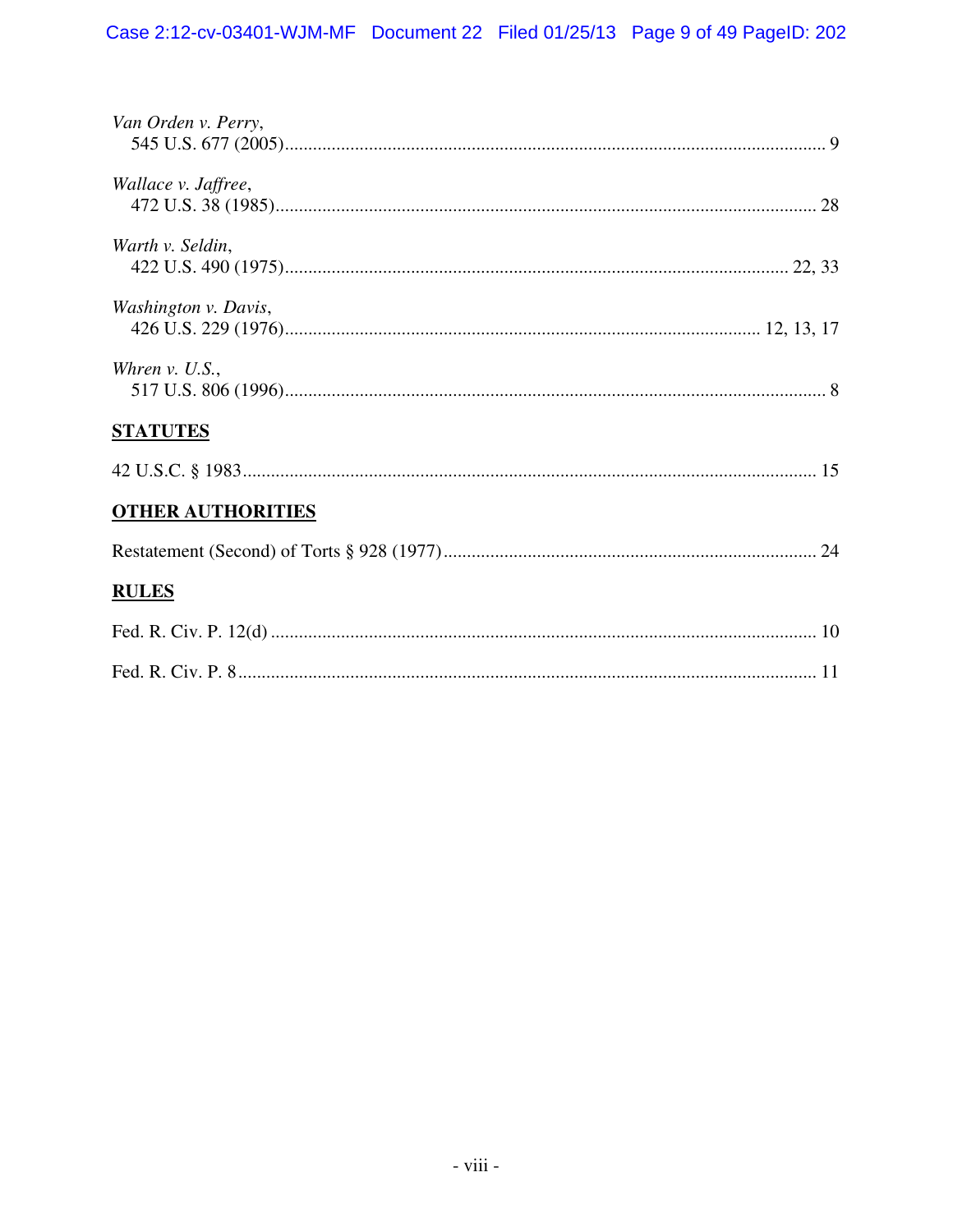## **PRELIMINARY STATEMENT**

This Court should deny the City of New York's motion to dismiss Plaintiffs' First Amended Complaint because the New York City Police Department's massive surveillance program targeting Muslims in New Jersey, including these Plaintiffs, is based solely on religion and without any individualized suspicion of wrongdoing. The NYPD's targeting of Muslims violates some of the most basic civil rights enjoyed by all Americans, including American Muslims. Those protections include: equal protection of the law under the Fourteenth Amendment, free exercise of religion under the First Amendment, and freedom from the effects of the government's disfavoring religion under the Establishment Clause.

The City's policies and practices so clearly violate Plaintiffs' constitutional rights that its brief does not even address the three claims asserted in the First Amended Complaint. Instead, the City first summarily states that surveillance is not *per se* unconstitutional – an observation too obvious to dispute, but one which utterly misapprehends the nature of Plaintiffs' claims. Surveillance is, of course, permissible in certain circumstances, but it cannot be motivated exclusively on the basis of constitutionally protected criteria such as religion. Second, the City claims that Plaintiffs have failed to adequately plead their case, which is a remarkable assertion considering the abundance of specific factual allegations in the complaint, which are based largely upon the NYPD's own documents. The City also provocatively suggests that the events of 9/11 could justify the undifferentiated surveillance of an entire religious community – a startling claim that threatens to upend decades of bedrock constitutional and civil rights principles.

Finally, the City argues that Plaintiffs lack standing to challenge the NYPD's unlawful practices because their injuries resulting from the NYPD's spying are not cognizable. Plaintiffs have sustained a wide range of injuries caused by the NYPD surveillance, including: (i) the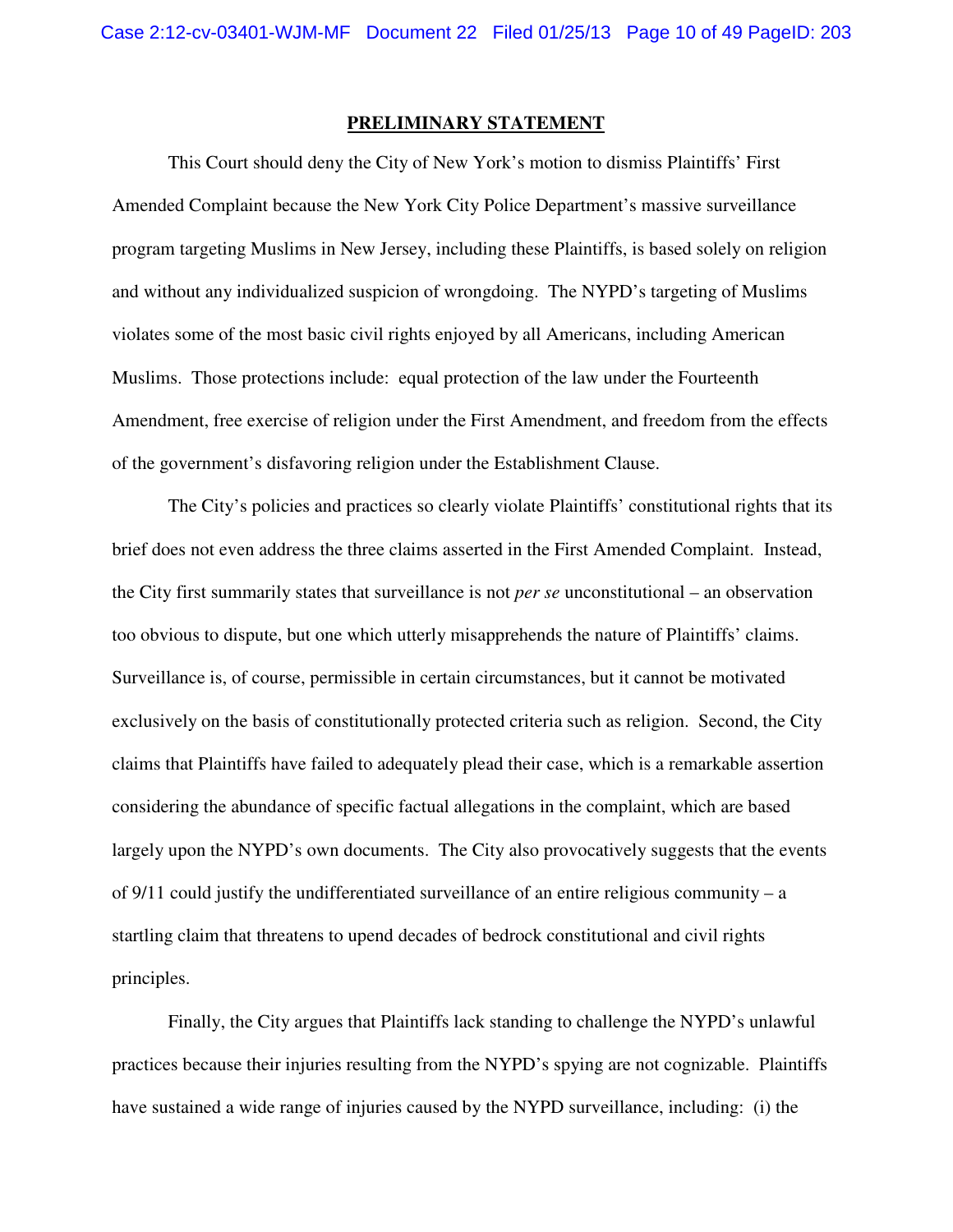stigma of religious discrimination; (ii) the change and reduction of their religious practices; (iii) the decreased participation by mosque congregants; and (iv) compensatory and nominal monetary damages. Thus, Plaintiffs injuries are a whole different species from the narrow "subjective chill" to expressive activity that the City's brief contends cannot support standing.

The complaint's amply detailed description of the City's explicitly discriminatory surveillance program combined with the range of concrete injuries that program has caused Plaintiffs render the City's motion to dismiss without merit. It should, therefore, be denied.

#### **FACTS**

Plaintiffs are Muslim individuals and organizations from all walks of life who have been victims of the NYPD's spying program ("Program") solely because of their faith or religious association. (First Am. Compl. ¶¶ 11-34.) They include New Jersey mosques, Muslim-owned businesses, student associations, and individuals who are members or are otherwise affiliated with those establishments. (*Id.*) As documented in its own reports, since January 2002, defendant City of New York ("NYC" or "the City"), through the NYPD, has conducted a massive targeting, mapping and surveillance program to monitor the lives of Muslims, their businesses, houses of worship, organizations, and schools in New York City and the Eastern Seaboard, with particular emphasis on New Jersey. (*Id*. ¶¶ 36, 38.) The NYPD's spying program targets Plaintiffs and an untold number of other Muslim individuals and entities based purely on religious affiliation, without reason to believe anyone has done anything wrong. (*Id.* ¶ 3.) In its ten years of existence, the Program has not produced a single lead to criminal activity. (*Id.* ¶ 2.)

In New Jersey, the Program focuses on several major hubs of Muslim life, including the City of Newark and the Muslim communities in central New Jersey, including the New Brunswick area. (*Id.* ¶¶ 38, 51.) The NYPD targets Muslim New Jersey residents, businesses,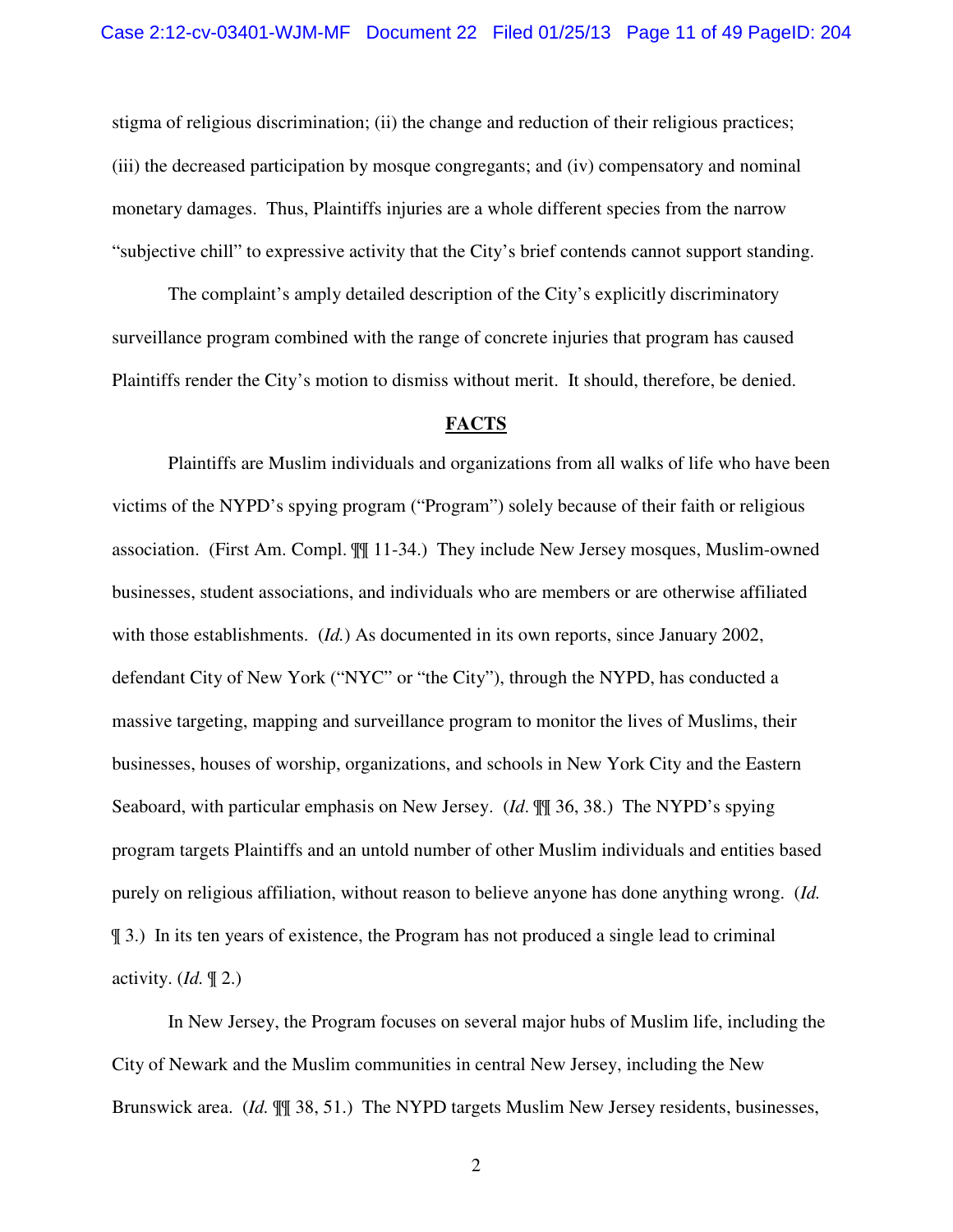schools, and organizations, including Plaintiffs, for surveillance because of, and only because of, their Muslim identities. (*Id.* ¶¶38, 42-44).

The NYPD reports show that in addition to targeting Muslims by focusing on mosques, Muslim-owned businesses, schools, and other Muslim-associated organizations, the Program intentionally targets Muslims by using ethnicity as a proxy for faith. (*Id.* ¶ 40.) The Department has designated twenty-eight countries and "American Black Muslim" as "ancestries of interest." (*Id.* ¶ 41.) Those twenty-eight countries constitute about 80% of the world's Muslim population. (*Id.*) However, the Department does not surveil all people and establishments with "ancestries of interest," but expressly chooses to exclude people and establishments with such "ancestries" if they are not Muslim. (*Id.* ¶ 42.) For example, the NYPD does not surveil Egyptians if they are Coptic Christians, Syrians if they are Jewish, or Albanians if they are Catholic or Orthodox Christian. (*Id.*)

The NYPD's Newark report focuses on ethnicity by observing: "There appears to be a sizable and growing non-immigrant, African-American Muslim population." (*Id.* ¶ 43.) No analysis of non-Muslim African-Americans appears in that report. (*Id.*) The Newark report even scrutinizes groups other than the "ancestries of interest" in order to focus on Muslims: "No Muslim component within these [Portuguese and Brazilian] communities was identified, with the exception of one identified location being owned and operated by a Brazilian Muslim of Palestinian descent." (*Id.* ¶ 44.)

The NYPD uses a wide variety of methods to spy on Muslims. (*Id.* ¶ 39.) Among other measures, the NYPD videos, photographs, and infiltrates mosques, Muslim-owned businesses, organizations, and schools, including Plaintiffs. (*Id.* ¶¶ 46-47.) Undercover officers at those locations engage in pretextual conversations to elicit information from proprietors and patrons.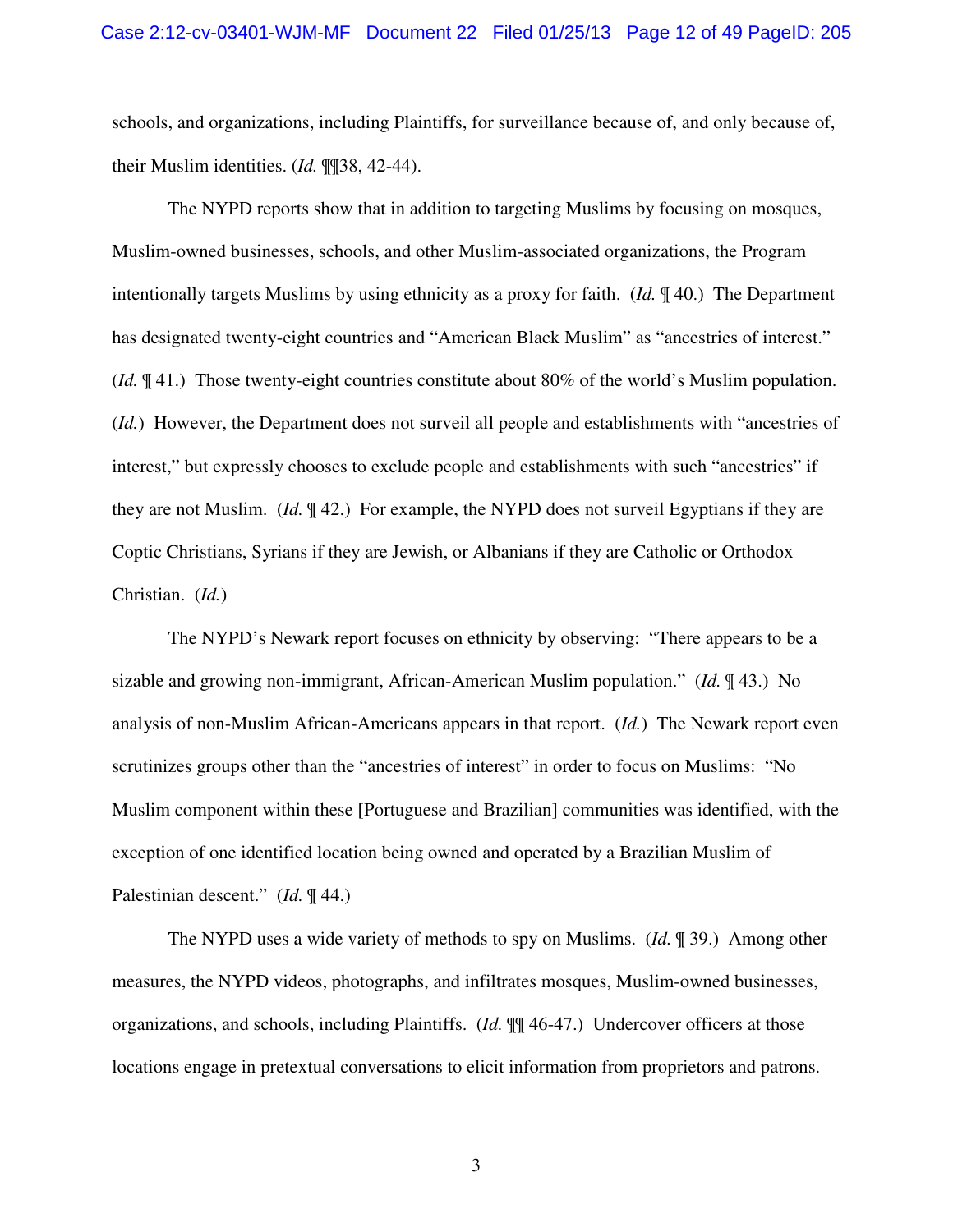(*Id.* ¶ 39.) And the Department monitors Muslim-affiliated websites, listserves, and chat rooms. (*Id.*)

The Program maps, targets, and surveils virtually every aspect of day-to-day Muslim life. (*Id.* ¶¶ 2, 47.) For example, the NYPD uses undercover officers called "rakers" to surveil locations such as bookstores, bars, cafes, and nightclubs in neighborhoods it believes to be predominantly frequented by Muslims. (*Id.* ¶ 47.) In addition, the Program uses informants called "mosque crawlers" who monitor sermons and conversations in mosques and report back to the NYPD. (*Id.*) Using mosque crawlers, rakers, and other officers and agents, the NYPD compiles surveillance reports noting details such as: flyers posted in shops advertising for Quran tutoring; a picture of a mosque hangs in a grocery store; a restaurant serves "religious Muslims;" customers visit a Dunkin' Donuts after Friday prayer; a restaurant is located near a particular mosque; employees or customers of establishments are observed wearing "traditional clothing;" Muslim prayer mats are hanging on the wall at an Indian restaurant; and a store posts a sign that it will be closed on Friday in observance of Friday prayer. (*Id.*) The NYPD creates numerous separate reports to maintain such details of various cross sections of Muslim communities, based upon geography, sect, and ethnicity. (*Id.* ¶¶ 5, 12, 37, 47, 58.) Many of those reports include maps indicating the locations of mosques, restaurants, retail establishments, and schools owned by or serving Muslims, as well as ethnic populations from heavily Muslim countries. (*Id.* ¶ 53.) For Newark, New Jersey, alone, the Department maintains over twenty such maps. (*Id.* ¶ 3.)

Another method the NYPD uses to track Muslims is inspecting records of name changes and compiling databases of new Muslim converts who take Arabic names, as well as Muslims who take names that are perceived to be "Western." (*Id.* ¶ 55.) The Department does not compile similar information for other kinds of name changes. (*Id.*)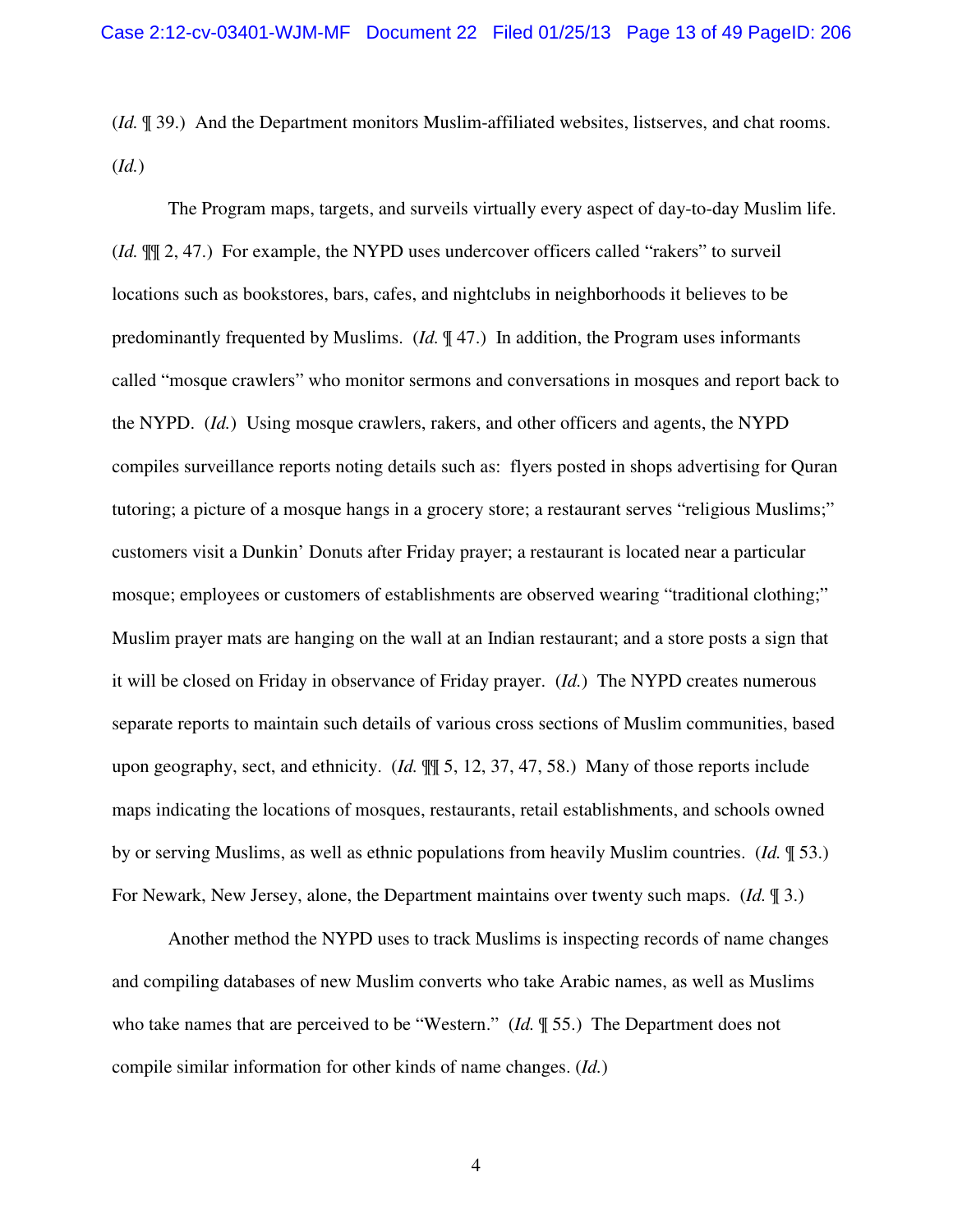The Program gives special attention to places of worship. The Department has sought to put an informant inside every mosque within a 250-mile radius of New York City and has, in fact, prepared an analytical report on every mosque within 100 miles, including some Plaintiffs. (*Id.* ¶ 47.) The NYPD's mosque crawlers have monitored thousands of prayer services in mosques, collecting detailed information about worshippers simply because they are Muslim, without evidence they engaged in any wrongdoing. (*Id.*) Officers also take photographs and video of license plate numbers and of congregants as they arrive to pray. (*Id.* ¶ 46.) The Department has even mounted surveillance cameras on light poles, aimed at mosques, for the purpose of round-the-clock surveillance. (*Id.*) Officers can control the cameras with their computers and use the footage to help identify worshippers. (*Id.*)

The Department also closely monitors the activities of Muslim Student Associations ("MSAs") at colleges and universities in New York, New Jersey, Connecticut, and Pennsylvania simply because their membership is Muslim. (*Id.* ¶ 49.) On a weekly basis, it prepares an MSA Report, including reports on the MSAs at Rutgers New Brunswick and Rutgers Newark. (*Id.* ¶ 51.) The NYPD even operated a base of operations in an off-campus apartment near Rutgers New Brunswick. (*Id.* ¶ 56.) The MSA reports include the names of professors, scholars, and students without any evidence that they engaged in wrongdoing. (*Id.* ¶ 51.) The Program obtains information about the MSAs by placing informants or undercover officers in all or virtually all MSAs, without any indication whatsoever of criminal activity or connection to wrongdoing. (*Id.* ¶ 49.) NYPD officers also monitor the web sites of Muslim student organizations, troll student chat rooms, and talk to students online. (*Id.* ¶ 50.) Moreover, undercover NYPD officers sometimes pose as students to attend MSA events. (*Id.*) One officer,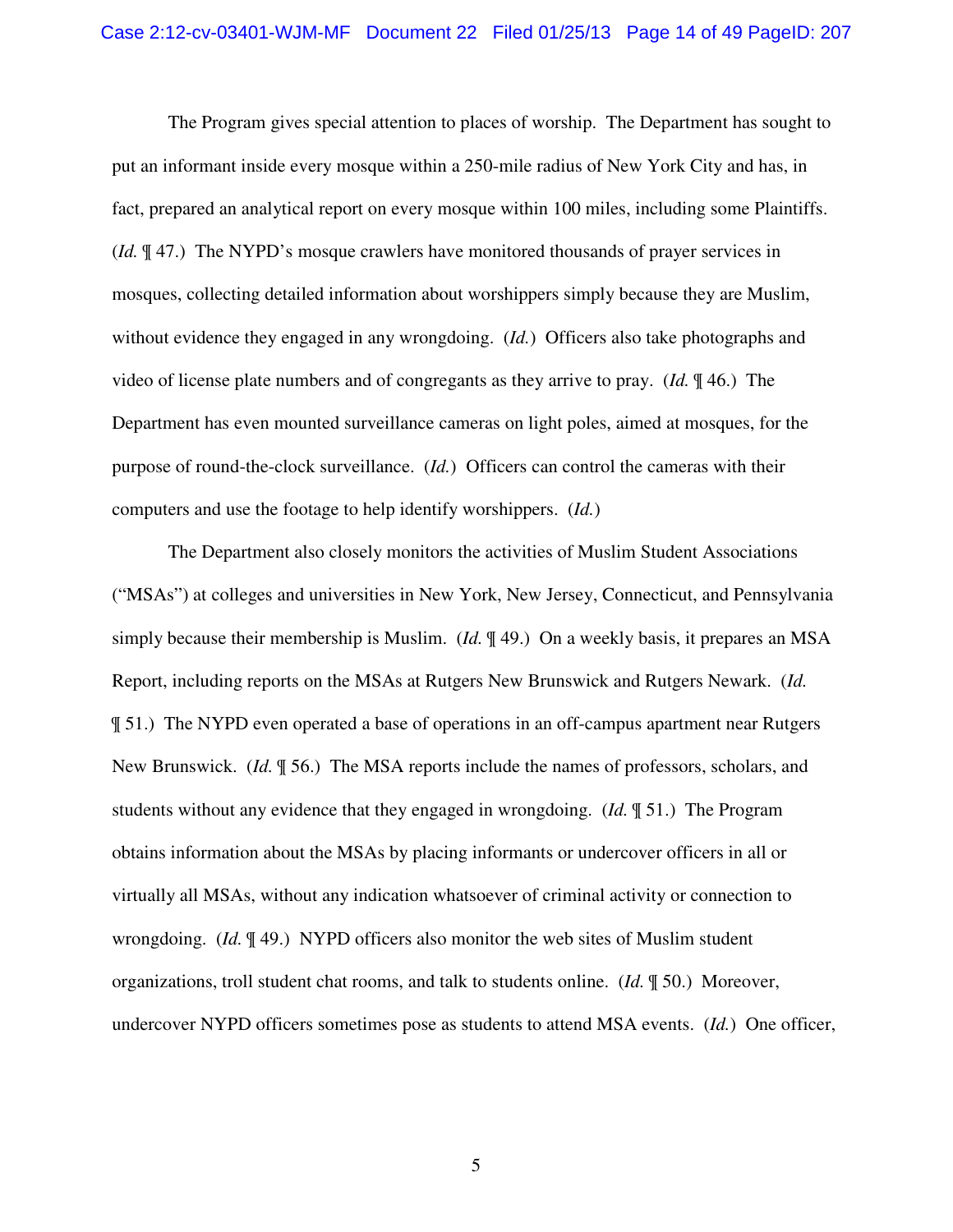for example, went on a rafting trip with an MSA and monitored and recorded how often the student participants on the trip prayed, and that they discussed religious topics. (*Id.*)

Apart from the message sent by the NYPD's blanket surveillance of Muslims itself, the Department has made specific statements that cast guilt on all people of that faith, including Plaintiffs, by suggesting that Muslims pose a special threat to public safety. (*Id.* ¶ 57.) The Newark report analyzes over forty "Locations of Concern," including several Plaintiffs, defined as, among other things, a "location that individuals may find co-conspirators for illegal actions" and a "location that has demonstrated a significant pattern of illegal activities." (*Id.* ¶ 58.) Similarly, the Program's U.S. – Iran report describes organizations believed to pose serious threats to New York City, such as Hezbollah and Hamas, supporters of those organizations and their locations, followed by a list of "Other Shi'a Locations in the vicinity of NYC." (*Id.* ¶ 60.) Those other locations include one Plaintiff mosque and three mosques attended by another Plaintiff, although the report provides no indication of why those locations supposedly pose a threat. (*Id.*) Finally, despite the failure of the Program to produce any leads related to criminal activity, New York City officials, including the Mayor and Police Commissioner, have defended the Program targeting Muslims by stating that it is focused on "threats," attempts to document the "likely whereabouts of terrorists," and is necessary to protect the public's safety. (*Id.* ¶¶ 61, 65.)

Plaintiffs continue to suffer from the NYPD's discriminatory Program in New Jersey because the NYPD continues to conduct broad surveillance of mosques, Muslim businesses, schools and MSAs and the individuals associated with them. (*Id.* ¶ 56.) As part of the Program, NYPD officers frequently go back to surveillance locations to make sure they have not changed, and updating their information is part of their duties and responsibilities. (*Id.* ¶ 64.) Indeed,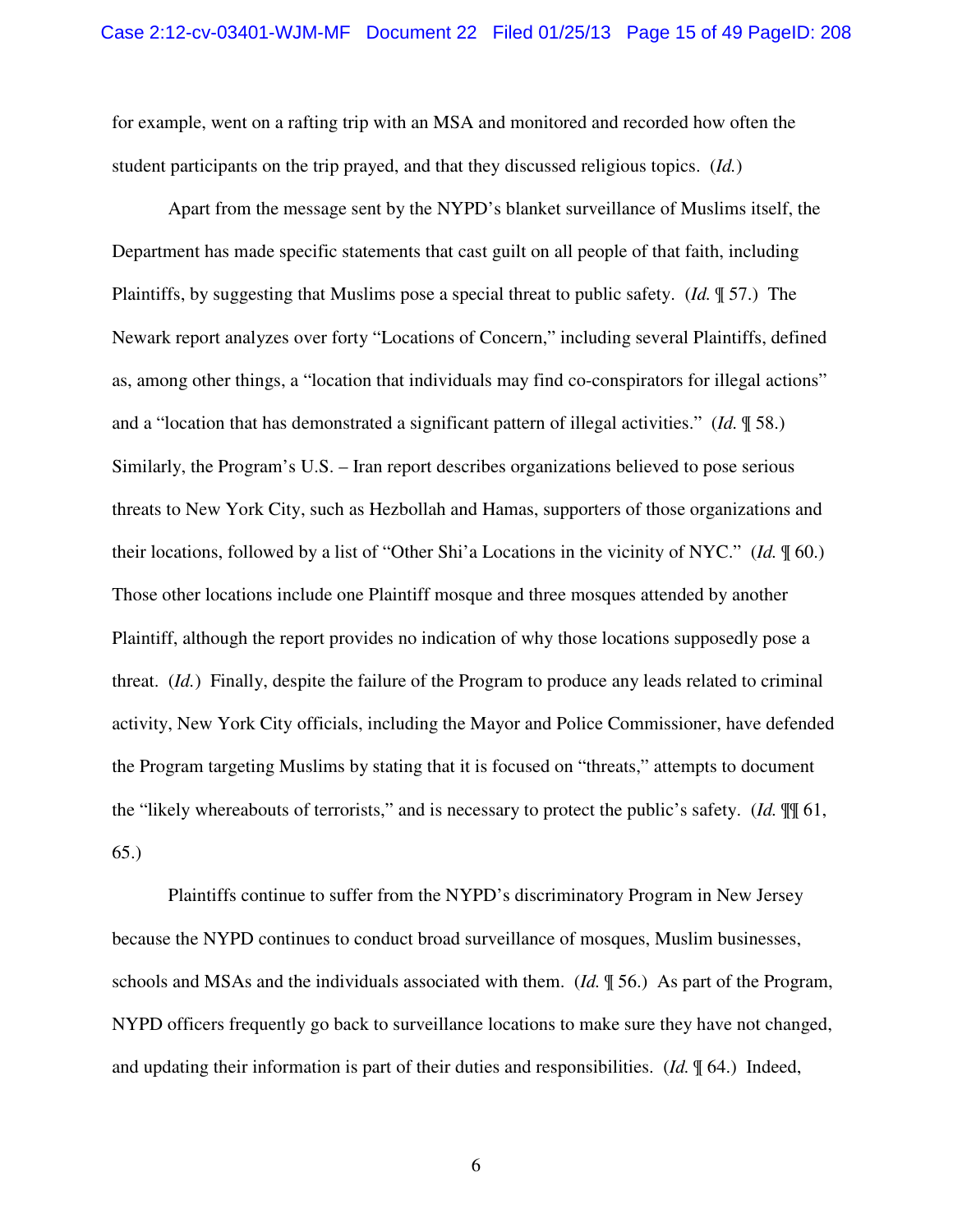New York City officials have made clear that they believe the NYPD's targeting of Muslims for surveillance on the basis of their religion is appropriate and will continue. (*Id.*) Discussing the surveillance, Mayor Bloomberg has stated publicly, "We're doing the right thing. We will continue to do the right thing." (*Id.*) Commissioner Kelly has said, "We're going to continue to do what we have to do to protect the city." (*Id.*) Most recently, an NYPD informant who conducted surveillance of mosques and MSAs went public and described how officers directed him to spy on Muslims without any reason to believe they were doing anything wrong.<sup>1</sup> Katon Dec. ¶ 4.

## **ARGUMENT**

## **I. THE CITY'S EXPANSIVE PROGRAM TO MAP, TARGET, AND SURVEIL MUSLIM-AFFILIATED BUSINESSES, ORGANIZATIONS, AND INDIVIDUALS IN NEW JERSEY ON THE SOLE BASIS OF THEIR ISLAMIC RELIGIOUS AFFILIATION IS UNCONSTITUTIONAL.**

The Plaintiffs in this case – among them an Iraq war veteran, a former Rutgers University student and member of the MSA, and a teacher and former principal of a Muslim grade-school for girls – share just one characteristic: their Islamic religious affiliation. That fact alone – and not an iota of evidence of criminal activity – led the NYPD to map, target and surveil Plaintiffs and countless other New Jersey residents, organizations and businesses.<sup>2</sup>

 $\overline{a}$ 

<sup>&</sup>lt;sup>1</sup> The facts surrounding the informant who has revealed the NYPD's practices are offered only in connection with NYC's motion to dismiss under Rule 12(b)(1), not the Rule 12(b)(6) motion.

 $2$  The City's targeting and surveilling of Plaintiffs and other New Jersey Muslims because of their religion triggers strict scrutiny. *See Bd. of Educ. v. Grumet*, 512 U.S. 687, 714 (1994). Strict scrutiny imposes on the City the burden of showing that its religious classifications are "narrowly tailored measures that further compelling governmental interests." *Johnson v. California*, 543 U.S. 499, 505 (2005). The City's motion to dismiss makes no attempt to carry its burden of showing that its expansive, religious based surveillance of New Jersey Muslims meets the exacting strict scrutiny standard, nor could it at the motion-to-dismiss stage, as the application of strict scrutiny typically involves mixed questions of law and fact requiring discovery.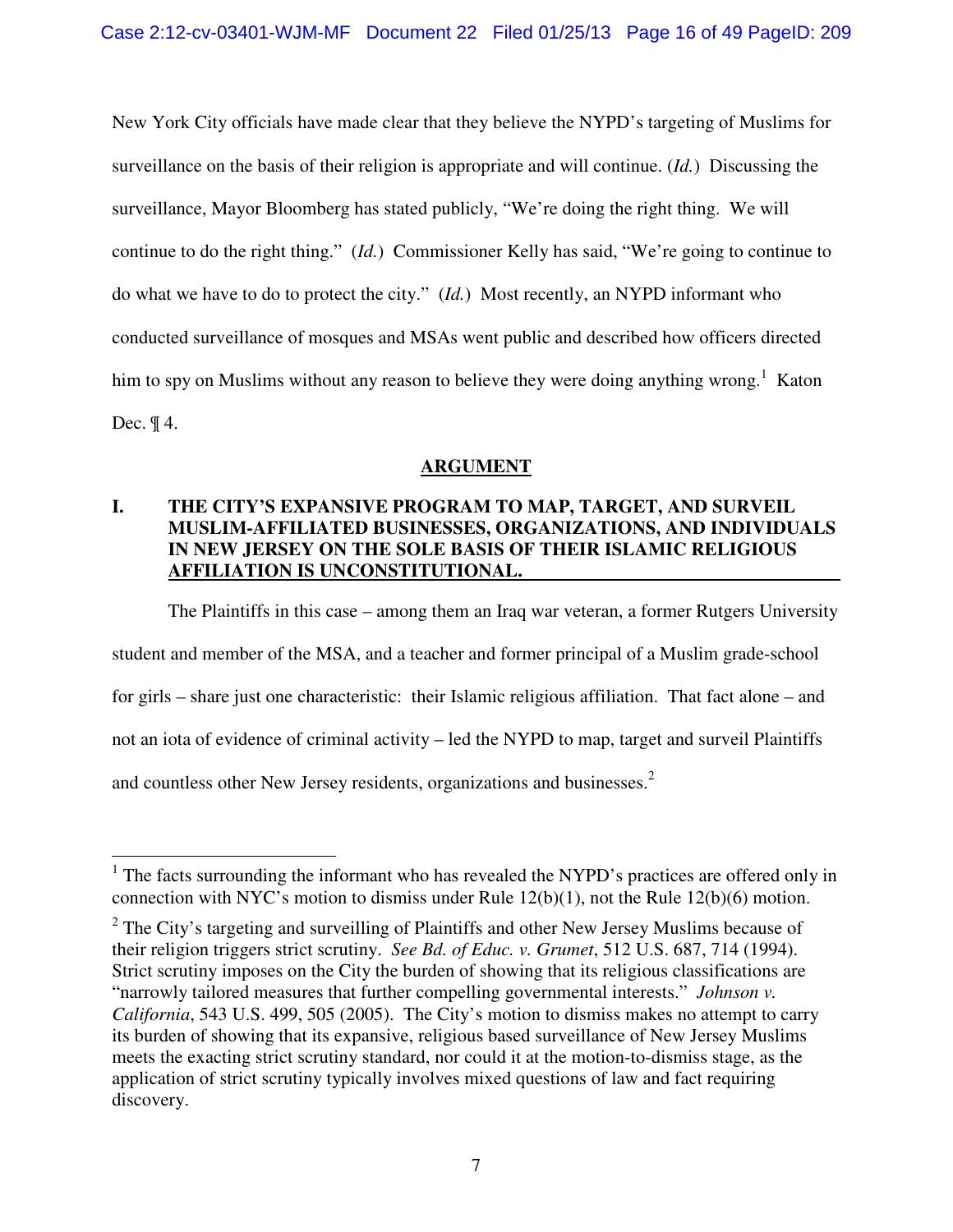The City argues that law enforcement surveillance is not "per se" unconstitutional. Def. Br. 4-5. This argument misapprehends Plaintiffs' claims.<sup>3</sup> Plaintiffs assert that the City's policy and custom of spying on Muslims exclusively on the basis of their religion – a constitutionally protected class – violates the First and Fourteenth Amendments. It is no defense, therefore, to argue that surveillance is not per se unconstitutional. The Third Circuit explicitly rejected the type of argument the City makes here in *Hall v. Pa. State Police*, 570 F.2d 86 (3d Cir. 1978), a case in which the state police directed banks to "[t]ake photos of any black males or females coming into bank who may look suspicious." 570 F.2d at 88.

> Although it may be assumed that the state may arrange for photographing all suspicious persons entering the bank, *Philadelphia Yearly Meeting of the Religious Society of Friends v. Tate*, 519 F.2d 1335 (3d Cir. 1975), it does not follow that its criterion for selection may be racially based, in the absence of a proven compelling state interest.

*Id.* at 91. Thus, Plaintiffs' assertion that the City's surveillance targets them based upon their religion states a claim under the Equal Protection Clause of the Fourteenth Amendment just as surely as the plaintiff in *Hall* stated a claim based upon his race, a different protected class, under the identical constitutional provision.

The City's "per se" argument also falls flat with respect to Plaintiffs' claims under the two religion clauses of the First Amendment. It may be constitutional for a city to ban the killing

<sup>&</sup>lt;sup>3</sup> The City appears to have incorrectly applied a Fourth Amendment analysis to Plaintiffs' Equal Protection and First Amendment claims. The NYPD can conduct surveillance in a manner consistent with the Fourth Amendment, while still violating the Constitution's proscriptions against intentional discrimination under the Equal Protection Clause and, in this case, the First Amendment, by exclusively targeting a particular religious group for that very same surveillance. *See Whren v. U.S.*, 517 U.S. 806, 813 (1996) (holding that, though the Fourth Amendment had not been violated, "the Constitution prohibits selective enforcement of the law based on considerations such as race" and explaining that "the constitutional basis for objecting to intentionally discriminatory application of laws is the Equal Protection Clause, not the Fourth Amendment.")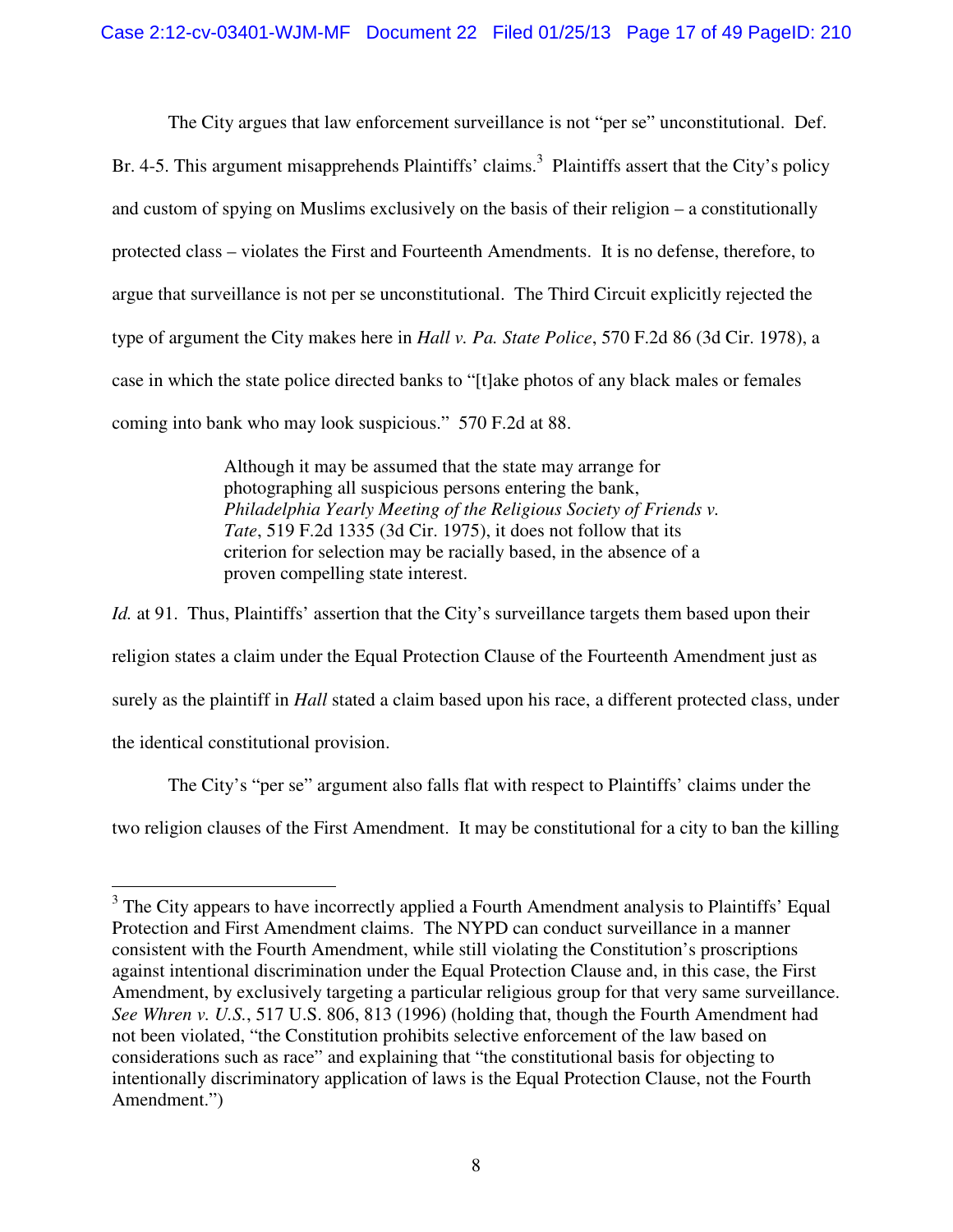#### Case 2:12-cv-03401-WJM-MF Document 22 Filed 01/25/13 Page 18 of 49 PageID: 211

of animals when "not for the primary purpose of food consumption," but it becomes unconstitutional under the Free Exercise Clause of the First Amendment when the target of the ban is a particular religious faith. *See Church of Lukumi Babalu Aye v. City of Hialeah*, 508 U.S. 520, 535 (1993) ("No one suggests, and on this record it cannot be maintained, that city officials had in mind a religion other than Santeria.").

Similarly, under the Establishment clause, the Supreme Court has "time and again held that the government generally may not treat people differently based on the God or gods they worship, or do not worship." *Grumet*, 512 U.S. at 714. Thus, a government may display a Christian version Ten Commandments monument on government property without violating the Establishment Clause, if it is part of a broader display such that the setting does not convey endorsement of religion. *See Van Orden v. Perry*, 545 U.S. 677 (2005). In other contexts, a government's display of the Ten Commandments will constitute an impermissible endorsement<sup>4</sup> of religion. *McCreary County v. ACLU*, 545 U.S. 844, 881 (2005).

Lastly, in Point I of its brief, NYC refers to a press release issued by the New Jersey Attorney General's Office indicating it found no evidence that the NYPD's activities in New Jersey violated New Jersey civil or criminal laws. The portions of the brief referring to this statement, the accompanying paragraph four of opposing counsel's declaration, and the Exhibit B copy of the press release should be stricken from the record and disregarded by the Court for several reasons. Most importantly, a state official's opinion about whether the City violated New Jersey civil or criminal law is wholly irrelevant to the claims before this court. Secondly, an opinion on a matter of law is inadmissible and Plaintiffs' claims do not, in any

 $\overline{a}$ 

<sup>4</sup> The *Van Orden* and *McCreary* cases involve endorsement of religion under the Establishment Clause; however, that clause also mandates that a government practice cannot inhibit or disapprove of religion. *Doe v. Indian River Sch. Dist*., 653 F.3d 256, 284 (3d Cir. 2011).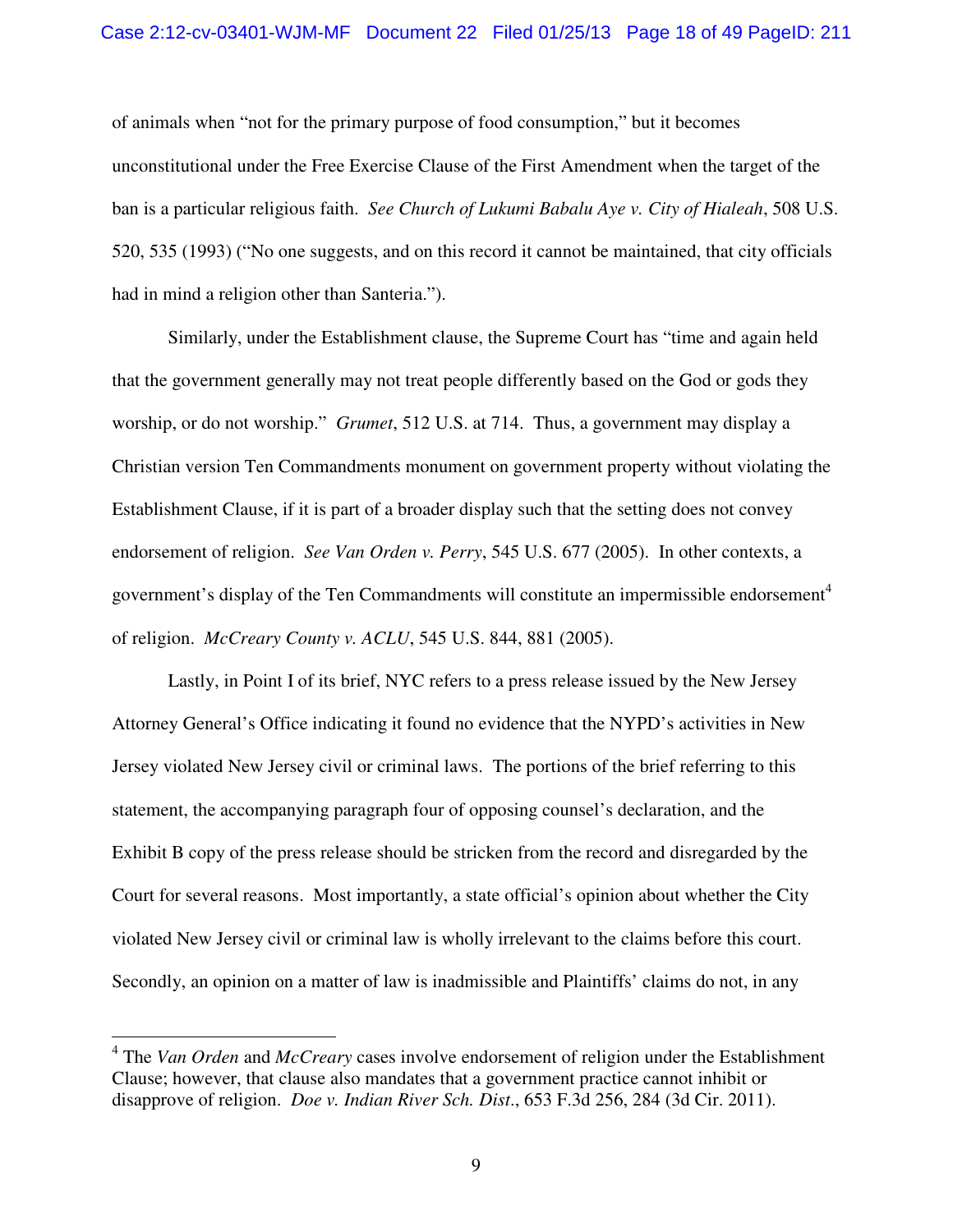event, even involve New Jersey law. *See Berckeley Inv. Group, Ltd. v. Colkitt*, 455 F.3d 195, 218 (3d Cir. 2006) (legal opinion inadmissible). Lastly, the press release the City puts before the Court is extraneous material that cannot be considered on a motion to dismiss under  $12(b)(6)$ .<sup>5</sup> *See* Fed. R. Civ. P. 12(d); *In re Burlington Coat Factory Sec. Litig.*, 114 F.3d 1410, 1426 (3d Cir. N.J. 1997) ("As a general matter, a district court ruling on a motion to dismiss may not consider matters extraneous to the pleadings.").

## **II. PLAINTIFFS HAVE STATED A CLAIM THAT THE NYPD'S SPYING PROGRAM TARGETING THEM BASED SOLELY ON THEIR RELIGION VIOLATES THE FIRST AND FOURTEENTH AMENDMENTS.**

The City argues that Plaintiffs' Complaint $<sup>6</sup>$  does not meet the pleading requirements of</sup> Rule 8 as interpreted in *Ashcroft v. Iqbal*, 556 U.S. 662 (2009), to state a claim for intentional discrimination. Yet the City does not even address, let alone analyze, Plaintiffs' numerous allegations regarding the City's overtly discriminatory policy and practice. Instead, the City tosses out a grab bag of hypothetical alternative explanations for its facially discriminatory conduct, as if Plaintiffs' Complaint were being presented to a jury, rather than evaluated for its mere plausibility. Indeed, the City provocatively justifies its undifferentiated and suspicionless surveillance of a large, diverse religious community on little more than the fact that the attacks of September 11, 2001, were perpetrated by a group of Muslims. The City thus effectively proposes that this Court endorse an exception to basic constitutional norms – and unlimited surveillance or other unlawful government conduct – for New Jersey's Muslim citizens.

 $\overline{a}$ 

 $<sup>5</sup>$  Although matters outside the First Amended Complaint may be considered for purposes of the</sup> City's 12(b)(1) motion, the Attorney General's statement does not relate to the City's standing argument and, indeed, the brief does not refer to the statement in Point III, the standing section.

 $<sup>6</sup>$  All references to "the Complaint" are to Plaintiffs' First Amended Complaint filed Oct. 3, 2012</sup> (Doc. 10).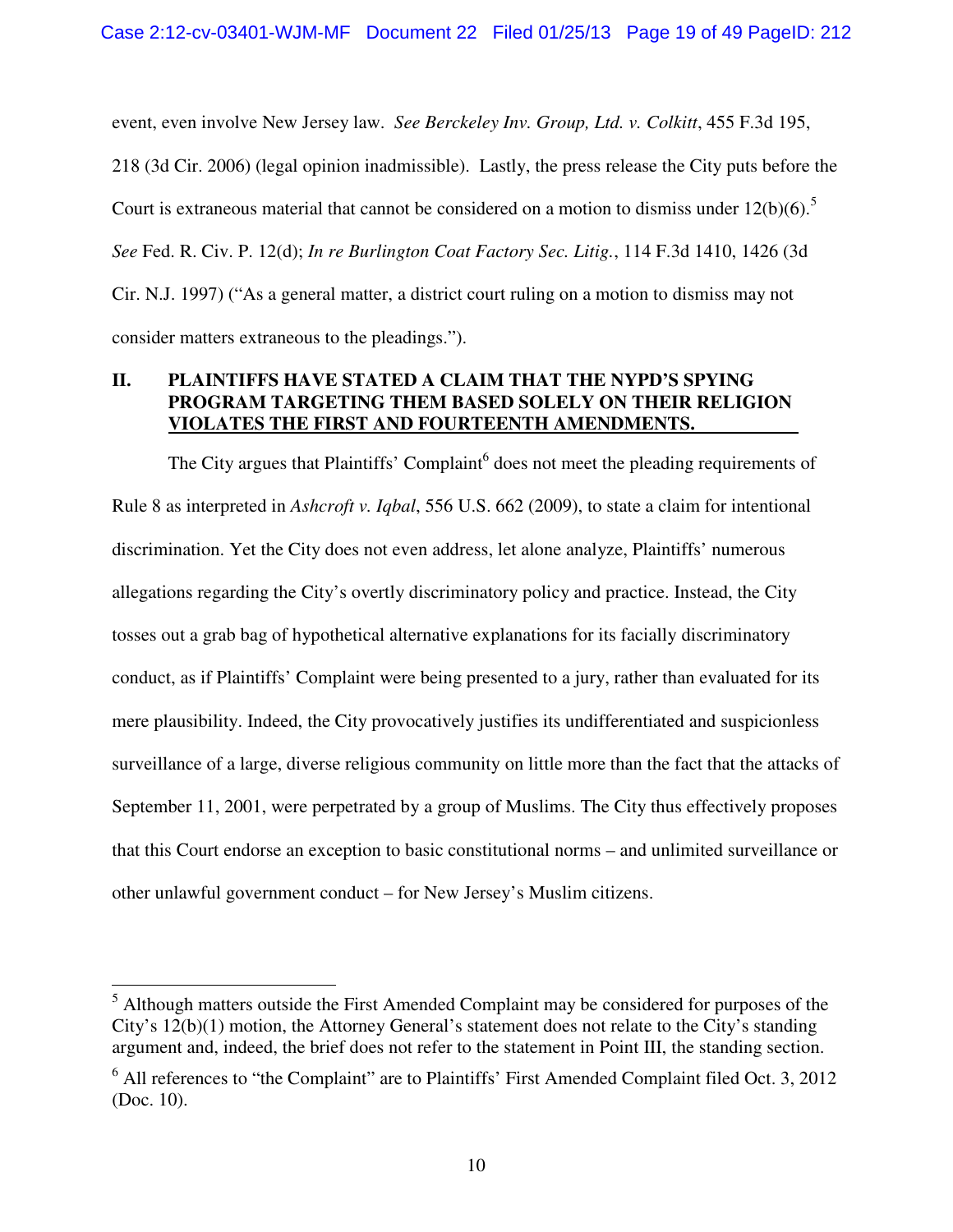#### Case 2:12-cv-03401-WJM-MF Document 22 Filed 01/25/13 Page 20 of 49 PageID: 213

Neither the logic of *Iqbal* nor its standards for evaluating the plausibility of factual allegations at the pleading stage support dismissal of Plaintiffs well-pled complaint or justify the Program's exclusive reliance on religion. First, the Complaint contains numerous nonconclusory allegations that the City adopted a policy and practice to surveil Muslims exclusively on the basis of their religion. Thus, the Complaint plainly states a plausible claim against the City for intentional discrimination under the First and Fourteenth Amendments pursuant to the pleading standards set forth in *Iqbal* and *Bell Atlantic Corp v. Twombly*, 550 U.S. 544 (2007).

Second, contrary to the City's strained suggestion, *Iqbal's* holding requiring nonconclusory allegations regarding an individual defendant's discriminatory state of mind has no bearing here, where the municipal defendant's discriminatory purpose is actually spelled out in its own documents and could otherwise be easily inferred from the detailed practices alleged. Third, nothing in *Iqbal*/*Twombly*'s articulation of Rule 8 pleading standards requires the Plaintiffs to rule out any conceivable nondiscriminatory explanation for the City's (overtly discriminatory) policy in order to proceed past the motion-to-dismiss stage. The City appears to read the distinct factual context of *Iqbal* to suggest that the September 11th attacks *and nothing more* justifies the adoption of policies and practices that overtly discriminate against Muslims. Such a radical application of *Iqbal* has no support in the law and, if accepted, would undermine decades of elementary civil rights precedent.

#### **A. The First Amended Complaint Easily Satisfies the Pleading Standard of Rule 8 as Interpreted by** *Iqbal* **and** *Twombly***.**

The Federal Rules require only "a short and plain statement" of the grounds for the court's jurisdiction and the pleader's entitlement to relief. Fed. R. Civ. P. 8. In evaluating whether plaintiffs have failed to state a claim under Rule  $12(b)(6)$ , the court must assume the veracity of well-pled factual allegations, then determine whether they plausibly give rise to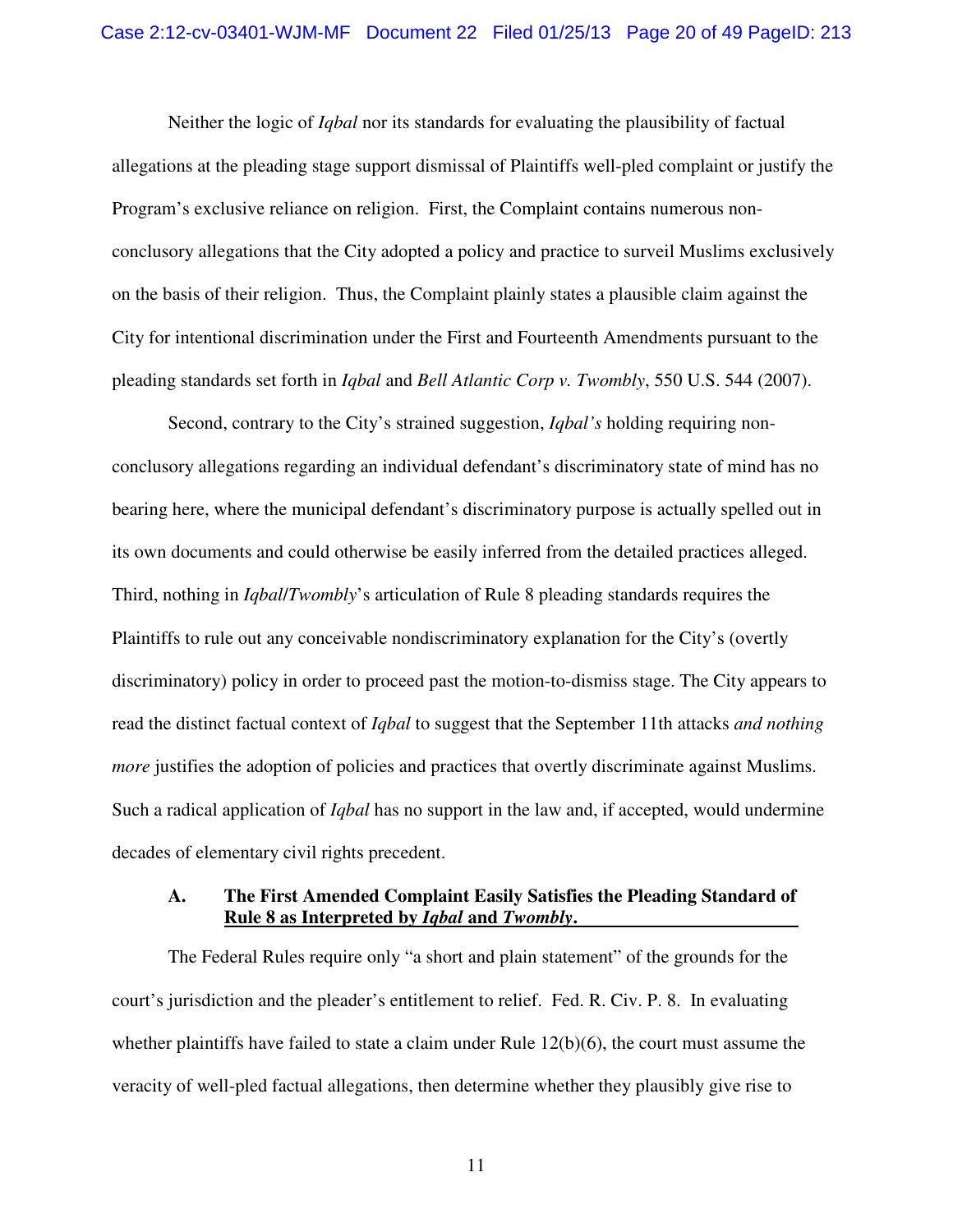#### Case 2:12-cv-03401-WJM-MF Document 22 Filed 01/25/13 Page 21 of 49 PageID: 214

entitlement to relief. *Iqbal*, 556 U.S. at 679. Courts look for "'enough facts to raise a reasonable expectation that discovery will reveal evidence of' the necessary elements" of a claim for relief. *Phillips v. County of Allegheny*, 515 F.3d 224, 234 (3d Cir. 2008) (quoting *Twombly*, 550 U.S. at 556); *see also Fowler v. UPMC Shadyside*, 578 F.3d 203, 210 (3d. Cir. 2009).

The Third Circuit has set forth a three-step process for evaluating the sufficiency of a complaint post-*Iqbal*: "First, we outline the elements a plaintiff must plead to state a claim for relief. Next we peel away those allegations that are no more than conclusions and thus not entitled to the assumption of truth. Finally, we look for well-pled factual allegations, assume their veracity, and then 'determine whether they plausibly give rise to an entitlement to relief.'" *Bistrian v. Levi*, 696 F.3d 352, 365 (3d Cir. 2012)<sup>7</sup> (quoting *Iqbal*, 556 U.S. at 679); *see also Argueta v. U.S. Immigration and Customs Enforcement*, 643 F.3d 60, 73 (3d Cir. 2011).

Applying the first of *Bistrian*'s three-step process, the elements of Plaintiffs' claims are straightforward. In order to state a claim for violation of the Equal Protection Clause, Plaintiffs must allege that the City purposefully classified them on account of their religion. *See Washington v. Davis*, 426 U.S. 229, 240 (1976). Similarly, to state a claim under the First Amendment's Free Exercise Clause, a plaintiff must show that a government policy or practice purposefully discriminates on the basis of religion. *Tenafly Eruv Ass'n v. Borough of Tenafly*, 309 F.3d 144, 165 (3d Cir. 2002) (citing *Church of Lukumi Babalu Aye, Inc. v. City of Hialeah*, 508 U.S. 520, 532, 542 (1993)). A claim under the Establishment Clause requires a showing that the policy or practice symbolically signals disapproval of a particular religion. *Doe v. Indian* 

 7 The City cites *Bistrian* as an example of a dismissal of a defendant pursuant to *Iqbal*, City Brief at 5, but fails to acknowledge that the case dismissed claims against only one *of twenty-seven*  defendants, finding the claims against that individual too "speculative." Bistrian's claims against the other twenty-six defendants survived, because they were based on well-pled non-conclusory allegations. *See Bistrian*, 696 F.3d at 377.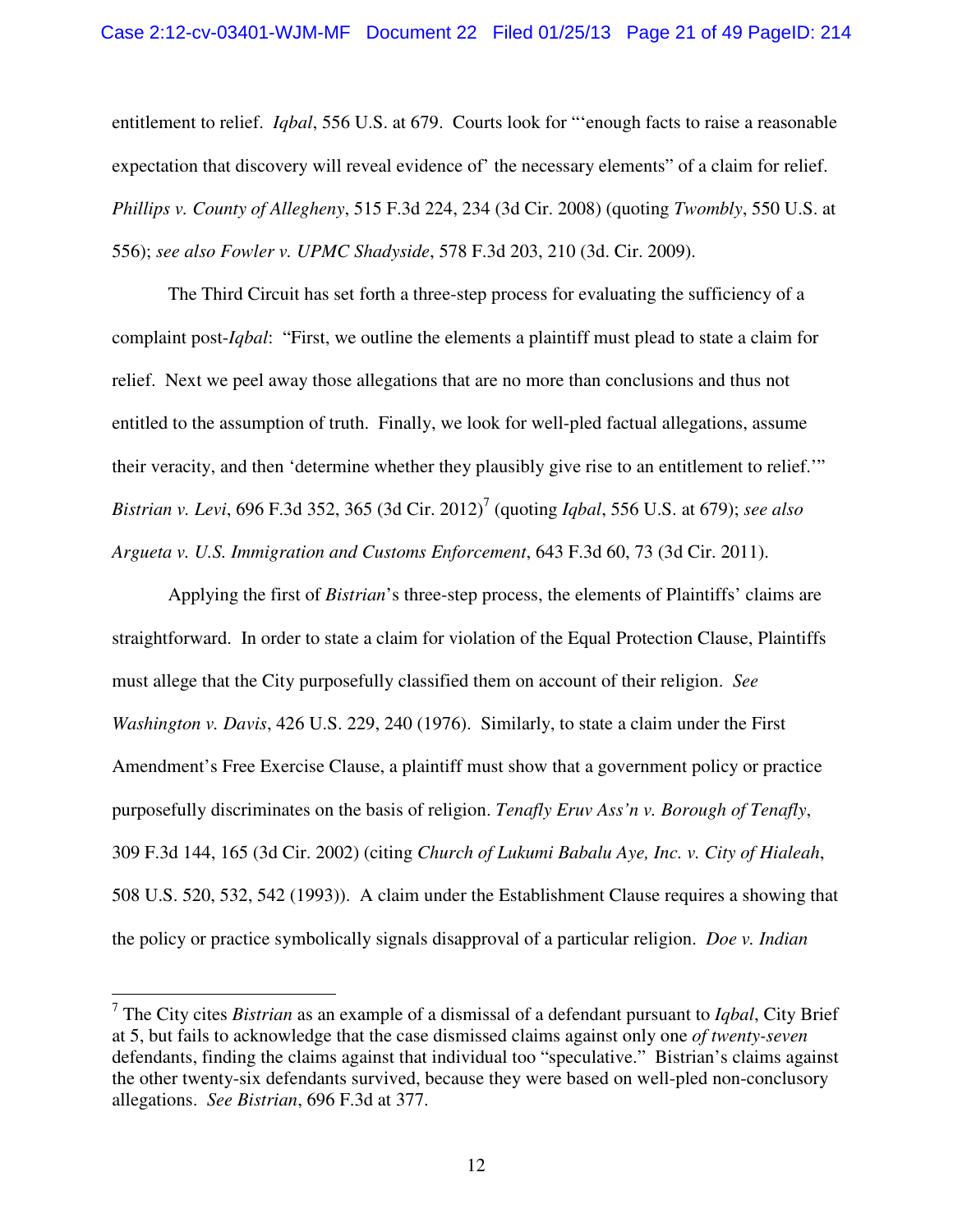*River Sch. Dist.*, 653 F.3d 256, 284 (3d Cir. 2011) (citing *Busch v. Marple Newtown Sch. Dist.*, 567 F.3d 89, 100 (3d. Cir. 2009). Notably, none of Plaintiffs' claims include an element of animus or malice toward Muslims. The purposeful classification based on faith is the constitutional violation, regardless of the motive underlying the classification.<sup>8</sup>

Following *Bistrian*'s second step, the Complaint does not rely on any conclusory allegations that need to be "peeled away." 696 F.3d at 365. The City's few characterizations of Plaintiffs' allegations as conclusory are inconsequential. Def Br. at 4, 7, 16. Indeed, the pleading provides overwhelming specific allegations of how the NYPD implements its spying program to target Muslims and how Plaintiffs in particular have fallen victim to it – which leads to the third step under *Bistrian*.

Lastly, assuming the truth of Plaintiff's well-pled allegations, the Court determines whether they plausibly give rise to an entitlement to relief. Plaintiffs describe in abundant detail the NYPD's explicit, formalized policy and practice of surveilling Muslims in New Jersey precisely because of their religion and without any individualized suspicion of criminal activity. *See* First. Am. Compl. ¶¶ 36-65. For example, the complaint alleges that the NYPD subjects lead plaintiff Hassan, a U.S. citizen and a decorated veteran of the war in Iraq, to unlawful surveillance because of his religion by targeting his and other specifically named New Jersey

<sup>&</sup>lt;sup>8</sup> A plaintiff need only allege that a defendant had a discriminatory purpose, which can be shown, as here, by policies and practices that on their face classify on the basis of religion. *See Washington v. Davis*, 426 U.S. at 239-40. Critically, a plaintiff need not show that the alleged classification was motivated by malice to state a claim under Equal Protection principles. *See Powers v. Ohio*, 499 U.S. 400, 410 (1991) (malice is not required to find discriminatory purpose because the classification itself causes "stigma or dishonor" and "contravenes equal protection principles."). The same is true for claims under the Free Exercise and the Establishment Clauses. *See Shrum v. City of Coweta, Oklahoma*, 449 F.3d 1132, 1145 (10th Cir. 2006) ("the Free Exercise Clause is not confined to actions based on animus"); *Doe v. Indian River Sch.*, 653 F.3d at 284 (3d Cir. 2011) (under Establishment Clause, "*[R]egardless of its purpose*," the government practice "cannot symbolically endorse or disapprove of religion.") (internal quotation omitted and emphasis added).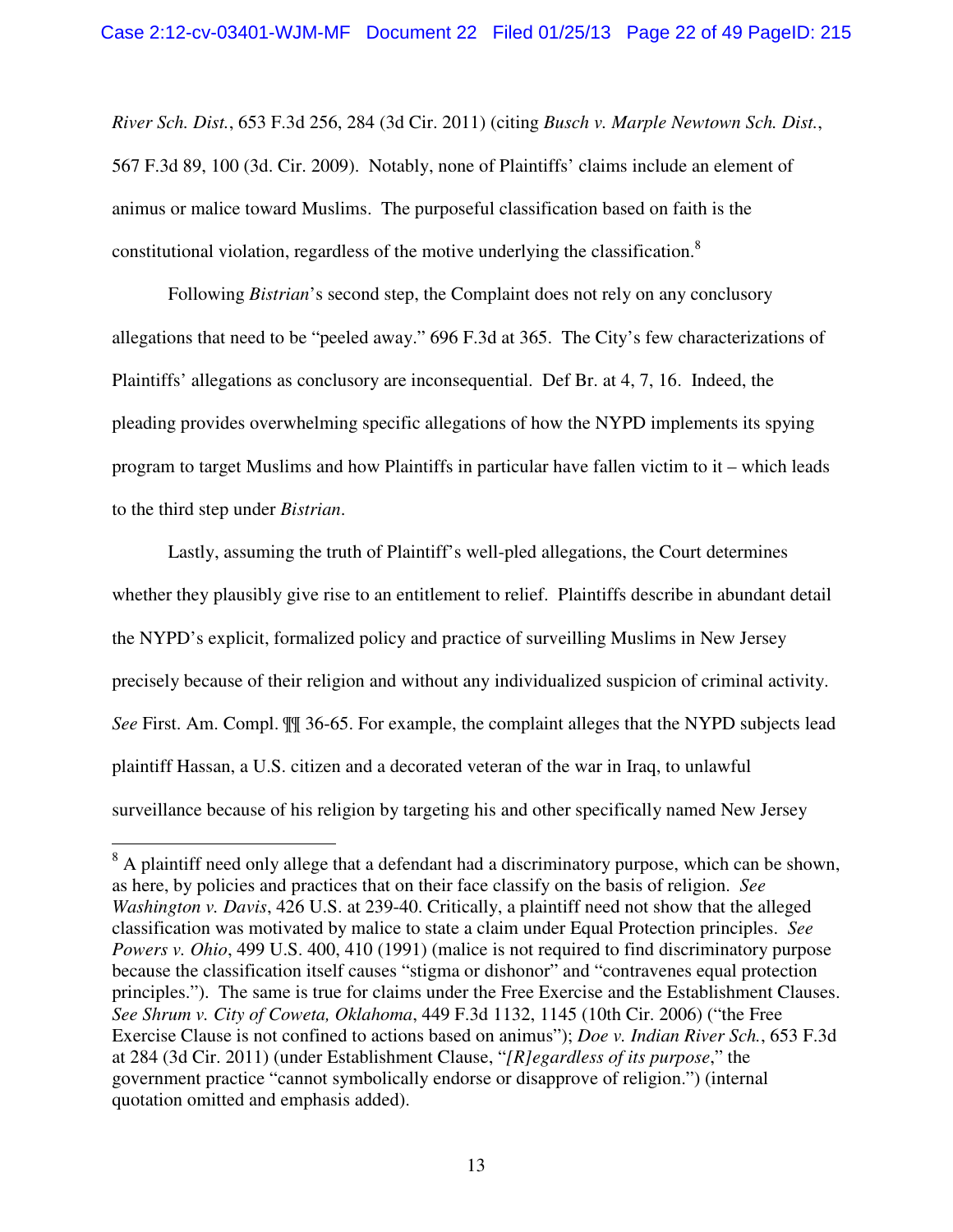mosques. *Id.* ¶¶ 10-12. The NYPD also targets the Rutgers University chapter of the Muslim Student Association and its student members because of their religious affiliation through the preparation of weekly MSA reports. *Id.*  $\mathbb{I}$  23-26, 30. The NYPD even spied on a private gradeschool attended by African American Muslim girls by photographing it, recording the address, and noting its ethnic composition. *Id.* ¶¶ 31-34.

Perhaps most importantly, the Complaint provides detailed description of the methods the NYPD uses to spy on Muslims, including Plaintiffs. The pleading thoroughly describes, for example, how the Department takes photos and videos of mosques, congregants, and congregants' license plates, plants informants and undercover officers in mosques and Muslim businesses (*Id*. ¶¶ 39, 41, 46), prepares reports and maps of Muslim communities (*id.* ¶¶ 5, 12, 37, 47, 53, 58), and has officers pose as students to monitor how often MSA members pray (*id.* ¶ 50). The Complaint further specifies that when monitoring ethnic communities, the NYPD focuses *exclusively* on their Muslim segments, excluding from surveillance other religious groups such as Egyptians who are Coptic Christians, Syrian Jews, and Catholic and Orthodox Christian Albanians. (*Id.* ¶¶ 42-44.)

Thus, the specificity of Plaintiffs' factual allegations, even when stripped of any conclusory assertions, are more than adequate to plausibly state a claim upon which relief may be granted. Indeed, such specific allegations, along with "smoking gun" evidence from NYPD documents of the purposeful classification of Muslims based solely on religion, are the antithesis of the conclusory, formulaic allegations at issue in *Iqbal*.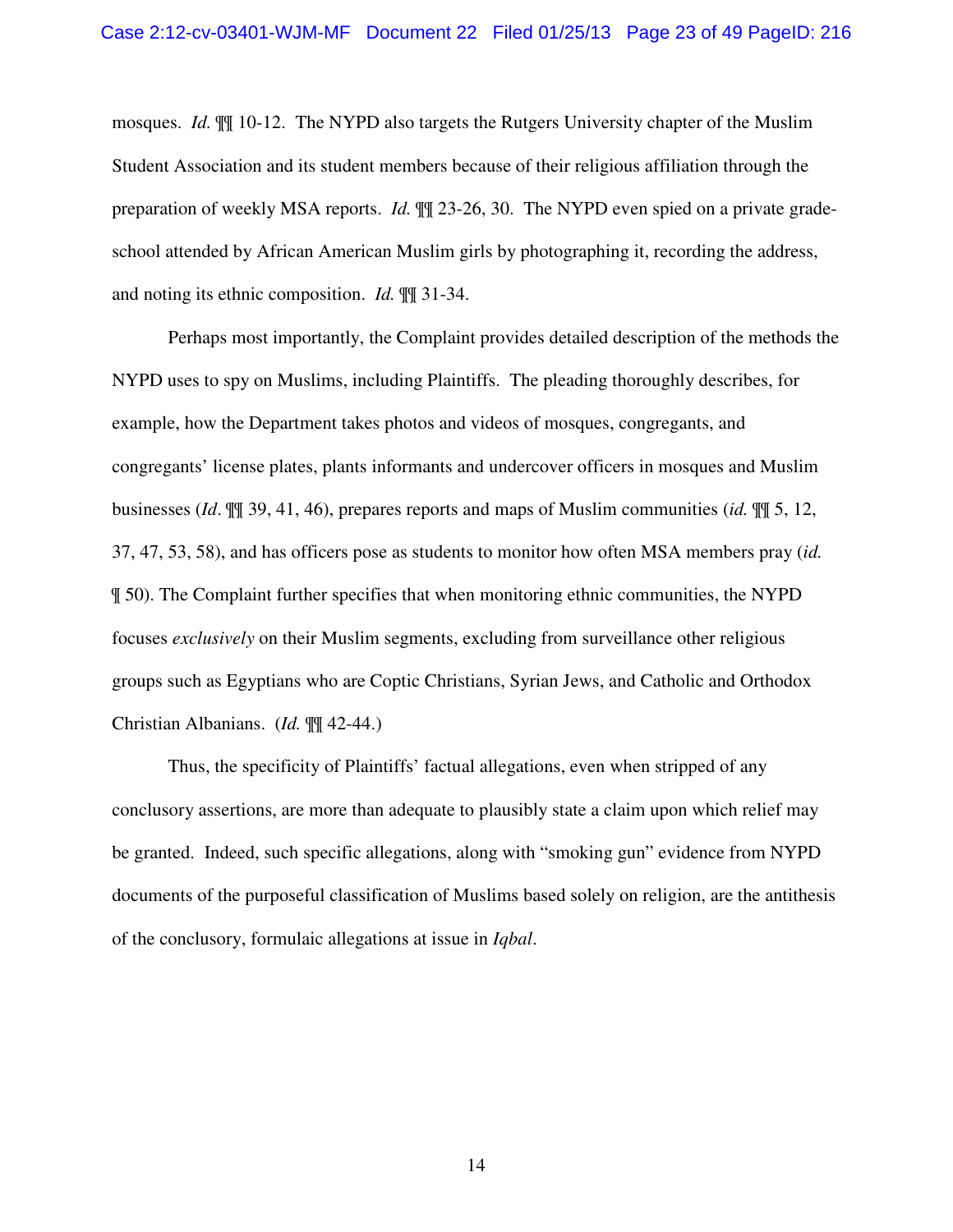#### **B. When a Municipal Defendant Adopts An Overtly Discriminatory Policy and Custom,** *Iqbal***'s Holding on Individual Vicarious Liability Does Not Apply.**

Plaintiffs' allegations are directed exclusively at the City of New York pursuant to 42 U.S.C. § 1983 and *Monell v. New York City Dept. of Social Services*, 436 U.S. 658, 659 (1978). *See* First. Am. Compl. ¶¶ 35, 66-69.

To show liability under §1983 and *Monell* at the pleading stage, a plaintiff need allege only that the defendant's actions: "(1) had a discriminatory effect and (2) were motivated by a discriminatory purpose." *Bradley v. United States*, 299 F.3d 197, 205 (3d Cir. 2002). Thus, "when execution of the government's *policy or custom* . . . inflicts the injury . . . the government as an entity is responsible." *Monell*, 436 U.S. at 694. (emphasis added). Plaintiffs' allegations regarding the City's policy and practice of discriminatory surveillance satisfies this standard for municipal liability. *See* First. Am. Compl. ¶¶ 35-65.

Placing great weight on the Supreme Court's ruling that the *Iqbal* plaintiffs failed to adequately plead that individual supervisory defendants acted with discriminatory intent, the City suggests that, therefore, Plaintiffs must do more than allege the existence of an overtly discriminatory policy in a municipal liability case such as this. The City is confused. To begin, the argument proceeds on the false premise that *Iqbal* was brought against an institutional defendant and thus is somehow akin to the municipal liability claim presented here. *See* Def Br. at 6 (incorrectly stating that *Iqbal* concerned "the purpose of the *FBI's actions*") (emphasis added). In fact, *Iqbal* involved only damages claims against Attorney General John Ashcroft and FBI Director Robert Mueller in their *individual* capacities pursuant to *Bivens v. Six Unknown Fed. Narcotics Agents*, 403 U.S. 388 (1971). *See Iqbal*, 556 U.S. at 668.

As such, the cases are in a fundamentally different posture and require entirely different allegations. In *Iqbal*, the plaintiff sought to hold these high-level officials responsible for a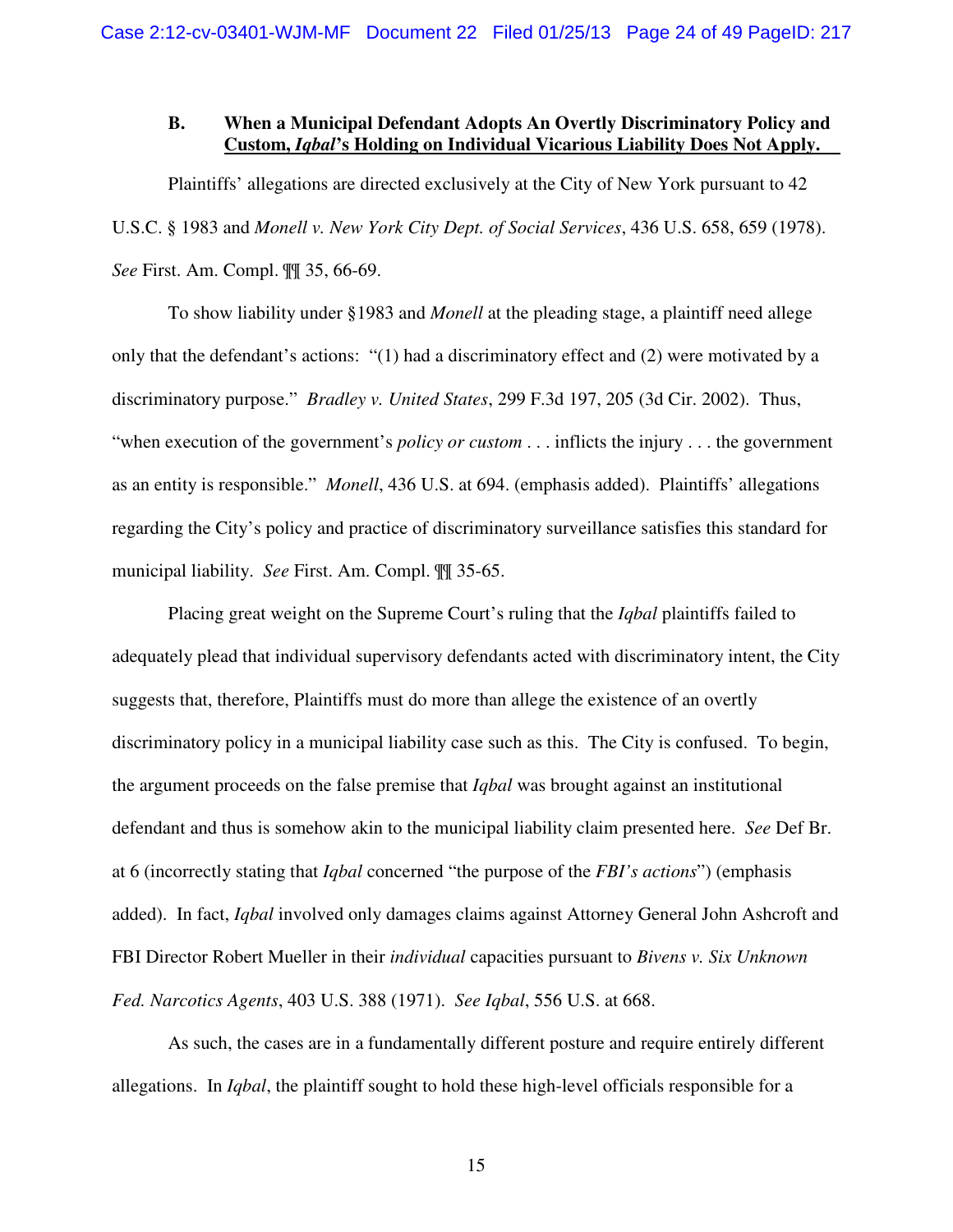policy of holding "high interest" detainees in harsh conditions "on account of his religion, race and/or national origin." 556 U.S. at 666. The Court explained that, consistent with the law governing individual supervisory liability for religious or racial discrimination, Iqbal had to do more than allege a discriminatory impact against Muslims and Arabs; he had to demonstrate that Ashcroft and Mueller themselves harbored a discriminatory purpose in promulgating their policies. *Id.* at 676-77 (citing *Personnel Administrator of Mass. v. Feeney*, 442 U.S. 256, 279 (1979)). Yet, Iqbal did "not show, or *even intimate* that [Ashcroft and Mueller] purposefully housed detainees in [harsh conditions]" or that they had "labeled him as a person 'of high interest' for impermissible reasons." *Id.* at 683 (emphasis added). With no facts other than Ashcroft's and Mueller's roles as high-level supervisors to support the plaintiff's "threadbare" and "formulaic" legal conclusions, and armed with an "obvious alternative explanation" for the detentions – *i.e*., a nondiscriminatory intent to detain illegally-present, "high-interest" aliens for valid law enforcement purposes – the Court did not find "plausible" the "purposeful, invidious discrimination respondent asks us to infer" against the individual defendants. *Id.* at 682.

In stark contrast to *Iqbal*, here Plaintiffs seek to hold a municipality liable for an unlawful policy and practice specifically *promulgated* by the City and where Plaintiffs point to a smoking gun – the City's own documents – to allege discriminatory purpose.<sup>9</sup> This is all that is required to state a claim for *Monell* liability. *See Nykiel v. Borough of Sharpsburg Police Dep't*, 778 F.

<sup>&</sup>lt;sup>9</sup> The stray cases the City cites – which were brought against individuals and not governmental entities – are not to the contrary. For example, in *Argueta*, plaintiffs alleged that Immigration and Customs Enforcement (ICE) as well as individual agents and supervisors were liable for unlawful, warrantless raids of their homes. The Third Circuit held only that Plaintiffs "failed to allege a plausible claim to relief on the basis of [high-level] supervisors' 'knowledge and acquiescence,'" in their subordinates' misconduct, and that there were insufficient allegations to make the required showing that the individual defendants directed the illegal conduct. 643 F.3d at 70. The Court did not address – nor did defendants even attempt to dismiss – claims against ICE as an institutional government defendant; nor could it suggest that an institutional policy of wrongdoing would be insufficient to state a claim.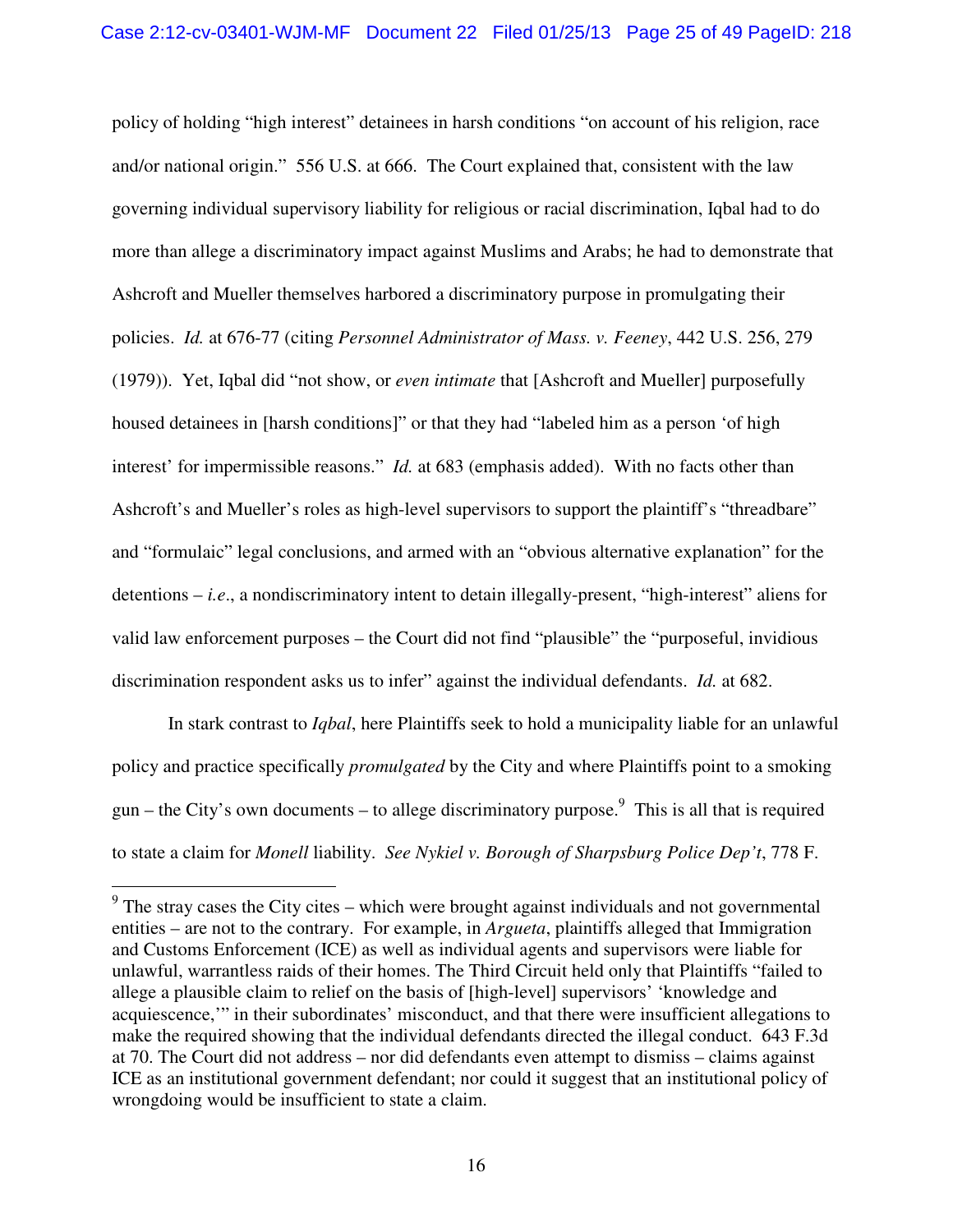Supp. 2d 573, 586 (W.D. Pa. 2011) ("When an action against a municipality is based on Section 1983 . . . , although there can be no liability for the municipality based on vicarious liability, it can be held responsible in and of itself when injury is caused by its adopted policy or custom.") (citing *Monell*, 436 U.S. at 659)); *Olivieri v. County of Bucks*, U.S. App. 2012 LEXIS 22098 (3d Cir. Oct. 24, 2012); *Beck v. City of Pittsburgh*, 89 F.3d 966, 971 (3d Cir. 1996).

In sum, unlike in *Iqbal*, here there is no need to infer an individual's discriminatory state of mind. The City's policy and custom targets Muslims and only Muslims because of their religious affiliation; its discriminatory purpose is readily apparent. Plaintiffs' allegations concerning the City's discriminatory intent are therefore plausible as a matter of law. *See Washington v. Davis*, 426 U.S. at 240-41 (1976).

## **C. The** *Iqbal/Twombly* **Standard Does Not Require Plaintiffs To Rule Out Any Alternative Explanation For the City's Overt Discrimination In Order To Survive A Motion To Dismiss.**

Building on its profound misreading of *Iqbal*, the City argues that, at the pleading stage, a court must dismiss well-pled claims of a municipality's overtly discriminatory policy if defendants can suggest any conceivable alternative excuse for discrimination. This is decidedly not the law.

*Iqbal* and *Twombly* expressly instruct that pleading "plausibility" does not require demonstrating that a claim is probable. *Iqbal*, 556 U.S. at 678; *Twombly*, 550 U.S. at 556. The "plausibility" standard certainly does not permit a court to choose which competing inference is more likely to be true – as that is an evidentiary standard only implicated at trial and after discovery. *See Fowler*, 578 F.3d at 213 ("a well-pled complaint may proceed even if it strikes a savvy judge that actual proof of those facts alleged is improbable and that a recovery is very remote and unlikely") (internal quotations omitted). Because Plaintiffs have made detailed factual and non-conclusory allegations directly attributing misconduct to defendants, this court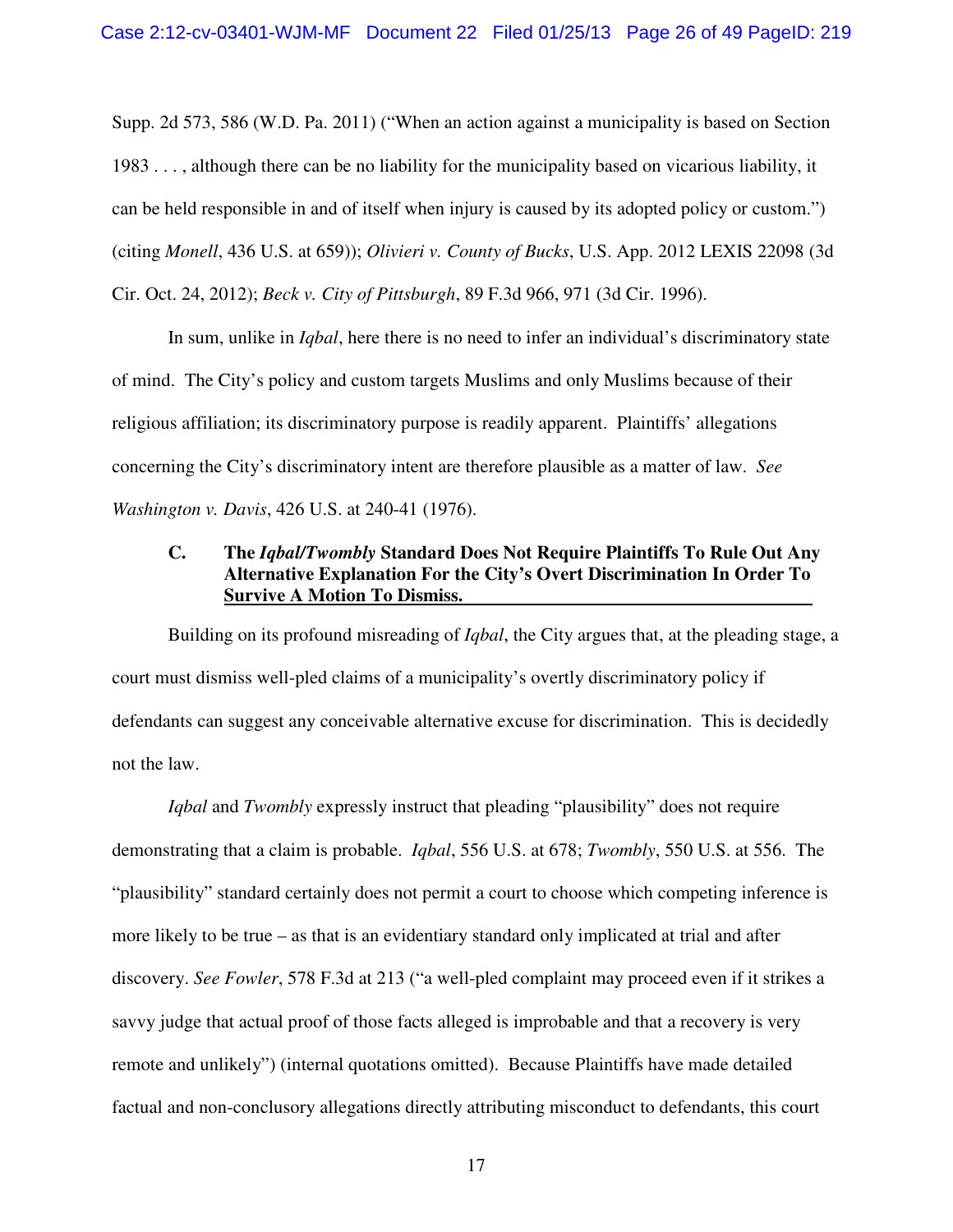need not consider alternative, much less hypothetical, explanations. In the racial or religious discrimination context, district courts in the Third Circuit "do[] not require plaintiffs . . . to include all of the evidence that suggests that the conduct was a result of racially discriminatory intentions rather than the byproduct of some legitimate purpose. . . . Instead, they must simply allege enough facts to nudge the claim into the realm of the plausible." *Major Tours, Inc. v. Colorel*, 720 F. Supp. 2d 587, 606 (D.N.J. 2010) (internal citations omitted). This ends the inquiry.

In any event, the City does not contest Plaintiffs' allegations that they were targeted and surveilled because of their religion, effectively conceding that the allegations are well-pled. The City's silence is unsurprising in light of the fact that virtually all of the Plaintiffs' allegations are based on official NYPD documents. Without a nondiscriminatory explanation for their surveillance of the Plaintiffs, the City argues, in effect, that because Muslim individuals executed the attacks of September 11th, the City may conduct undifferentiated, blunderbuss surveillance of any Muslim, anywhere.

For example, linking all New Jersey Muslims to the acts of a group of fanatics, the City of New York actually makes this astonishing claim: "Plaintiffs allege that the Program was initiated soon after the September  $11<sup>th</sup>$  terrorist attack. *Thus*, the initiation of the program was more likely in response to the terrorist threat." Def. Br. at 7 (emphasis added). The City also argues, in essence, that because Muslim individuals protested Danish cartoons in Nigeria, Italy and Pakistan,<sup>10</sup> the City may target mosques in Somerset, Muslim-affiliated campus

 $\overline{a}$ 

 $10$  The City's brief refers to a "widely publicized incident that caused strong reactions," based upon Exhibit C to the Farrell Declaration, which is a composite of media reports. Def. Br. at 8. That exhibit, ¶ 5 of the Farrell Declaration, and the related references in the brief are improper in connection with a 12(b)(6) motion and should be stricken from the record and disregarded by the Court.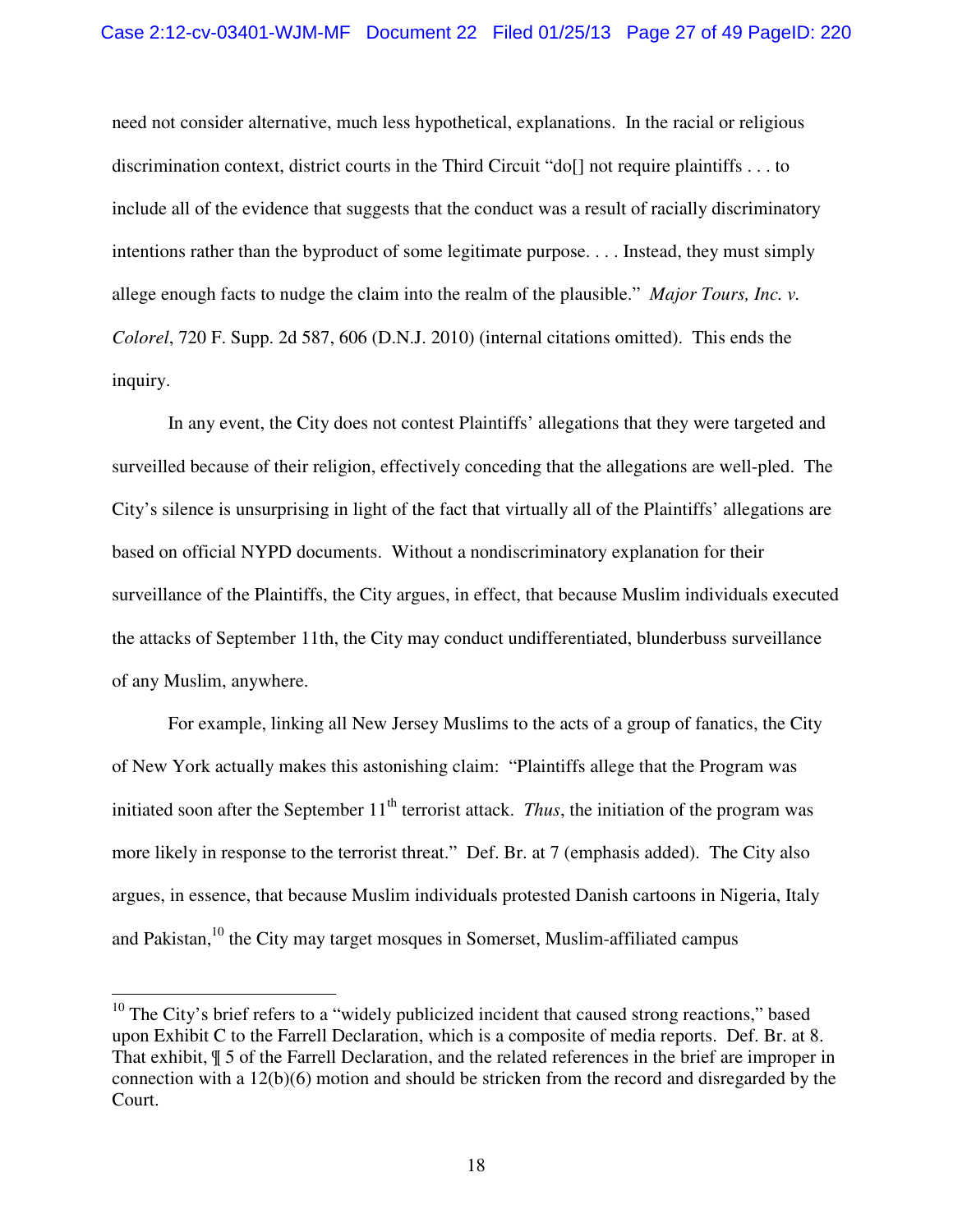#### Case 2:12-cv-03401-WJM-MF Document 22 Filed 01/25/13 Page 28 of 49 PageID: 221

organizations in New Brunswick, and Muslim-owned businesses and schools in Newark. Far from defeating Plaintiffs' claims of discriminatory targeting, the City's position makes them all the more plausible. *See Major Tours*, 720 F. Supp. 2d at 606 ("There is no obvious and lawful purpose that explains, for example, why inspectors would target casinos frequented by African Americans for bus safety inspections"); *Gordon v. City of Moreno Valley*, 687 F. Supp. 2d 930, 951-53 (C.D. Cal. 2009) (African American barbershops targeted for code-enforcement plausibly pled equal protection claims against municipality).

To be sure, *Iqbal* itself provides absolutely no support for the City's suggestion that 9/11 justifies otherwise discriminatory policing. In *Iqbal*, the Supreme Court was at pains to point out that defendants had not targeted Muslims as a group, but only individuals who were illegally present in the United States and who had been classified as "high-interest" with "potential connections to those who committed terrorist acts" – law-enforcement characteristics shared by none of the Plaintiffs here. *Iqbal,* 556 U.S. at 682. In fact, the Court specifically noted that Iqbal had *not* alleged that he was classified as "high-interest because of race, religion or national origin." *Id.* More recently, in *Turkmen et al. v. Ashcroft*, No. 02 CV 2307, 2013 U.S. Dist. LEXIS 6042, at  $*20$  (S.D.N.Y. Jan. 15, 2013) – a case which arises out of the same post-9/11 arrests and confinement of unauthorized immigrant Arabs and Muslims that ensnared Iqbal – the court held that detainees alleging grossly punitive conditions of confinement on account of their Muslim beliefs pled "a plausible equal protection claim" against a responsible warden and detention officers. *Id.* at 68. Judge Gleeson pointed not only to allegations of egregious mistreatment and "derogatory anti-Muslim comments," but also to allegations that the detainees were placed in segregated housing "without individualized determinations of dangerousness." *Id.* at 67-68. *Turkmen* thus makes abundantly clear that even unauthorized immigrants arrested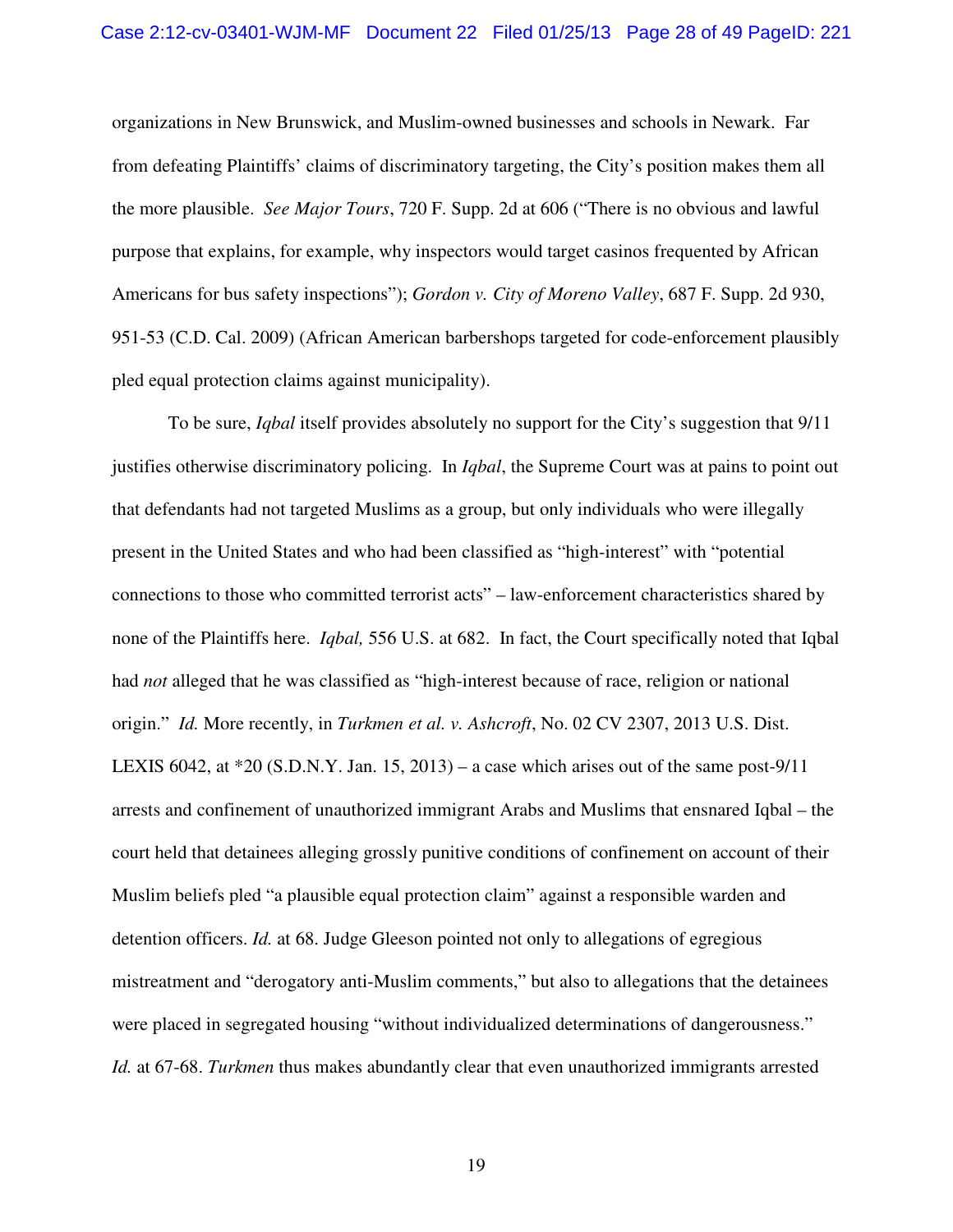pursuant to investigations directly related to the September 11th attacks cannot be targeted for punishment or discrimination on the basis of their actual or perceived religious beliefs.

At bottom, the City seeks to create an exception – for Muslims – to decades of constitutional law prohibitions on protected class-based policing. The argument is as dangerous as it is novel. Save for some regrettable historical examples, *see Korematsu v. United States*, 323 U.S. 214, 233 (1944), race and religion have never been considered a valid proxy for dangerousness or criminality. *See United States v. Brignoni-Ponce*, 422 U.S. 873, 885-87 (1975) (the appearance of Mexican ancestry "does not justify stopping all Mexican-Americans to ask if they are aliens").

No court should accept what is little more than religious or racial stereotype as a basis for government action. *See Powers*, 499 U.S. at 410 ("We may not accept as a defense to racial discrimination the very stereotype the law condemns."); *Palmore v. Sidoti*, 466 U.S. 429, 433 (1984) ("The Constitution cannot control [racial] prejudices but neither can it tolerate them. Private biases may be outside the reach of the law, but the law cannot, directly or indirectly give them effect.").<sup>11</sup> To do so would cross the line from ratifying legitimate law enforcement practices to endorsing outright religious discrimination, pulling the court toward "the ugly abyss of racism." *Korematsu v. United States*, 332 U.S. at 233 (1944) (Murphy, J., dissenting).

 $\overline{\phantom{a}}$ 

 $11$  Similarly circular attempts to justify discriminatory classifications on the basis of illegitimate stereotypes have failed. *See, e.g., Oyama et al. v. California*, 332 U.S. 633, 672 (1948) (Black, J., concurring) (equal protection compels rejecting the idea that "some racial characteristic, common to all Japanese aliens . . . makes them unfit to own or use agricultural land in California"); *Craig et al. v. Boren*, 429 U.S. 190, 203 n.14, 203-04 (1976) (rejecting use of "social stereotypes" of "'reckless' young men" to justify establishing "gender-based traffic safety laws" and drinking ages).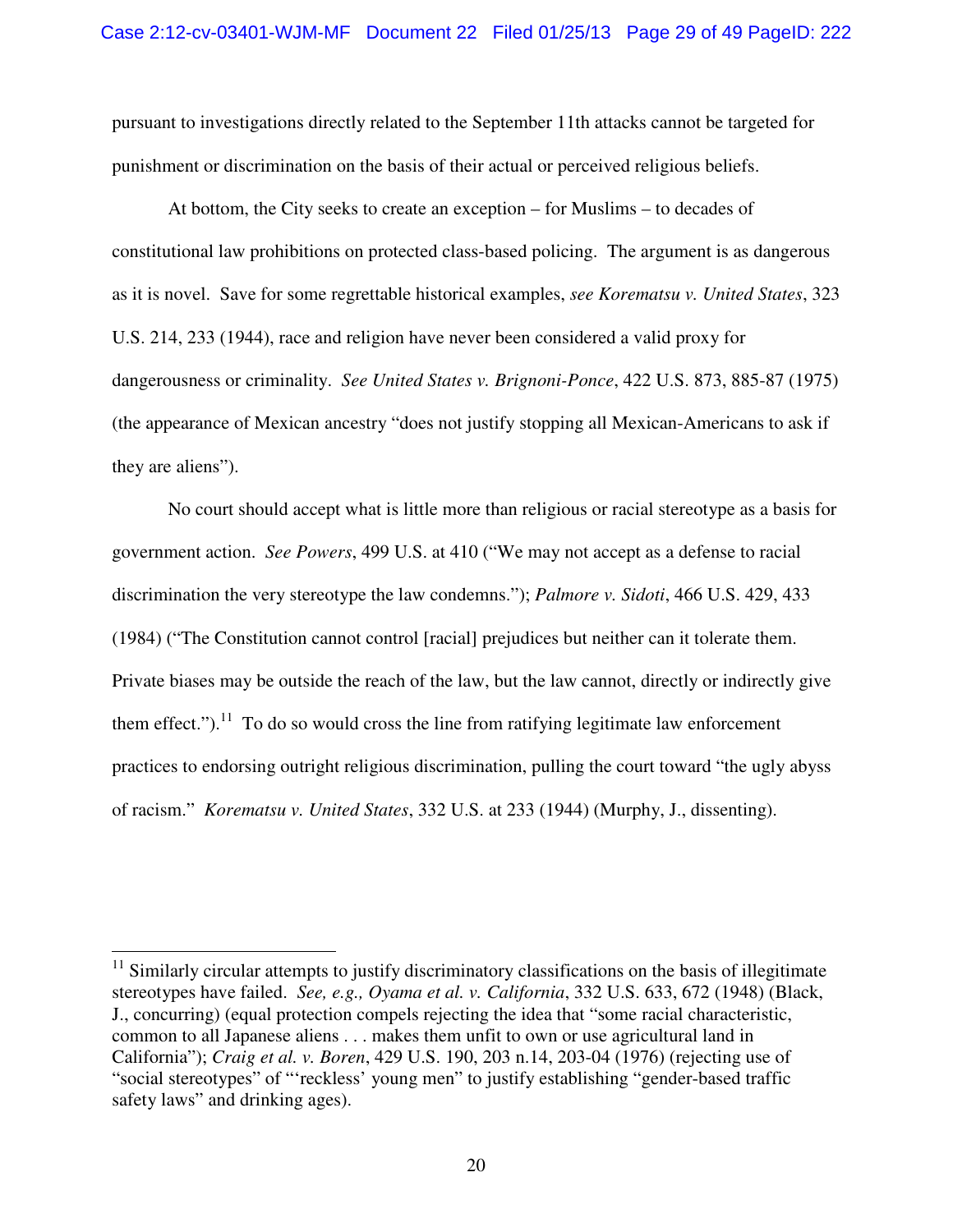## **III. PLAINTIFFS HAVE ARTICLE III STANDING BECAUSE THEY EACH HAVE SUFFERED AN INJURY IN FACT THAT IS "FAIRLY TRACEABLE" TO DEFENDANT'S SPYING AND IT IS LIKELY THAT THE INJURIES WILL BE REDRESSED BY A FAVORABLE DECISION.**

The parties agree that the starting point for the analysis of Plaintiffs' standing is *Lujan v.* 

*Defenders of Wildlife*, 504 U.S. 555 (1992). *See* Def. Br. at 9. In order to establish the

"constitutional minimum of standing," a party must establish three elements:

First, the plaintiff must have suffered an "injury in fact" -- an invasion of a legally protected interest which is (a) concrete and particularized, and (b) "actual or imminent, not 'conjectural' or 'hypothetical.'" Second, there must be a causal connection between the injury and the conduct complained of -- the injury has to be "fairly . . . trace[able] to the challenged action of the defendant, and not . . . the result [of] the independent action of some third party not before the court." Third, it must be "likely," as opposed to merely "speculative," that the injury will be "redressed by a favorable decision."

*Lujan*, 504 U.S. at 560-61 (internal citations omitted) (alterations in original). As discussed fully

below, each of the eleven Plaintiffs alleges (1) an injury in fact (2) fairly traceable to the City

and not the result of an independent action of a third party (3) that will be redressed by a

favorable decision. $12$ 

 $\overline{a}$ <sup>12</sup> Because Defendant's Rule  $12(b)(1)$  motion to dismiss for lack of standing primarily "contest[s] the sufficiency of the pleadings," *Turicentro v. Am. Airlines*, 303 F.3d 293, 300 n.4 (3d Cir. 2002), and "raises no challenge to the facts alleged in the pleadings," *Gould Elecs., Inc. v. United States*, 220 F.3d 169, 177 (3d Cit. 2000), "the [C]ourt must only consider the allegations of the complaint and documents referenced therein and attached thereto, in the light most favorable to the plaintiff." *Id.* Defendant has submitted a factual declaration with its motion to dismiss, but Defendant relies on only one paragraph of that declaration to contest standing, and only in support of the particular argument that Plaintiffs' injuries are not "fairly traceable" to the Defendant, but rather to the Associated Press. *See* Farrell Decl. ¶ 3 (discussing AP's publication of the reports discussed in the Complaint). Plaintiffs have submitted their own factual declaration solely to respond to this narrow point. *See* Katon Decl. ¶ 2.

That the parties have introduced evidence on this particular point does not transform the entire Rule 12(b)(1) motion from a "facial" challenge into a "factual" one. *See Gould Elecs.*, 220 F.3d at 177 (explaining different standards applicable to each type of challenge). Instead, the Court must continue to accept all allegations in the First Amended Complaint ("FAC") in the light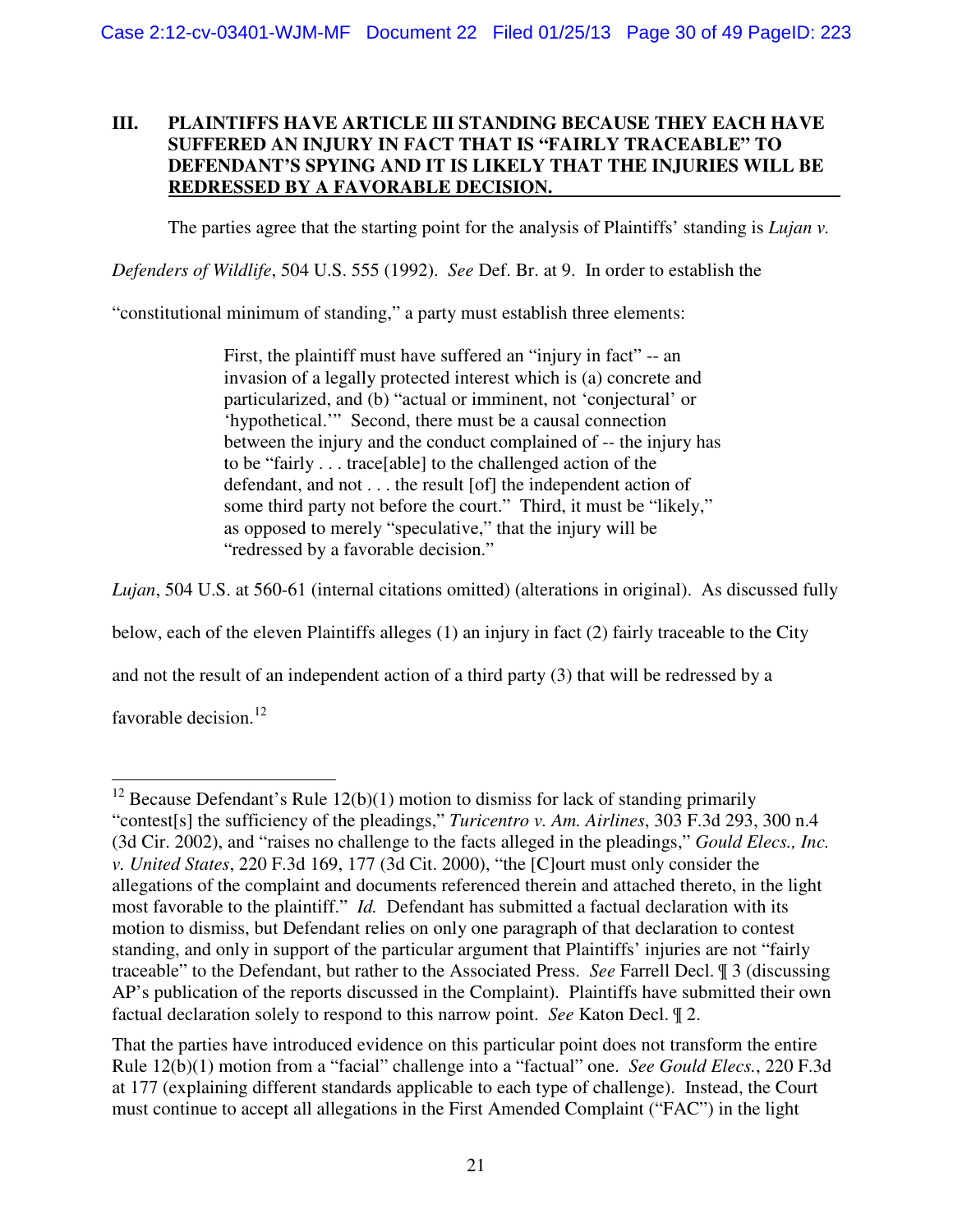NYC's standing analysis focuses on cases involving claims under the Free Speech Clause of the First Amendment, which is not among the three constitutional claims asserted by Plaintiffs. Def. Br. at 13-15. Notably, standing "often turns on the nature and source of the claim asserted." *Warth v. Seldin*, 422 U.S. 490, 500 (1975); *Common Cause v. Pennsylvania*, 558 F.3d 249, 262 (3d Cir. 2009) (quoting *Raines v. Byrd*, 521 *U.S.* 811, 818 (1997)). Analysis of standing will depend upon "whether the constitutional or statutory provision on which the claim rests properly can be understood as granting persons in the plaintiff's position a right to judicial relief." *Warth,* 422 U.S. at 500. Thus, a proper analysis of Plaintiffs' standing considers how courts have analyzed standing under the constitutional provisions upon which the Complaint relies: the Equal Protection Clause of the Fourteenth Amendment and the Free Exercise and Establishment Clauses of the First Amendment.<sup>13</sup> See infra § III.A.2-4. Regardless, Plaintiffs satisfy the free speech cases upon which NYC relies so heavily. *See infra* § III.A.1.

## **A. Plaintiffs Have Suffered Injuries In Fact.**

 $\overline{a}$ 

## *1. Law enforcement surveillance can and in this case does give rise to injury in fact sufficient for Article III standing.*

The Third Circuit has recognized that injuries resulting from law enforcement

surveillance conducted in public spaces can confer standing. *See Anderson v. Davila*, 125 F.3d

148, 160-61 (3d Cir. 1997) (plaintiff suffered cognizable harm resulting from law enforcement

most favorable to the Plaintiff, although it may supplement its consideration of the FAC with the factual evidence introduced on the narrow point in question. *See id.* (district court "properly accepted allegations of complaint as true" as to all issues except for the one issue with respect to which the defendant "challenge<sup>[d]</sup> the truthfulness of . . . the allegations in the Complaint").

<sup>&</sup>lt;sup>13</sup> For example, numerous cases hold that a mere "identifiable trifle" is sufficient injury to confer standing. *See, e.g., Doe v. County of Montgomery*, 41 F.3d 1156, 1159 (7th Cir. 1994); *Saladin v. Milledgeville*, 812 F.2d 687, 691 (11th Cir. 1987); *Jones v. Butz*, 374 F. Supp. 1284, 1288 (S.D.N.Y. 1974); *see also Joint Stock Soc'y v. UDV N. Am., Inc.*, 266 F.3d 164, 177 (3d Cir. Del. 2001) (citing *U.S. v. Students Challenging Regulatory Action Procedures*, 412 U.S. 669, 689 n.14 (1973)).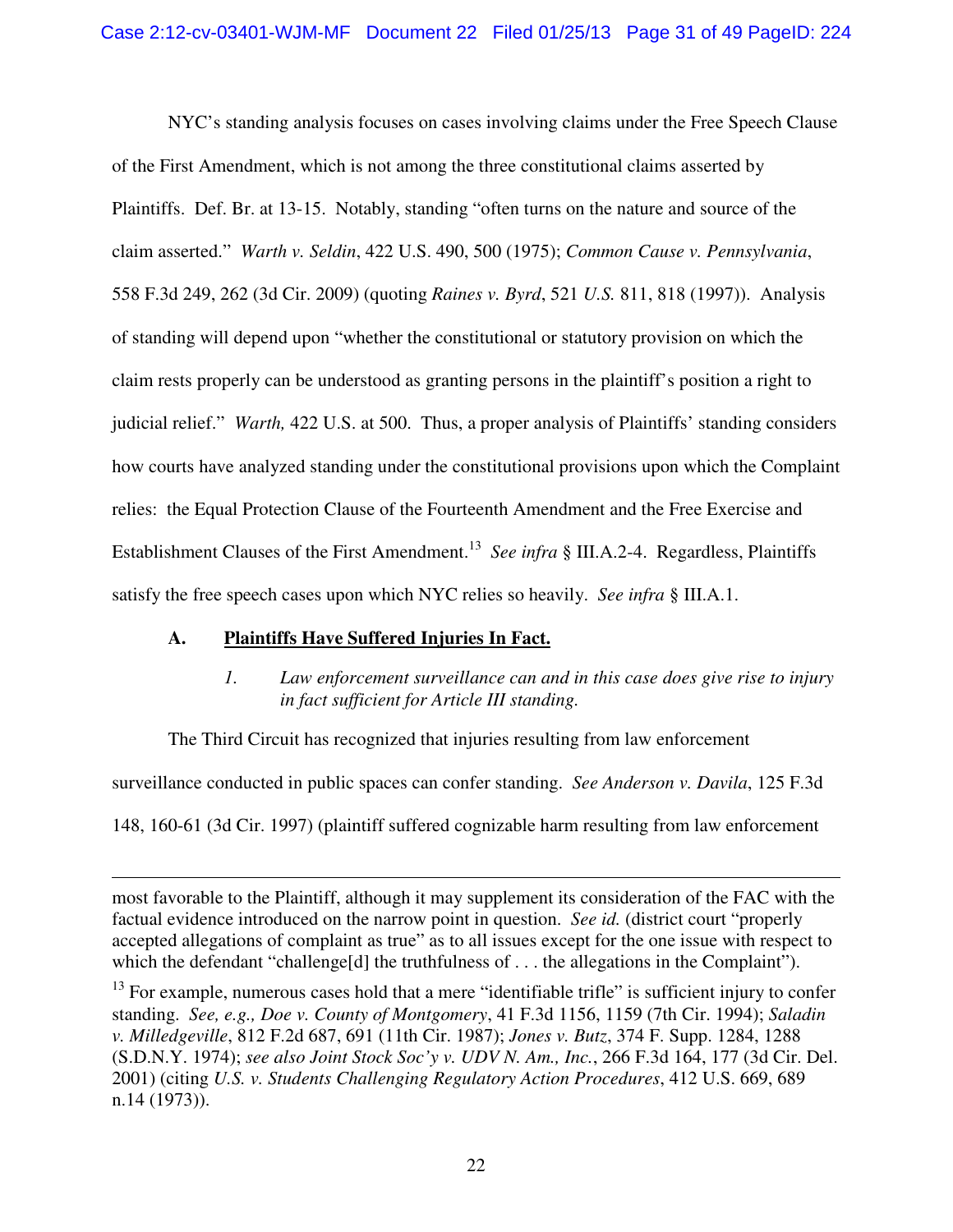surveillance outside his home); *Philadelphia Yearly Meeting of Religious Soc'y of Friends v. Tate*, 519 F.2d 1335, 1338-39 (3d Cir. 1975) (chilling effect on First Amendment rights resulting from protest surveillance confers standing when general availability of surveillance materials "could interfere with the job opportunities, careers or travel rights" of plaintiffs and could "dissuade some individuals from becoming members" of organizational plaintiffs); *see also Presbyterian Church (U.S.A.) v. United States*, 870 F.2d 518, 522-23 (9th Cir. 1989) (plaintiff churches sustained injury to challenge government surveillance when they made allegations of a "decrease in congregants' participation in worship services and other religious activities, of the cancellation of a Bible study class, of the diversion of clergy energy from pastoral duties, and of congregants' reluctance to seek pastoral counseling."). The variety of types of injuries that the NYPD surveillance has caused Plaintiffs, as set forth in the Complaint and highlighted below, belie the City's argument that Plaintiffs' injuries amount to no more than a "subjective chill," which courts have found insufficient. *See* Def. Br. at 13-14 (arguing "subjective chill" under the *Laird* line of cases).

The Supreme Court did hold in *Laird v. Tatum*, 408 U.S. 1 (1972), that mere "[a]llegations of a subjective 'chill' [of the exercise of First Amendment rights] are not an adequate substitute for a claim of specific present objective harm or a threat of specific future harm." *Id.* at 13-14. However, that case does not stand for the proposition that surveillance may never be challenged as a constitutional violation, but, instead, it narrowly held that the respondents there lacked standing because they did not show that they had sustained or were immediately in danger of sustaining an injury as a result of the surveillance. *Id.*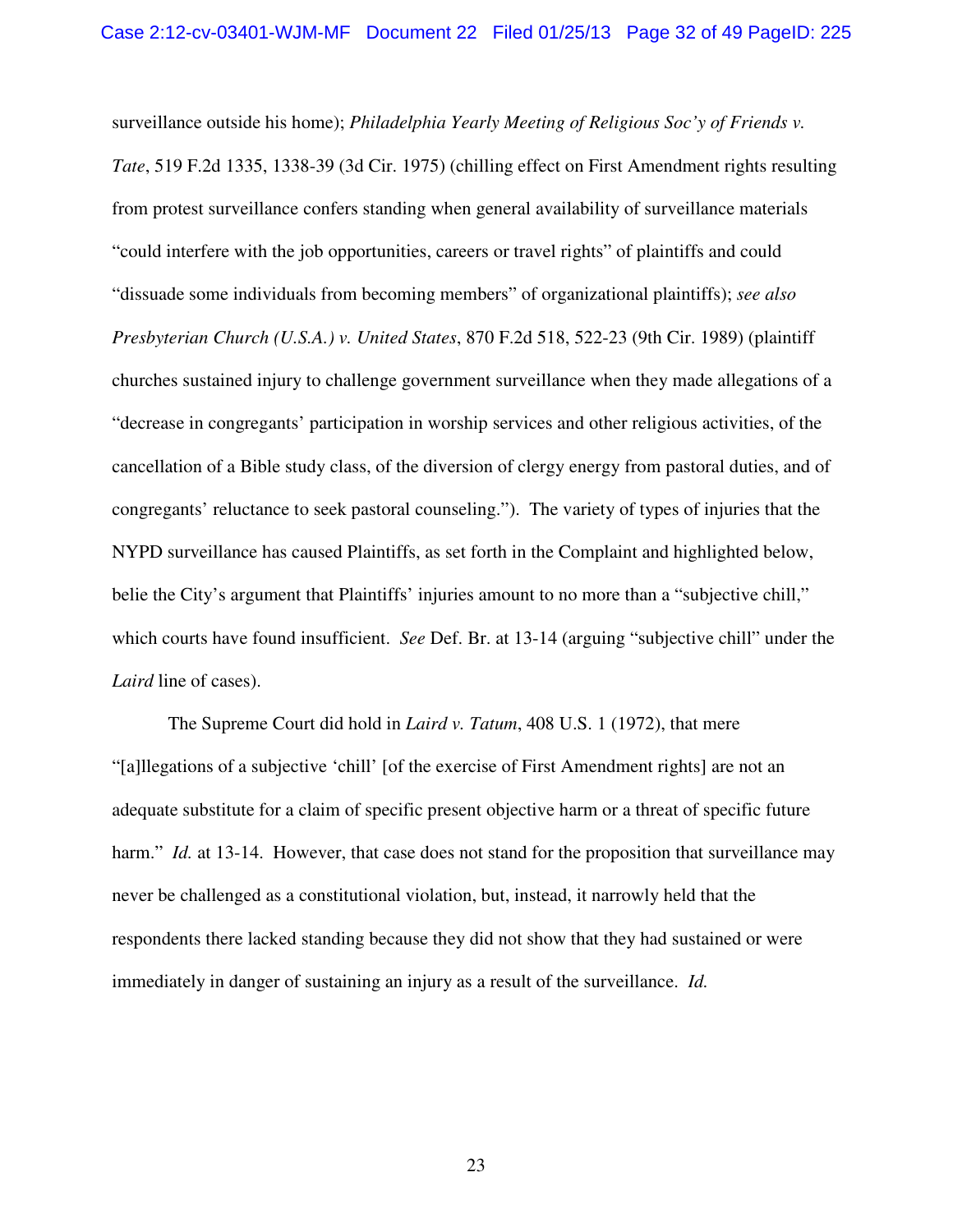Here, Plaintiffs do not allege mere "subjective chill." Plaintiffs Hassan, Mohammed, Doe,<sup>14</sup> and Abdur-Rahim allege that the NYPD surveillance of them has caused cognizable harm to future educational and employment prospects. First Am. Compl. ¶¶ 13, 25, 27, 29, 32. Plaintiffs All Body Shop Inside & Outside and Unity Beef Sausage Company assert that the NYPD's surveillance of their businesses has resulted in a decreased number of customers, and the Council of Imams in New Jersey ("CINJ")<sup>15</sup> alleges that the NYPD surveillance of two of its member mosques has led to a decrease in attendance and in contributions (although they are not seeking compensatory damages). *Id*. ¶¶ 15, 19, 21. Plaintiffs Abdur-Rahim and Abdullah claim compensatory damages due to the loss of value to their home, which appears in the NYPD's Newark report.<sup>16</sup> *Id*.  $\mathbb{M}$  31-34. Each of these allegations reflects "specific present objective harm or a threat of specific future harm," and thus are injuries in fact. *Laird*, 408 U.S. at 13-14. In particular, allegations of such economic injuries are sufficiently concrete and particularized to establish standing. *Cf. Taliaferro v. Darby Twp. Zoning Bd.*, 458 F.3d 181, 190-91 (3d Cir. 2006) (holding that plaintiffs had standing because their alleged injuries to property values were constitutionally cognizable, concrete, and particularized); *Growth Horizons, Inc. v. Delaware* 

 $\overline{a}$ 

<sup>&</sup>lt;sup>14</sup> Plaintiff Jane Doe has filed under pseudonym. First Am. Compl. ¶ 26. Defendant has agreed that the parties will address this issue, if necessary, after the Court rules on the pending motion to dismiss.

<sup>&</sup>lt;sup>15</sup> Plaintiffs Council of Imams in New Jersey and MSA National assert associational standing under *Hunt v. Wash. State Apple Adver. Comm'n*, 432 U.S. 333 (1977). Each can demonstrate that "(a) its members would otherwise have standing to sue in their own right; (b) the interests it seeks to protect are germane to the organization's purpose; and (c) neither the claim asserted nor the relief requested requires the participation of individual members in the lawsuit." 432 U.S. at 343. *See* First Am. Compl. ¶¶ 14-17.

<sup>16</sup> *Cf. Baugh Constr. Co. v. Mission Ins. Co*., 836 F.2d 1164, 1171 (9th Cir. 1988) (diminution in value claim based upon negative publicity regardless of whether property has been sold); Restatement (Second) of Torts § 928 (1977) (plaintiff entitled to difference between value of property before the tort versus after).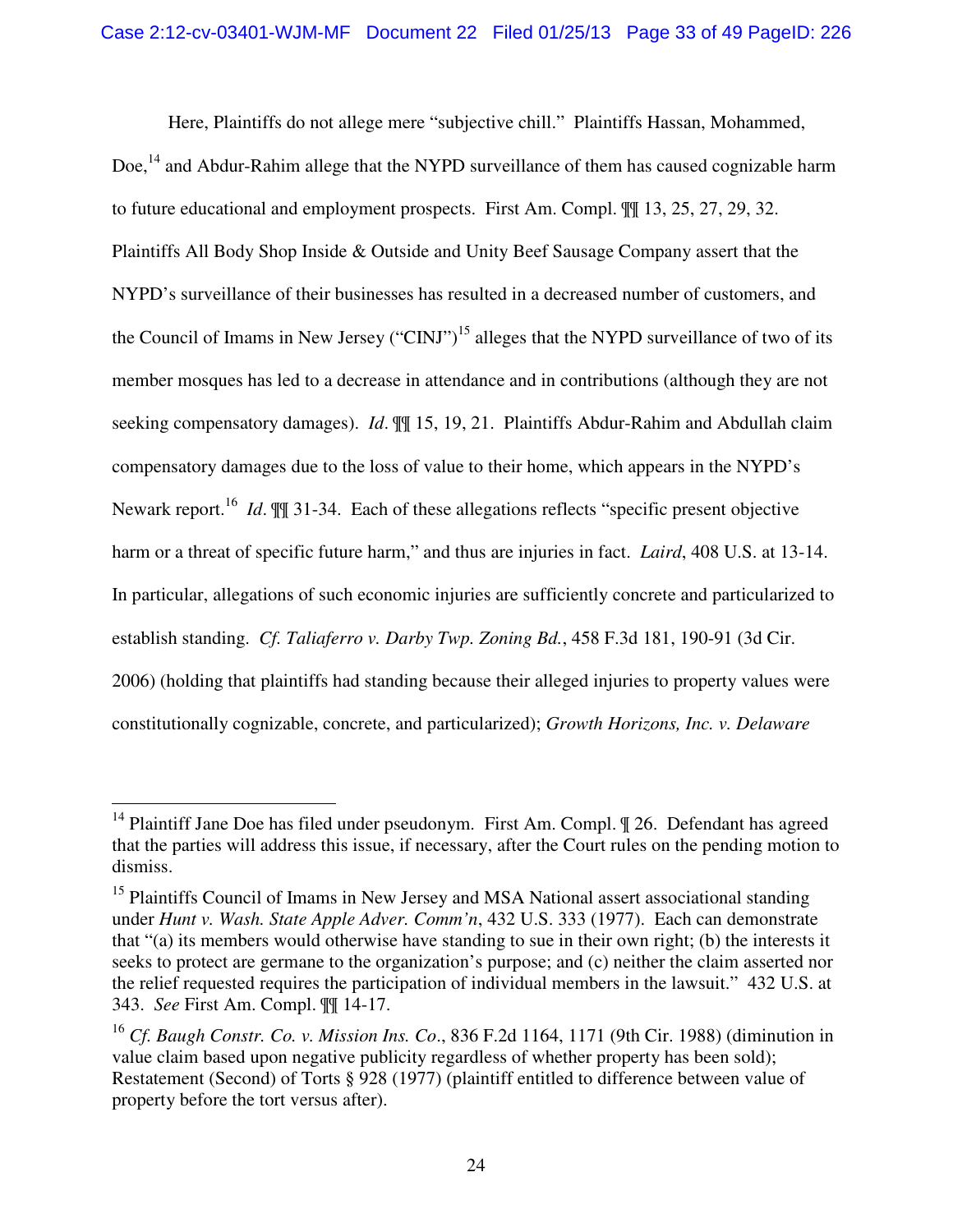*County, Pa.*, 983 F.2d 1277, 1281 (3d Cir. 1993) (noting that a district court has jurisdiction so long as plaintiff has standing to make a non-frivolous claim).

Third Circuit jurisprudence makes clear that a plaintiff who has alleged injury of just the sort complained of by Plaintiffs possesses Article III standing to challenge unlawful surveillance. *See Anderson*, 125 F.3d 148; *Paton v. La Prade*, 524 F.2d 862 (3d Cir. 1975); *Philadelphia Yearly*, 519 F.2d 1335. In *Anderson*, the Court of Appeals held that an individual surveilled by police in retaliation for engaging in First-Amendment protected activity suffered a cognizable harm. 125 F.3d at 160-61. The Court distinguished the facts in *Anderson* from those in *Laird* because Anderson alleged a harm that was "more specific and less speculative" than had the *Laird* plaintiffs, who had cited merely a "vague fear" that the Army might misuse the information contained in surveillance reports in the future and "were unable to articulate with any specificity the harm that they had suffered or might suffer in the future from the Army's surveillance." *Id.* at 160. Like the plaintiff in *Anderson*, Plaintiffs here have alleged specific harms, discussed herein, that are not merely speculative.

In *Philadelphia Yearly Meeting of Religious Soc'y of Friends*, the plaintiffs alleged that information collected during an investigation conducted by the defendants, that was available to other individuals, governmental agencies, and the media "threatened injury to plaintiffs by way of a chilling of their rights of freedom of speech and associational privacy." *Philadelphia Yearly*, 519 F.2d at 1338. These allegations, the Third Circuit held, gave rise to standing because the "general availability of such materials and lists could interfere with the job opportunities, careers or travel rights of the individual plaintiffs" and the availability of the information "may well dissuade some individuals from becoming members [of the plaintiff organization], or may persuade others to resign their membership." *Id.* Likewise, the Third Circuit, in *Paton*, held that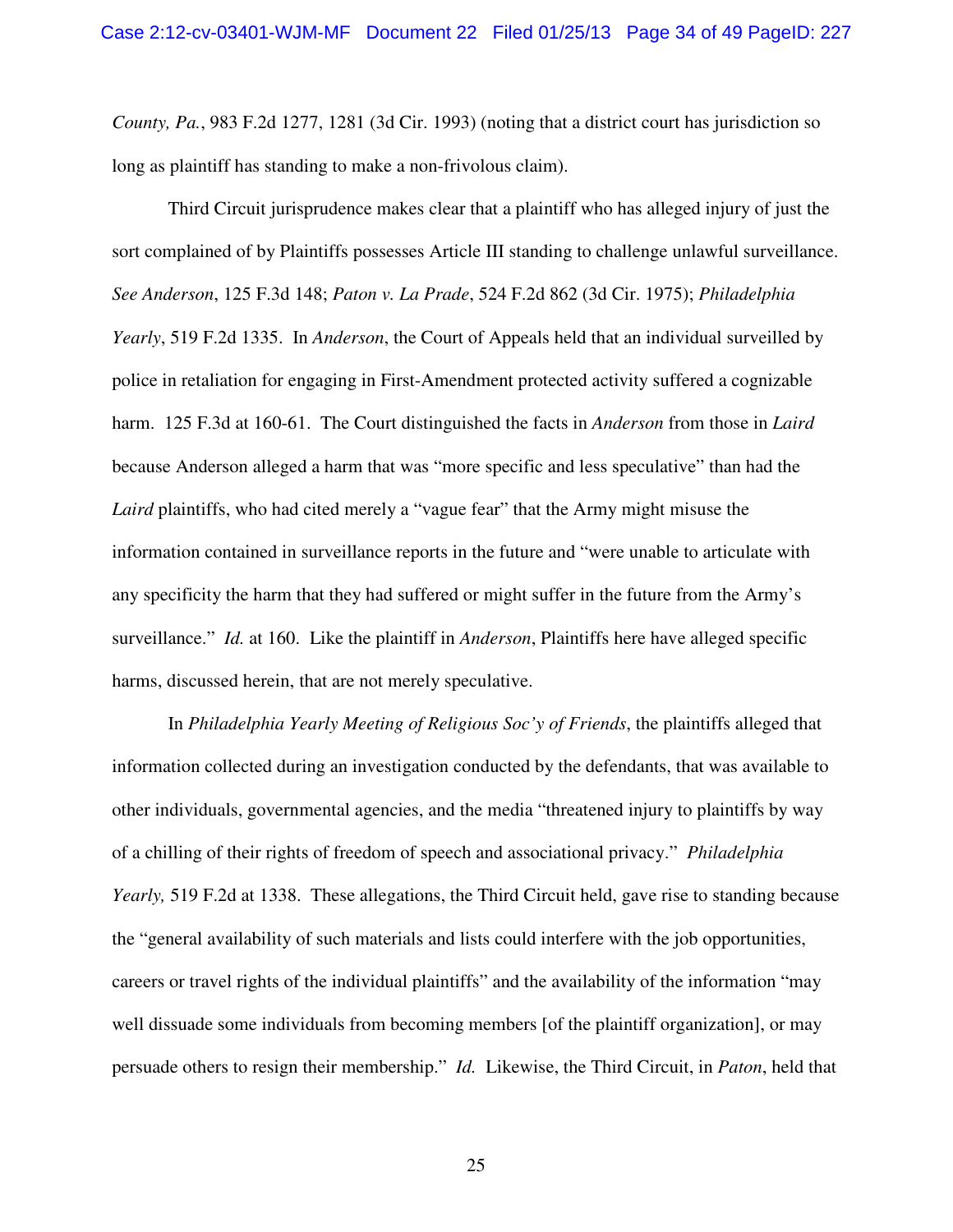a student had suffered a cognizable injury and had standing to seek expungement of records where the FBI surveilled the plaintiff and maintained an investigative file about her that could damage her future employment prospects. *Paton*, 524 F.2d*.* at 868; s*ee also Meese v. Keene*, 481 U.S. 465, 473-74 (1987) (holding that appellee established the threat of cognizable injury because he alleged that, if he exhibited the films characterized as political propaganda, "his personal, political, and professional reputation would suffer and his ability to obtain re-election and to practice his profession would be impaired." (internal quotation marks omitted)).

> *2. Plaintiffs have been injured by being targeted on the basis of membership in a suspect class and on the basis of classification of a fundamental right, both of which are injuries in fact pursuant to the Equal Protection Clause.*

The Supreme Court has made clear that, under the Equal Protection Clause, the "denial of equal treatment," is an "injury in fact." *Northeastern Fla. Chapter, Associated Gen. Contractors of America v. Jacksonville*, 508 U.S. 656, 666 (1993). And a classification based on religion, such as the NYPD spying program targeting Muslims, certainly gives rise to standing. *See generally Parents Involved in Cmty. Sch. v. Seattle Sch. Dist. No. 1*, 551 U.S. 701, 730 (2007) ("[a]t the heart of the Constitution's guarantee of equal protection lies the simple command that the Government must treat citizens as individuals, not as simply components of a racial, religious, sexual or national class." (quoting *Miller v. Johnson*, 515 U.S. 900, 911 (1995)) (internal quotation marks omitted)); *Burlington N. R.R. v. Ford*, 504 U.S. 648, 651 (1992) (noting that classifying on the basis of religion is suspect); *Metro. Life Ins. Co. v. Ward*, 470 U.S. 869, 885 (1985) (noting that a classification drawn upon religion is inherently suspect). That is, that Plaintiffs were subjected to surveillance, and its resulting harms, solely on the basis of their religious identity is an injury in fact sufficient to establish Article III standing. *Cf. Northeastern Fla. Chapter, Associated Gen. Contractors of America*, 508 *U.S.* at 666 ("When the government erects a barrier that makes it more difficult for members of one group to obtain a benefit than it is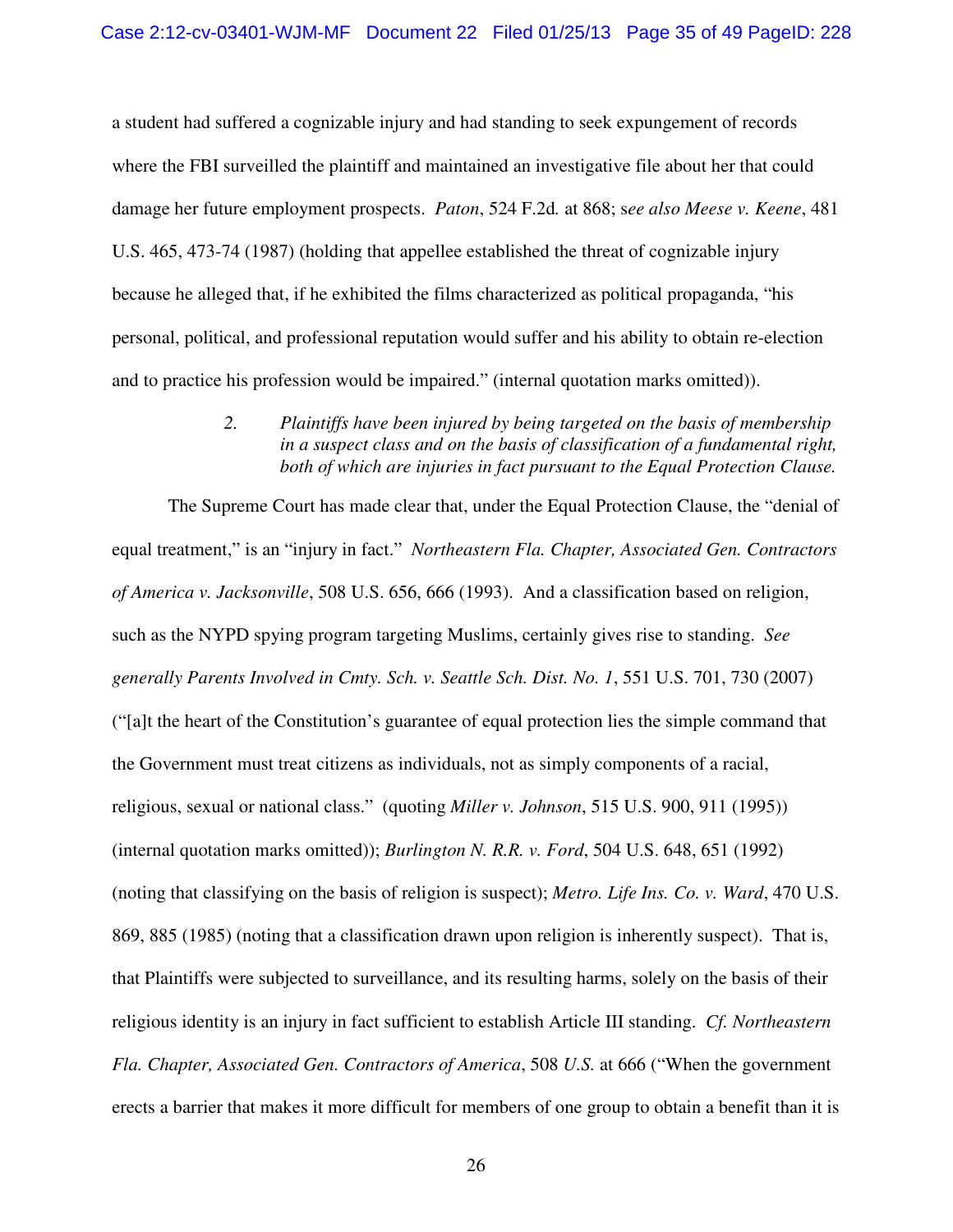for members of another group . . . [t]he 'injury in fact' in an equal protection case of this variety is the denial of equal treatment resulting from the imposition of the barrier  $\dots$ ..."). The stigmatization of all Plaintiffs due to the surveillance solely on the basis of their religious identity is also an injury in fact sufficient to establish Plaintiffs' Article III standing. *See Allen v. Wright*, 468 U.S. 737, 755 (1984) (noting that stigma caused by discrimination is sufficient to support standing for "persons who are personally denied equal treatment" (quoting *Heckler v. Mathews*, 465 U.S. 728, 739-40 (1984)) (internal quotation marks omitted)); *Heckler*, 465 U.S. at 739-40 ("as we have repeatedly emphasized, discrimination itself, by perpetuating 'archaic and stereotypic notions' or by stigmatizing members of the disfavored group as 'innately inferior' and therefore as less worthy participants in the political community, can cause serious noneconomic injuries to those persons who are personally denied equal treatment solely because of their membership in a disfavored group" (internal citation omitted)); *cf. Northeastern Fla. Chapter, Associated Gen. Contractors of America*, 508 U.S. at 666 ("When the government erects a barrier that makes it more difficult for members of one group to obtain a benefit than it is for members of another group . . . [t]he 'injury in fact' in an equal protection case of this variety is the denial of equal treatment resulting from the imposition of the barrier . . . ."). Accordingly, the violations of the Equal Protection Clause set forth in the Complaint provide Plaintiffs with standing to challenge the surveillance here at issue.

> *3. All Plaintiffs have been personally subjected to a policy disfavoring their religion and, in many cases, have altered their behavior as a result, causing injury in fact pursuant to Establishment Clause jurisprudence.*

Plaintiffs have standing under the Establishment Clause to challenge any government practice, including the surveillance program here at issue, which singles out their religion for disfavor. The Supreme Court has made it clear that "the requirements for standing to challenge state action under the Establishment Clause . . . do not include proof that particular religious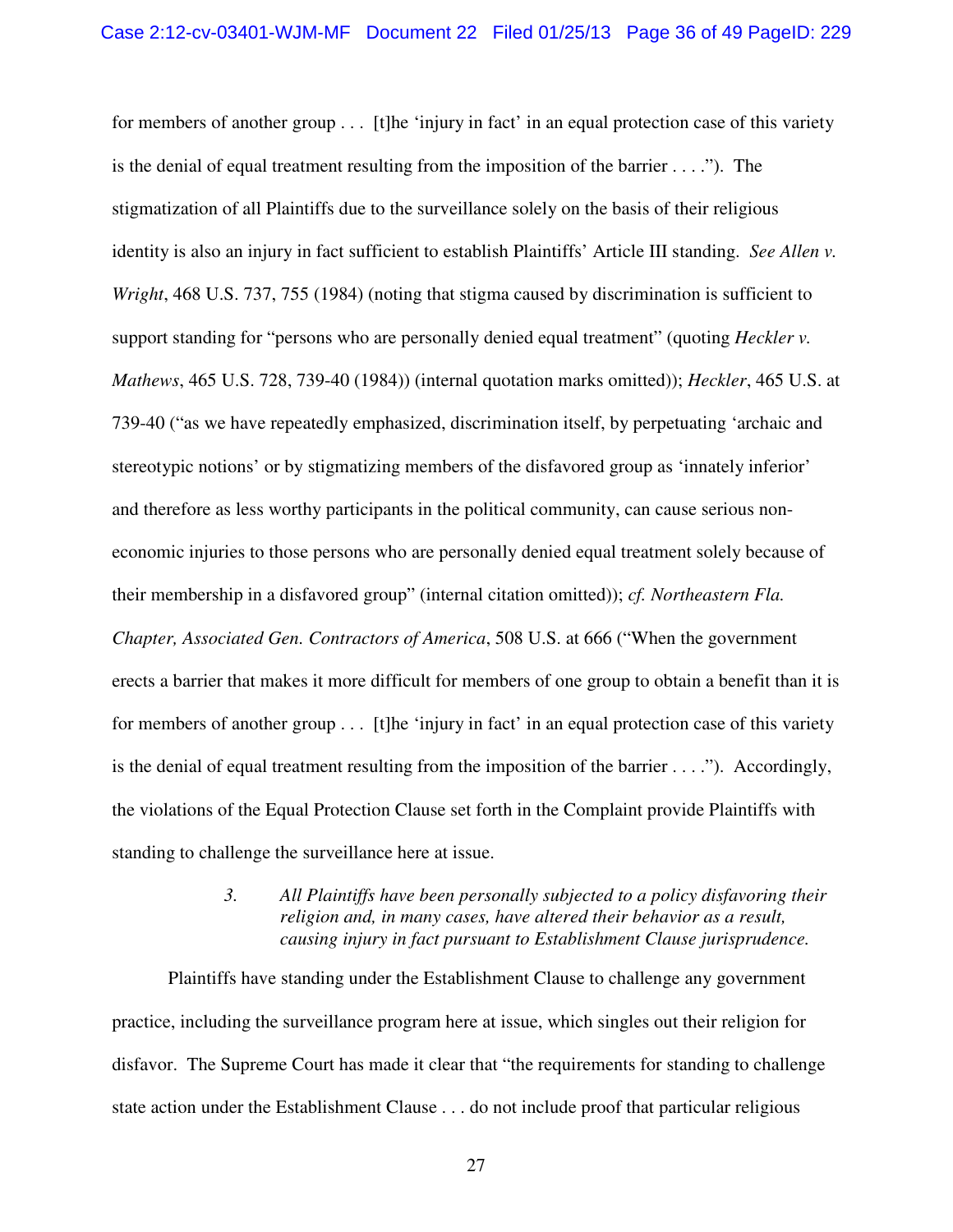freedoms are infringed." *Sch. Dist. of Abington Twp. v. Schempp*, 374 U.S. 203, 225 n.9 (1963) (citing *McGowan v. Maryland*, 366 U.S. 420, 429-30 (1961)). Instead, it is sufficient for plaintiffs to be personally and "directly affected" by state conduct that favors or disfavors a religion in violation of the Establishment Clause, without any evidence of tangible harm. *Id.* Thus, for example, in *Schempp*, schoolchildren and parents had standing to bring an Establishment Clause challenge simply because the children were exposed to Bible verses required by state law to be read at the public schools they attended. *Id.*

The doctrine that an individual has standing when exposed to state conduct that favors or disfavors a particular religion remains a vital part of Establishment Clause jurisprudence, and is perhaps most clearly demonstrated in cases brought by plaintiffs challenging religious displays or performances in public settings. *See, e.g.*, *McCreary County v. ACLU of Ky.*, 545 U.S. 844 (2005) (assuming *sub silentio* that membership organization had standing to bring challenge to religious displays in public buildings absent any apparent showing of tangible harm); *Allegheny County v. Greater Pittsburgh ACLU*, 492 U.S. 573 (1989) (same); *Wallace v. Jaffree*, 472 U.S. 38 (1985) (father and his children, who attended local public schools, had standing to challenge religious prayer in those schools); *Doe v. Indian River Sch. Dist.*, 653 F.3d 256, 259-60 & 261 n.2 (3d Cir. 2011) ((parents, and their children who attended schools in the district, had standing to challenge school district board's policy of opening its meetings with a prayer ). In most circuits, plaintiffs have standing to bring such a challenge if they merely encounter the religious display in person. *See Suhre v. Haywood County*, 131 F.3d 1083, 1087 (4th Cir. 1997) (reviewing circuit law and holding that "unwelcome personal contact with a state-sponsored religious display" is sufficient to confer standing); *Murray v. Austin*, 947 F.2d 147, 151-52 (5th Cir. 1991); *Kaplan v. City of Burlington*, 891 F.2d 1024, 1027 (2d Cir. 1989); *Foremaster v. St.*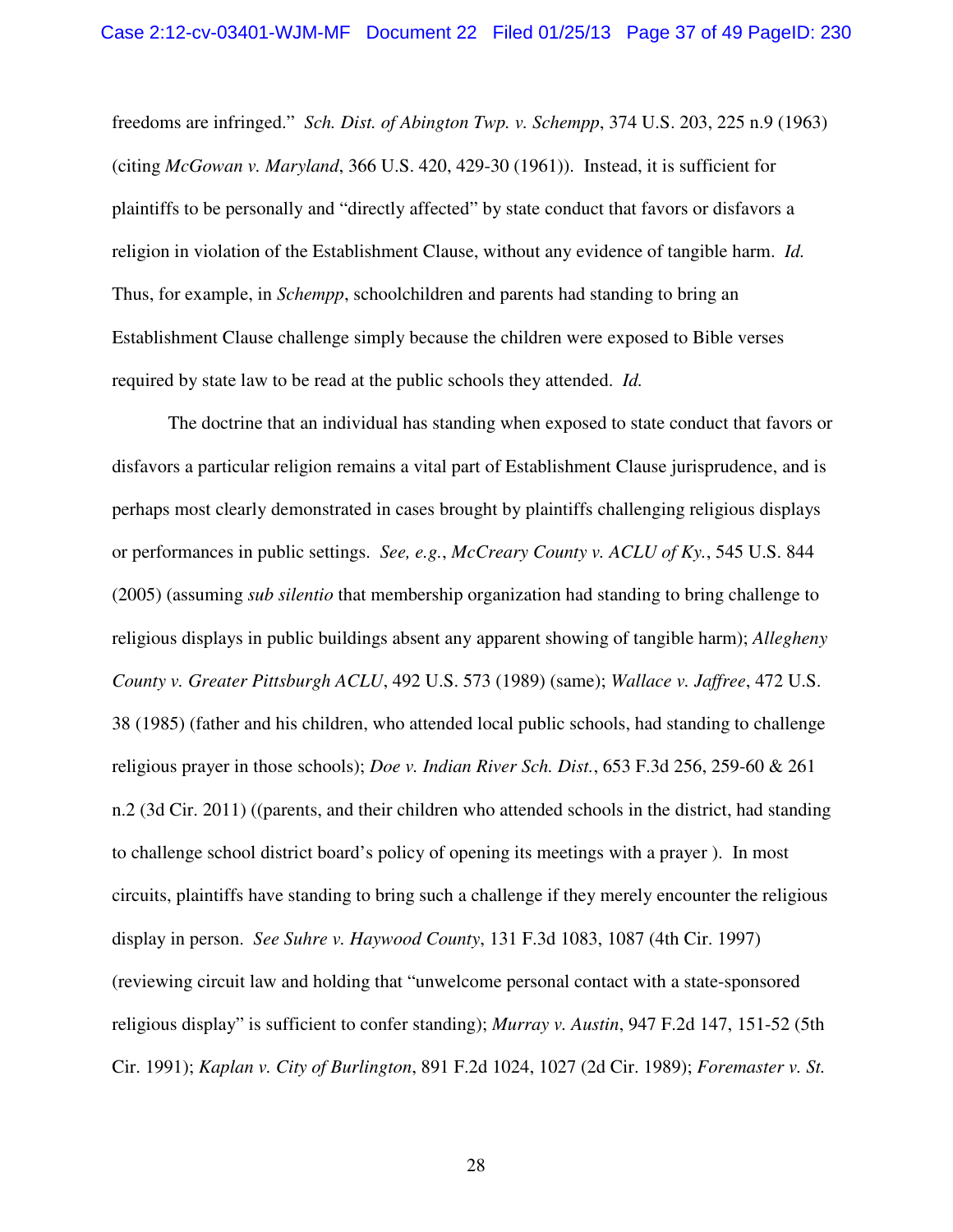*George*, 882 F.2d 1485, 1490-91 (10th Cir. 1989); *Saladin v. Milledgeville*, 812 F.2d 687, 692 (11th Cir. 1987) ("a non-economic injury which results from a party's being subjected to unwelcome religious statements can support a standing claim"); *Hawley v. Cleveland*, 773 F.2d 736, 740 (6th Cir. 1985). A minority of courts require, in addition, that a Plaintiff must have modified his or her behavior to avoid or otherwise mitigate the state conduct that violates the principle of neutrality toward religion. *See, e.g.*, *Freedom from Religion Found. v. Zielke*, 845 F.2d 1463, 1467-68 (7th Cir. 1988) (no standing where plaintiffs "concede that they did not alter their behavior in any manner as a result of the Ten Commandments monument").

While the Third Circuit has not decided whether merely encountering a display is sufficient on its own, *ACLU-NJ ex rel. Miller v. Twp. of Wall*, 246 F.3d 258, 265-66 (3d Cir. 2001), it is clear, in any event, that the injury in an Establishment Clause case need not be economic, but is essentially a spiritual one, and that a plaintiff suffers this injury simply as a result of being subjected to a state practice that singles out a religion for favor or disfavor. *See Suhre*, 131 F.3d at 1086 ("The standing inquiry in Establishment Clause cases has been tailored to reflect the kind of injuries Establishment Clause plaintiffs are likely to suffer. . . . [T]he Establishment Clause Plaintiff is not likely to suffer physical injury or pecuniary loss. Rather 'the spiritual, value-laden beliefs of the plaintiffs' are often most directly affected by an alleged establishment of religion." (quoting *ACLU v. Rabun County*, 698 F.2d 1098, 1102 (11th Cir. 1983))).

In the present case, each individual Plaintiff has personally been subject to the NYPD's surveillance targeting New Jersey Muslims on the basis of religion alone – state conduct that clearly singles out a religion for disfavor in violation of the Establishment Clause. Most have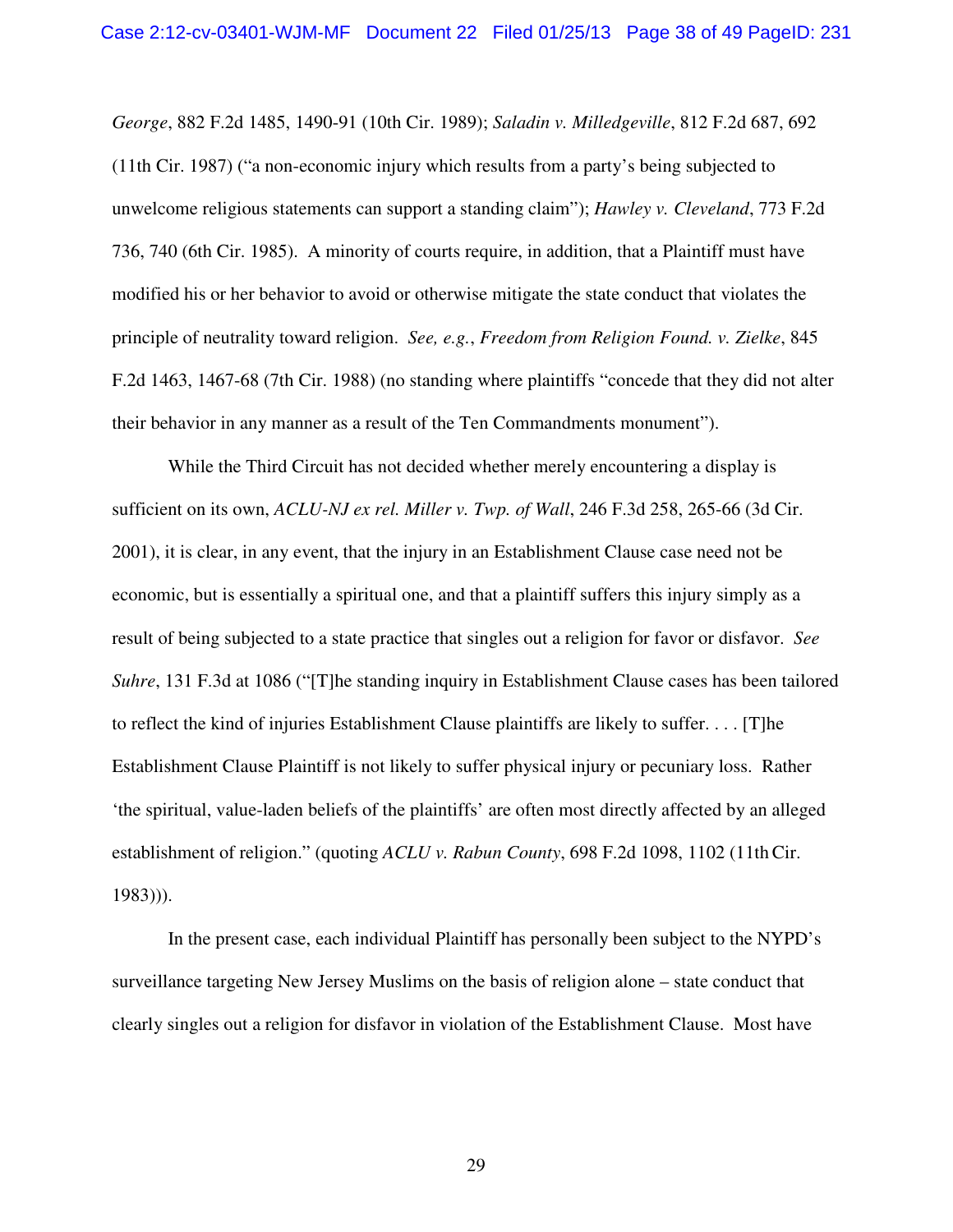also changed their behavior in some way in order to avoid further NYPD surveillance or to

mitigate the negative consequences thereof. Specifically:

- Plaintiff Hassan has attended a number of mosques, each of which has been targeted for surveillance by the NYPD. First. Am. Compl. ¶ 12. He has decreased his attendance at these mosques as a result. *Id.* ¶ 13.
- Plaintiff Muslim Students Association of the U.S. & Canada, Inc. includes two member chapters – at Rutgers Newark and Rutgers New Brunswick – that were specifically targeted for surveillance. *Id.* ¶ 17. Plaintiffs Mohammed and Doe, are members of the Rutgers New Brunswick MSA chapter and are therefore also personally subjected to the NYPD's surveillance. *Id.* ¶¶ 24-29. Each of these individual Plaintiffs has responded to the NYPD's discriminatory surveillance by altering his or her behavior. Thus, Mr. Mohamed now avoids discussing his faith or MSA attendance in public and avoids praying in places where non-Muslims might see him. *Id.* ¶ 25. Ms. Doe no longer discusses religious topics at MSA meetings because she fears those comments may be taken out of context by NYPD officers engaging in discriminatory surveillance. *Id.* ¶ 27.
- Plaintiff CINJ is a membership organization of 12 mosques, largely in the Newark area, at least two of which were subject to NYPD surveillance. *Id.* ¶ 14. Similarly, Plaintiff Muslim Foundation, Inc. owns and operates a mosque in Somerset, New Jersey that was targeted for surveillance. *Id.* ¶ 22. The CINJ mosques have suffered decreased attendance and contributions as a result of the surveillance. *Id.* ¶ 15. And the MFI mosque has changed its religious services and programming as a result of the surveillance, including by deciding not to invite particular individuals to provide religious or spiritual guidance. *Id.* ¶ 23.

Plaintiffs thus amply demonstrate that they have suffered a "personal injury" as a result

of the NYPD surveillance program, and are not simply the subject of an undifferentiated spiritual objection indistinguishable from that of a member of the general population. They therefore have standing to bring their Establishment Clause challenge to the NYPD's practices, which single them out as Muslims for disfavor.

> *4. Plaintiffs have been targeted by a practice that explicitly discriminates on the basis of religion and Plaintiff mosques have experienced a reduction in attendance and have been compelled to change their religious services and programming, injuries in fact to the right to free exercise of religion.*

All the Plaintiffs have standing to bring a Free Exercise Challenge insofar as they have been the targets of a policies and practices of the NYPD that explicitly target Muslims based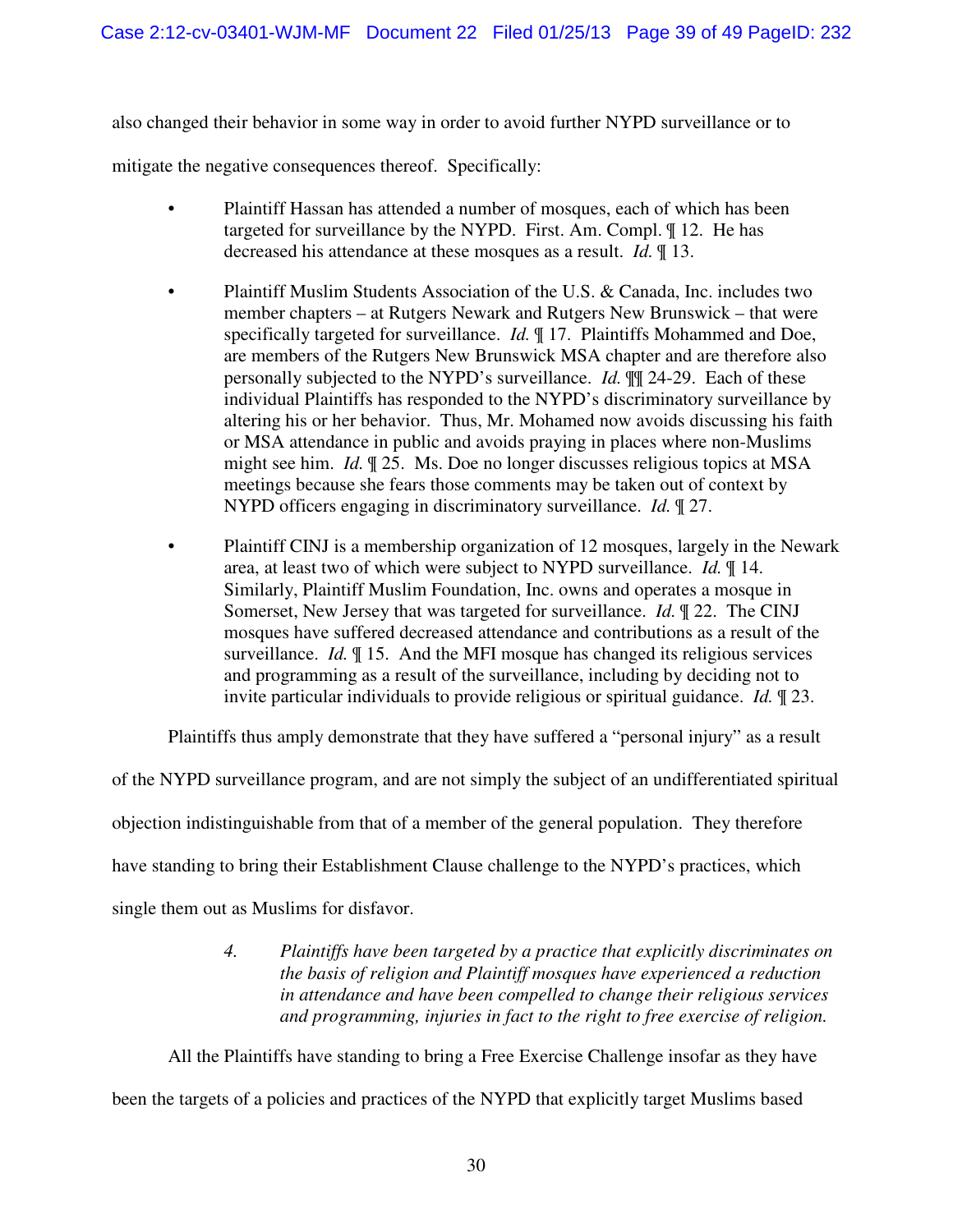solely on faith. Those policies and practices are not, therefore, neutral with respect to religion. *See Church of Lukumi Babalu Aye v. City of Hialeah*, 508 U.S. 520, 534-35 (1993) (official government action that targets religious conduct for distinctive treatment violates Free Exercise Clause). Plaintiffs here, who have been the direct targets of the NYPD's facially discriminatory policy, have standing, just like the plaintiffs in other cases in which courts have considered the constitutionality of similarly discriminatory government conduct. *Cf*. *Church of Lukumi Babalu Ay*, 508 U.S. at 535-36, 547 (voiding an ordinance that was enacted contrary to the Free Exercise of Religion because religious practice was the only conduct subject to the ordinance); *Employment Div. v. Smith*, 494 U.S. 872, 877 (1990) ("[t]he government may not . . . impose special disabilities on the basis of religious views or religious status"); *McDaniel v. Paty*, 435 U.S. 618 (1978) (holding that provision of law that targeted clergy because of their religious status violated the First Amendment right to the Free Exercise of Religion). Moreover, many of the Plaintiffs have not simply had their religious observance targeted for discrimination, but also have been compelled to curtail or modify their religious practice as a result of the NYPD's discriminatory surveillance. *See* First Am. Compl. ¶¶ 13, 25, 27, 30.

In addition, member mosques of plaintiff CINJ that are included in the NYPD's Newark report, Masjid al-Haqq and Masjid Ali K. Muslim, have suffered a classic First Amendment injury because their attendance has dropped as a result of the surveillance. *Id.* ¶ 15. Further, the MFI mosque has been compelled to significantly alter the content of its religious services and programming, as a direct result of the surveillance. *Id.* ¶ 23. Decreased mosque attendance and effects on religious programming are clearly cognizable injuries for purposes of standing: "Churches, as organizations, suffer a cognizable injury when assertedly illegal government conduct deters their adherents from freely participating in religious activities protected by the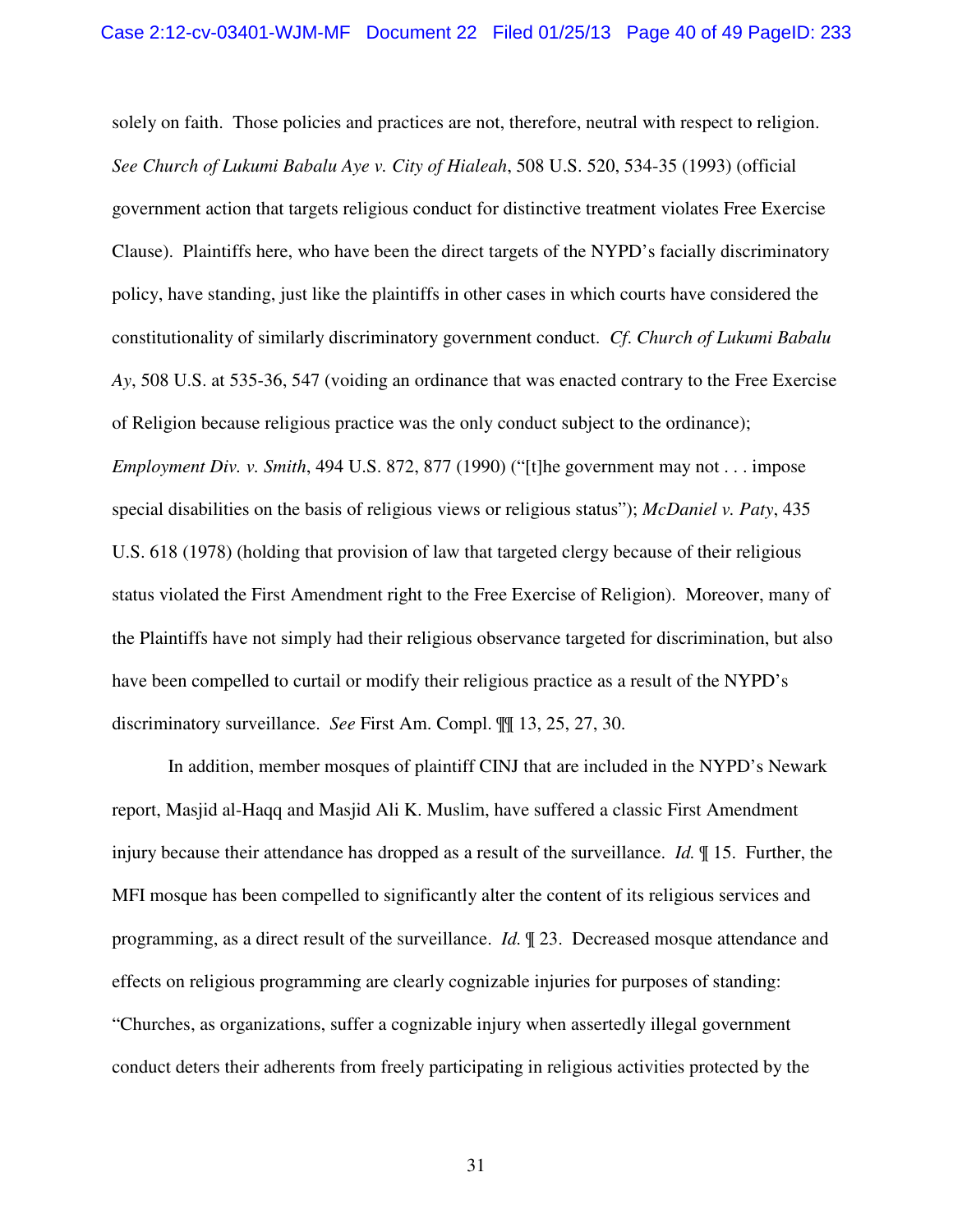First Amendment." *Presbyterian Church*, 870 F.2d at 522-23 (holding that a church had standing to challenge government surveillance where plaintiffs made allegations of a "decrease in congregants' participation in worship services and other religious activities, of the cancellation of a Bible study class, of the diversion of clergy energy from pastoral duties, and of congregants' reluctance to seek pastoral counseling."); *see also Socialist Workers Party v. Attorney General*, 419 U.S. 1314, 1319 (1974) (Marshall, J., Circuit Justice) (government surveillance "will have the concrete effects of dissuading some [Young Socialist Alliance] delegates from participating actively in the convention and leading to possible loss of employment for those who are identified as being in attendance. . . . The specificity of the injury claimed by the applicants is sufficient, under *Laird*, to satisfy the requirements of Art. III.").<sup>17</sup> Plaintiffs therefore have Article III standing on these additional bases as well.

#### **B. Plaintiffs' injuries are "fairly traceable" to the NYPD's discriminatory practices and are not the result of an independent action of a third party.**

Plaintiffs' injuries, just described, are all "fairly traceable" to NYC's facially discriminatory surveillance policy and practice, which senior City officials have reaffirmed, endorsed, and promoted since they were disclosed by the AP. First Am. Compl. ¶ 64. The NYPD's practice of targeting Muslims has also been made public by one of its informants. Katon Dec. ¶ 4. NYC argues, however, that "it is the *disclosure* of the documents by the Associated Press in unredacted form which left in identifying information – not the NYPD's actions – that has caused Plaintiffs' alleged injuries." Def. Br. at 18 (original emphasis). This

 $\overline{a}$ 

 $17$  In other contexts, courts have held that a forced disclosure of the organization's membership lists must be regarded as entailing the likelihood of a substantial restraint upon the exercise of the members' right to freedom of association where the disclosure would likely "induce members to withdraw from the Association and dissuade others from joining it because of fear of exposure of their beliefs shown through their associations and of the consequences of this exposure." *NAACP v. Alabama*, 357 U.S. 449, 462-63 (1958).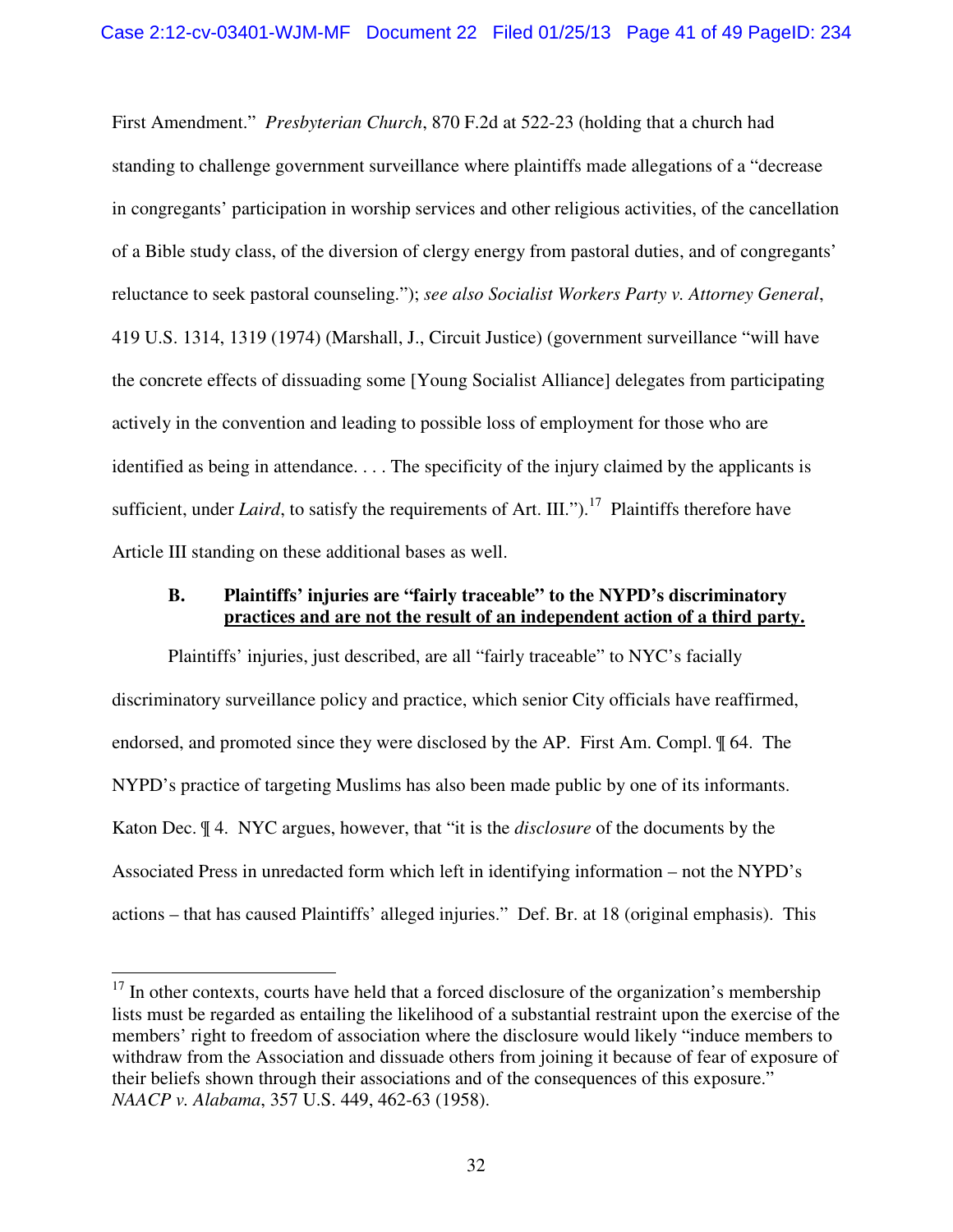argument misunderstands the nature of the "fairly traceable" prong of the standing inquiry, which does not require a direct and unmediated link between an unconstitutional act and a plaintiff's injuries. That is, the mere presence of a third party in the causal chain does not "break the causation requirement" for standing purposes, as the City maintains. To the contrary, Plaintiffs' injuries remain "fairly traceable" to the City because disclosure of its policy and practice caused injury only because the City's policy was unlawful and discriminatory in the first place. Moreover, the notion that a plaintiff lacks standing because the press first reports a previously secret program would impermissibly transform the press's exercise of its First Amendment-protected role into a shield against judicial review of unconstitutional practices, especially in a case where there is no suggestion that the information reported by the press is privileged against use at trial. Regardless, in this case, the AP's role in publicizing the City's discriminatory surveillance policy was quickly eclipsed by senior City officials, who confirmed the existence of the program and endorse its legitimacy.

NYC further suggests that whenever a harm turns on "the independent action of some third party not before the court" there is no Article III standing. Def. Br. at 17 (citing *Simon v. E. Ky. Welfare Rights Org.*, 426 U.S. 26, 41-42 (1976)); *Duquesne Light Co. v. EPA*, 166 F.3d 609, 613 (3d Cir. 1999)). But "[t]he fact that the harm to petitioners may have resulted indirectly does not in itself preclude standing." *Warth*, 422 U.S. at 504. Indeed, the cases cited by the City do not stand for the proposition that a plaintiff lacks standing whenever a third party's action is somewhere in the causal chain between the government conduct and the plaintiff's injury. Rather, the "independent action of some third party" only stands as an obstacle to standing where "plaintiff's asserted injury arises from the government's allegedly unlawful regulation (or lack of regulation) of *someone else*" who in turn harms the plaintiff, as opposed to cases where "the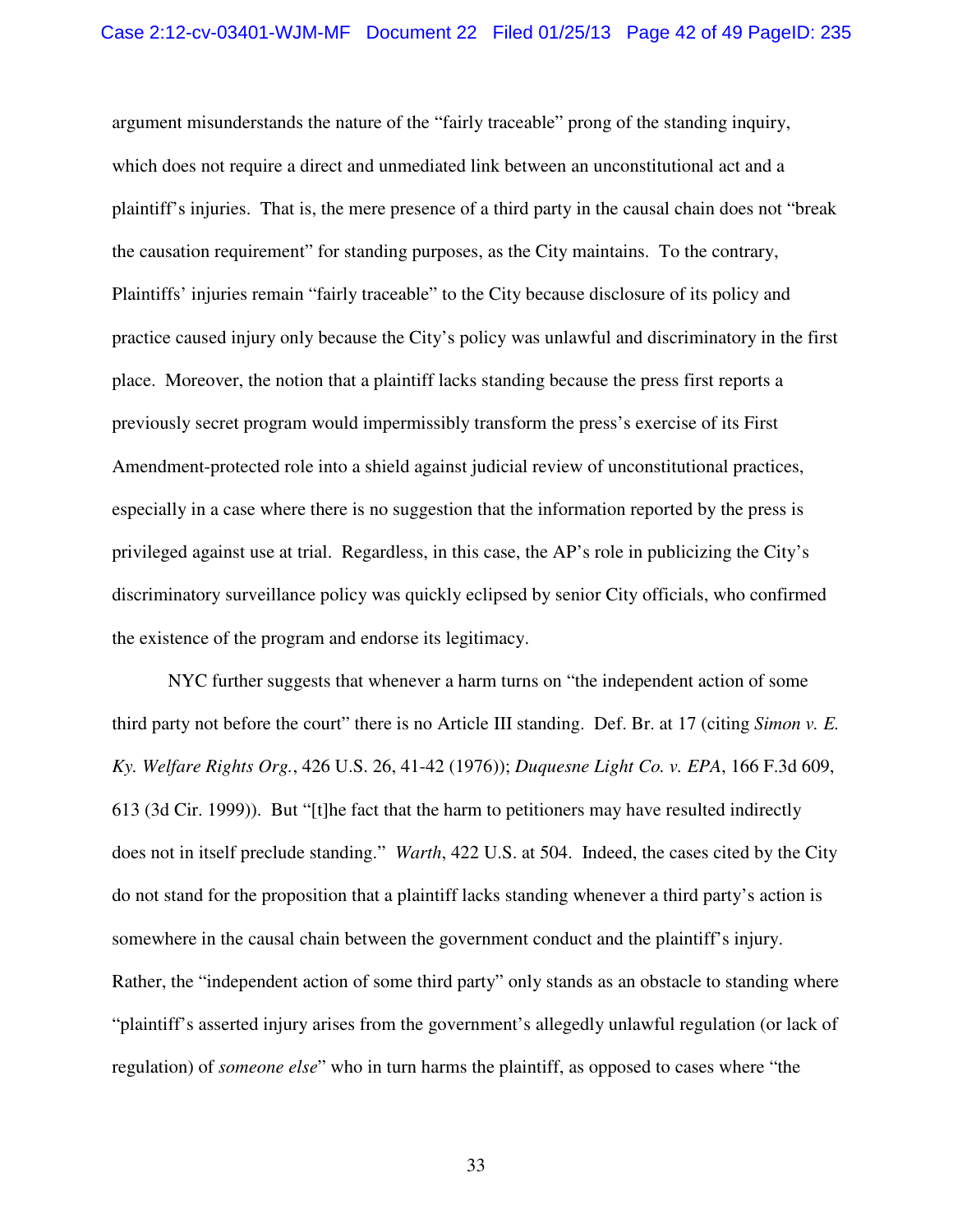#### Case 2:12-cv-03401-WJM-MF Document 22 Filed 01/25/13 Page 43 of 49 PageID: 236

plaintiff is himself an object of the [government] action (or forgone action) at issue." *Lujan*, 504 U.S. at 560-62 (emphasis in original). Here, the AP was certainly not the object of the City's unlawful policy and practice. The AP is therefore not the kind of "third party" whose presence in the causal chain might create difficulties under the "fairly traceable" prong of the standing inquiry. Instead, in the language of *Lujan*, Plaintiffs are themselves the "object[s] of the [government] action  $\dots$  at issue" – *i.e.*, they are the objects of the NYPD's unconstitutionally discriminatory surveillance. And where a plaintiff is the direct object of government conduct, *Lujan* instructs that "there is ordinarily little question that the [government] action or inaction has caused [plaintiff] injury, and that a judgment preventing or requiring the action will redress it." *Id.* at 561-62.

This is clearly illustrated by examining the only two cases cited by the City in support of its argument that Plaintiffs' injuries are not "fairly traceable" to the NYPD, but instead to the AP. In *Simon v. Eastern Kentucky Welfare Rights Organization*, plaintiffs challenged an IRS rule that did not govern the plaintiffs directly, but rather dictated the tax treatment of non-profit hospitals which, plaintiffs argued, would respond to the IRS rule by denying healthcare services to the plaintiffs. *See* 426 U.S. at 28, 42-46. Thus, the hospitals were a "third party" in the sense of being the only party directly regulated by the IRS, and the plaintiffs' injuries were therefore "fairly traceable" to the IRS only if plaintiffs could show that the hospital's decisions to deny them services were based on the IRS rule and not the "result [of] decisions made by the hospitals without regard to tax implications." *Id.* at 42-43. Unlike the plaintiffs in *Simon*, Plaintiffs here are the direct objects of the City's challenged conduct. Indeed, the AP – the supposed "third party" – was in no way a part of the operation of the NYPD's discriminatory policy or practice as the hospitals were in *Simon*.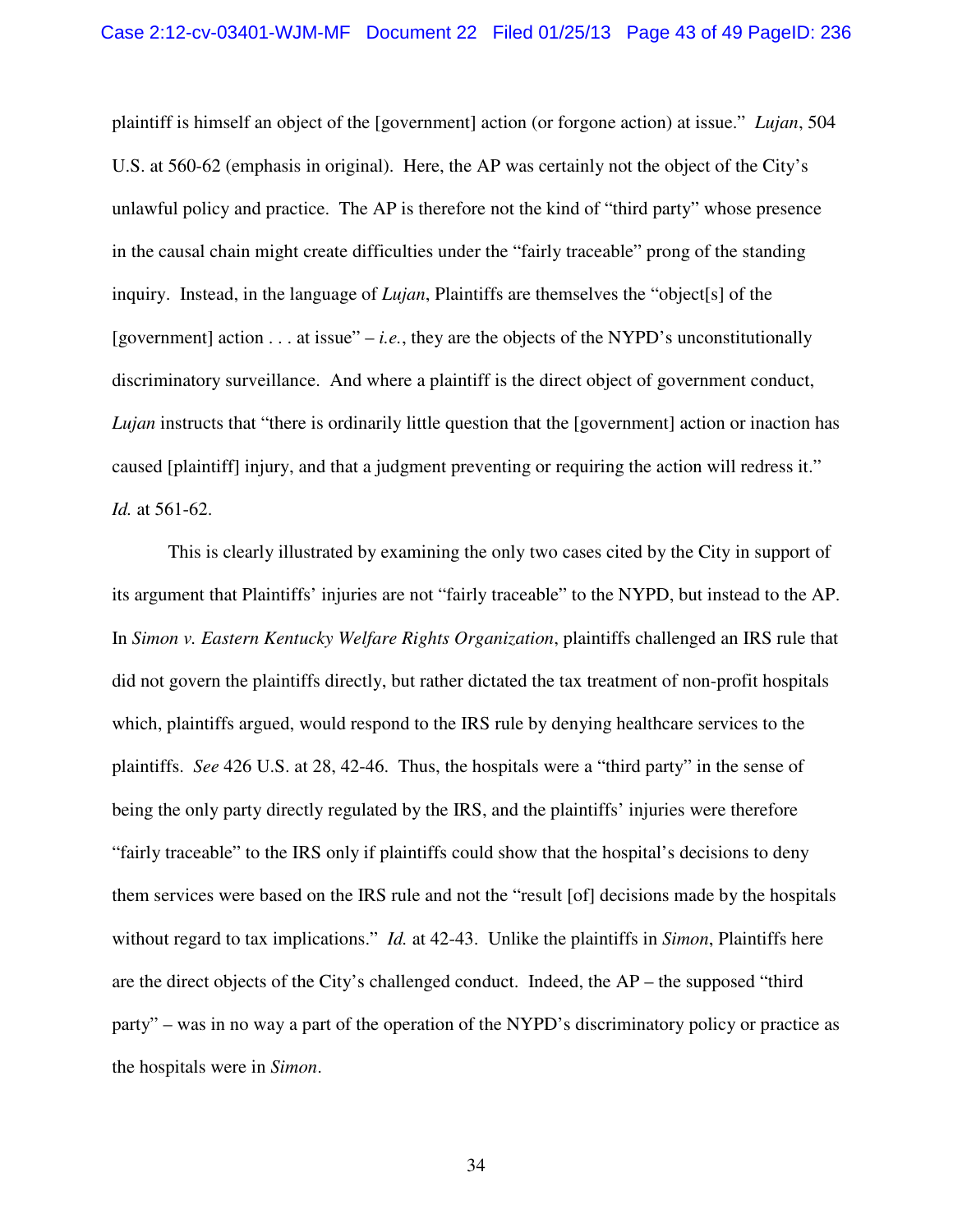*Duquesne Light Co. v. EPA*, also cited by the City, provides even less support for its argument. In that case, an electric utility sought to invalidate certain Pennsylvania Department of Environmental Protection ("PDEP") regulations, approved by the EPA, that would have caused the utility financial injury. 166 F.3d at 611-13. The case was dismissed for lack of standing not simply because only the EPA had jurisdiction to regulate the PDEP, rather than the plaintiff utility, but also because the EPA lacked authority to require PDEP to modify the regulations at issue so as to alleviate plaintiff's financial injury. *Id.* at 613. In other words, the EPA did not inflict the financial injury, could not have prevented it, and had no power to redress it. The case could not be more dissimilar to this one, where the NYPD directly targets Plaintiffs with its unlawful surveillance practices, and where effective redress can only come from the City in the form of an order requiring the City to cease its unconstitutional discrimination and to make Plaintiffs whole by expunging unlawfully gathered records and providing compensatory or nominal damages.

The City's argument that the AP's disclosure of the Program immunizes NYC from liability for its constitutional violations is also contradicted by a number of cases in which courts have had no difficulty in holding that a plaintiff's injuries are "fairly traceable" to a government entity's unlawful conduct notwithstanding the prominent presence of a third party somewhere in the causal chain. *See, e.g.*, *Meese*, 481 U.S. at 472-74 (government label on publication caused reputational injury, despite the fact that the response of third parties to the government's label was direct cause of injury); *Schurr v. Resorts Int'l Hotel, Inc.*, 196 F.3d 486, 493-94 (3d Cir. 1999) (plaintiff not hired by employer had standing to challenge government regulations that encouraged affirmative action, even though adverse employment decision was actually made by private employer and not specifically mandated by the challenged regulations); *McKay v. Horn*,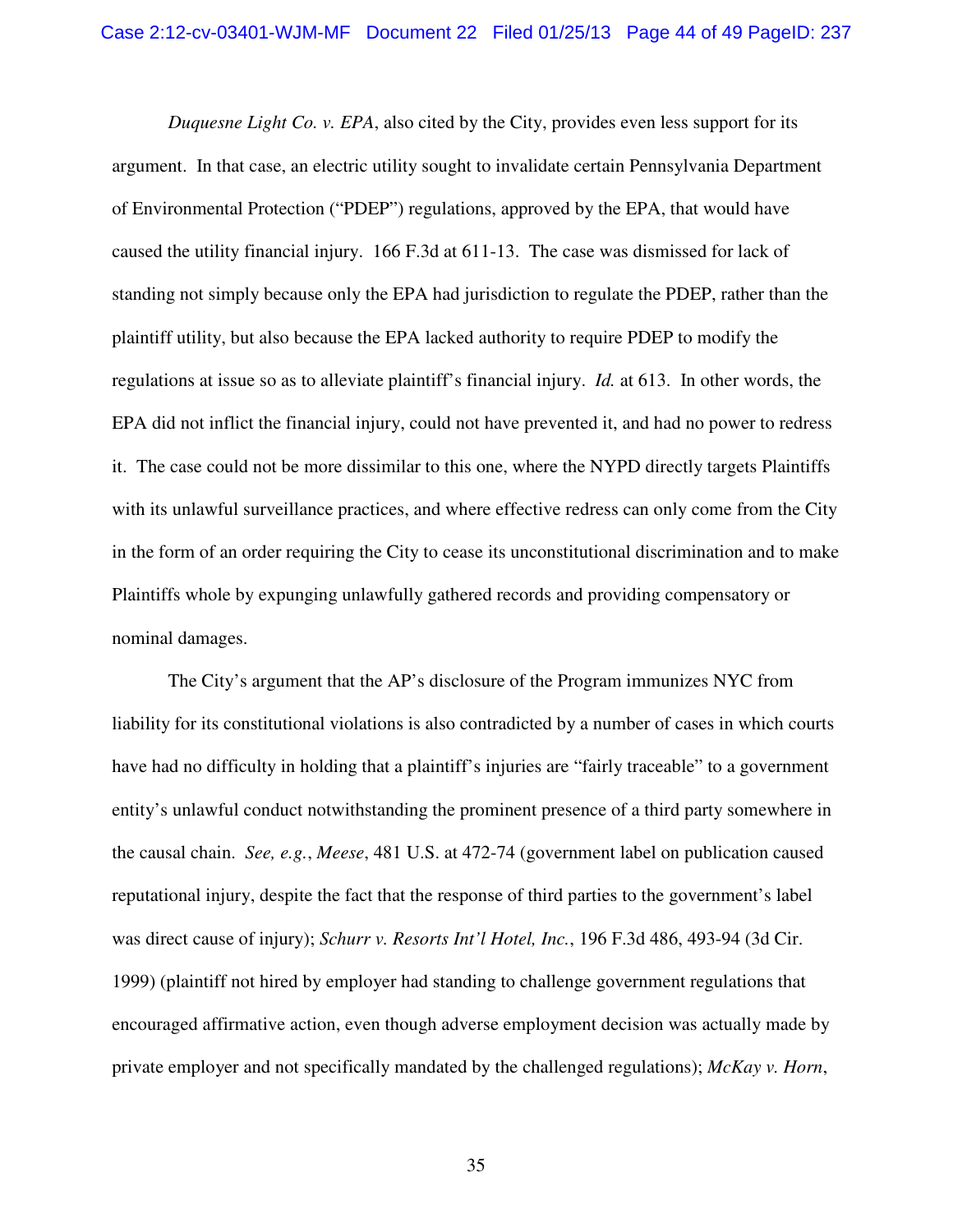529 F. Supp. 847, 854-55 (D.N.J. 1981) (injury was fairly traceable to federal statute even though injury was directly caused by New Jersey legislature's decision to enact a state statute in response to federal statute); *Camden v. Plotkin*, 466 F. Supp. 44, 48-50 (D.N.J. 1978) (plaintiffs had standing to challenge methodology used by Census Bureau because undercounting of minorities might result in reduced federal aid, even though third-party agency was responsible for making such cuts). Moreover, Plaintiffs are aware of no case decided by any U.S. court – and the City does not cite any – in which the action of a newspaper reporting on a government program was regarded as "independent action of a third party" sufficient to insulate the government from suit by individuals affected by the government policy.

Finally, the AP's exposé on the City's discriminatory surveillance program, which first brought Plaintiffs' injuries to light, was quickly eclipsed by the public statements of senior City officials, who confirmed the existence of the program, praised it, and, indeed, touted it as an important effort to prevent terrorist attacks, thereby reaffirming the deeply stigmatizing and unconstitutional premise of the program that is itself the principal source of Plaintiffs' injuries: that Muslims such as Plaintiffs are properly objects of suspicion simply on account of their religion, and that they will therefore be singled out by law enforcement on that basis. *See* First Am. Compl. ¶¶ 61, 65; Katon Dec. ¶¶ 3,5 (attaching statements of Mayor Bloomberg, Ray Kelly, and Thomas Galati all confirming the program's existence and endorse its legitimacy).

#### **C. Plaintiffs' injuries will be redressed by a favorable decision.**

Finally, Plaintiffs satisfy the "redressability" prong of the three-part standing inquiry. NYC's motion to dismiss does not contend that Plaintiffs' injuries would not be redressed by a favorable decision by this Court. In fact, it is evident that Plaintiffs' injuries are redressable by an order requiring the NYPD to cease its unconstitutional discrimination, remove the taint of past illegal surveillance by expunging unlawfully gathered records, and pay compensatory or nominal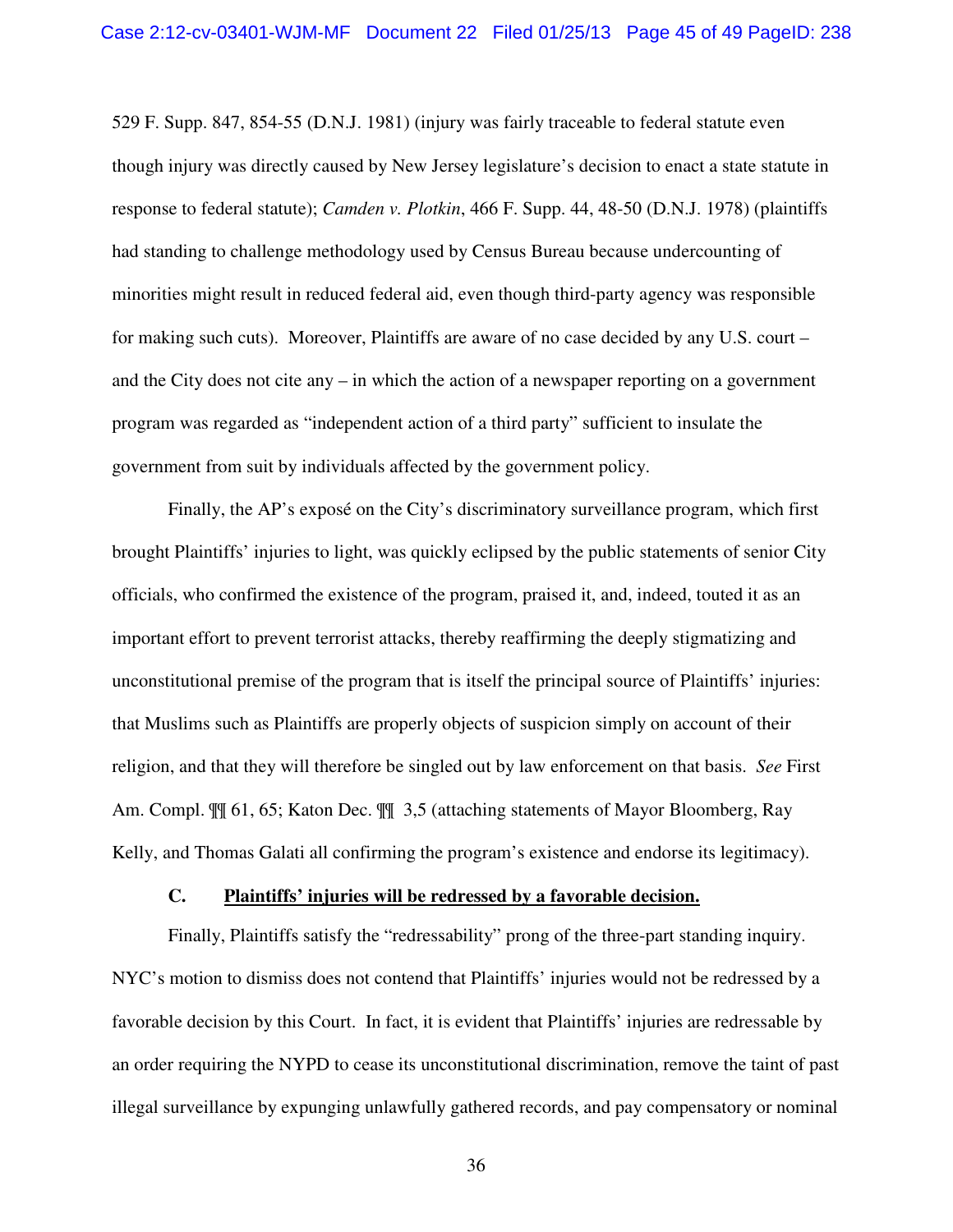#### Case 2:12-cv-03401-WJM-MF Document 22 Filed 01/25/13 Page 46 of 49 PageID: 239

damages, as appropriate. Similarly, Plaintiffs' injuries regarding future employment prospects would be redressed by a declaratory judgment that the NYPD's surveillance of them was unconstitutional and an order requiring the NYPD to expunge records. Finally, Plaintiffs' economic injuries – reduced property values and decreased business – would be redressed by compensatory damages against the NYPD.

Additionally, the fact that Plaintiffs' injuries would be redressed by an order against the City further undermines the City's argument that the harms here are not "fairly traceable" to the NYPD's discriminatory policy and practice. Where "[t]he relief requested by the plaintiffs [is] simply the cessation of the allegedly illegal conduct . . . the 'redressability' analysis is identical to the 'fairly traceable' analysis." *Allen,* 468 U.S. at 759 n.24. In the present case, Plaintiffs in fact seek the cessation of the allegedly illegal conduct, along with other relief – expungement and compensatory or nominal damages – that is also tightly connected to the specific violations of law alleged. Indeed, the fact that Plaintiffs' injuries would be redressed by an order against the City is itself strong evidence that those injuries are "fairly traceable" to the City's actions.

#### **IV. PLAINTIFFS HAVE STATED A CLAIM FOR EXPUNGEMENT**

Plaintiffs are entitled to the remedy of expungement based upon the NYPD's collection of records on Muslims in violation of the First and Fourteenth Amendments, as set forth fully above in response to NYC's motion to dismiss those claims. Such a remedy is well established when law enforcement creates records through unconstitutional surveillance. In *Paton*, the FBI's Newark office kept a record of a high school student in a file labeled "Subversive Matter-Socialist Workers Party" because she requested information from the Socialist Labor Party as part of an assignment for her Social Studies class. The court reversed summary judgment on the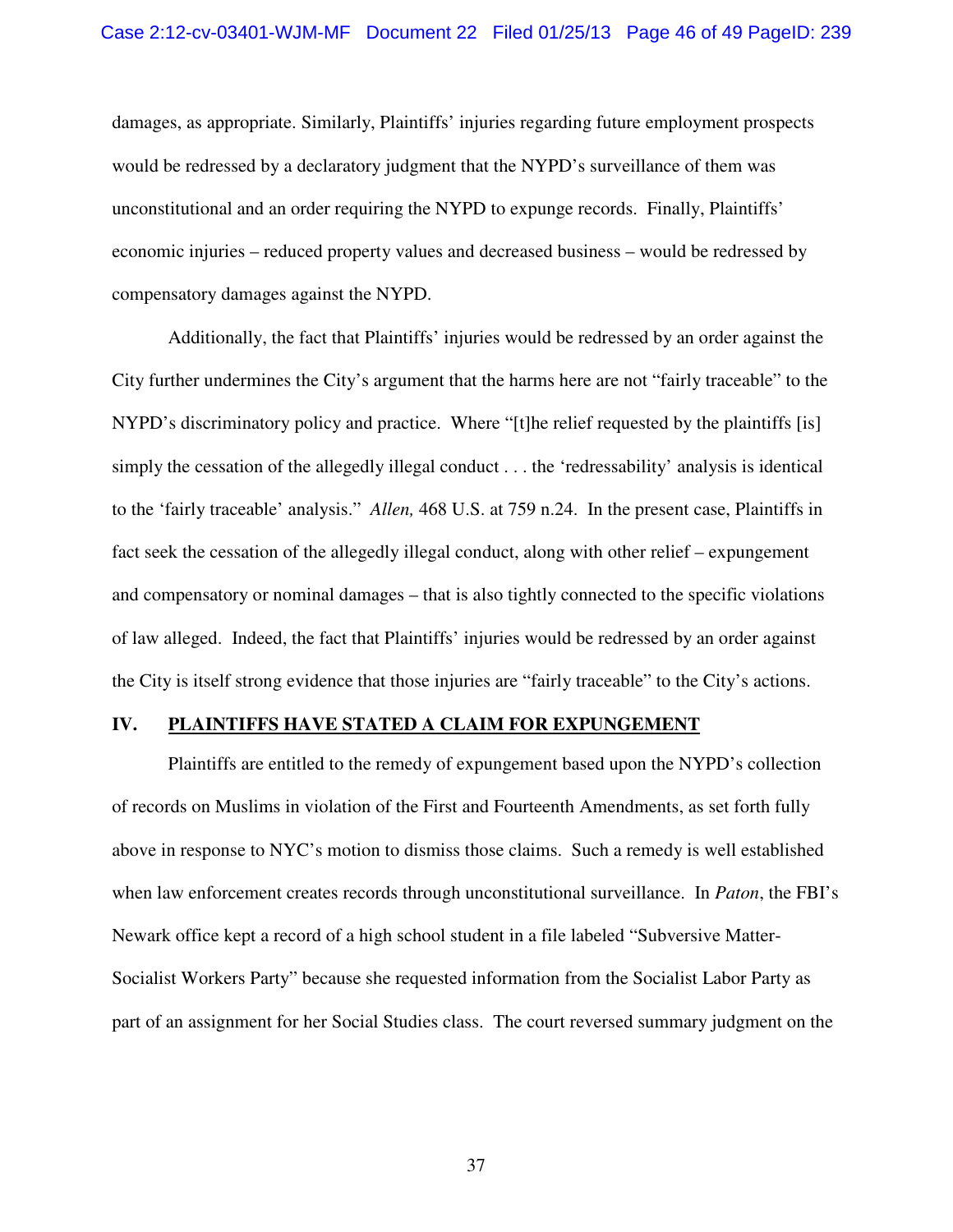student's constitutional claims and recognized her standing<sup>18</sup> to seek expungement because "the existence of the records may at a later time become a detriment to her."<sup>19</sup> Paton, 524 F.2d at 866, 868; *see also Doe v. U.S. Air Force*, 812 F.2d 738, 741 (D.C. Cir. 1987) ("The federal courts are empowered to order the expungement of Government records where necessary to vindicate rights secured by the Constitution or by statute.")

At this preliminary stage, based upon the strength of Plaintiffs' allegations of unconstitutional surveillance and the harm it caused each of them, Plaintiffs have stated a claim upon which the relief of expungement may be granted. *Paton*, 524 F.2d at 873 ("The scope of such relief will depend on the factual and legal background of the district court's decision and is largely within the discretion of that court."). NYC's motion to dismiss the claim should, therefore, be denied.

 $\overline{a}$  $18$  The court found that the threatened injury caused by the FBI's retention of her file was "concrete injury" under *Laird* and *Philadelphia Yearly*. *See supra* § III (discussion of *Laird* and *Philadelphia Yearly* cases).

<sup>&</sup>lt;sup>19</sup> The court recognized the expungement remedy but remanded the case for the parties to further develop the record. *Paton*, 524 F.2d at 867 n.3, 869.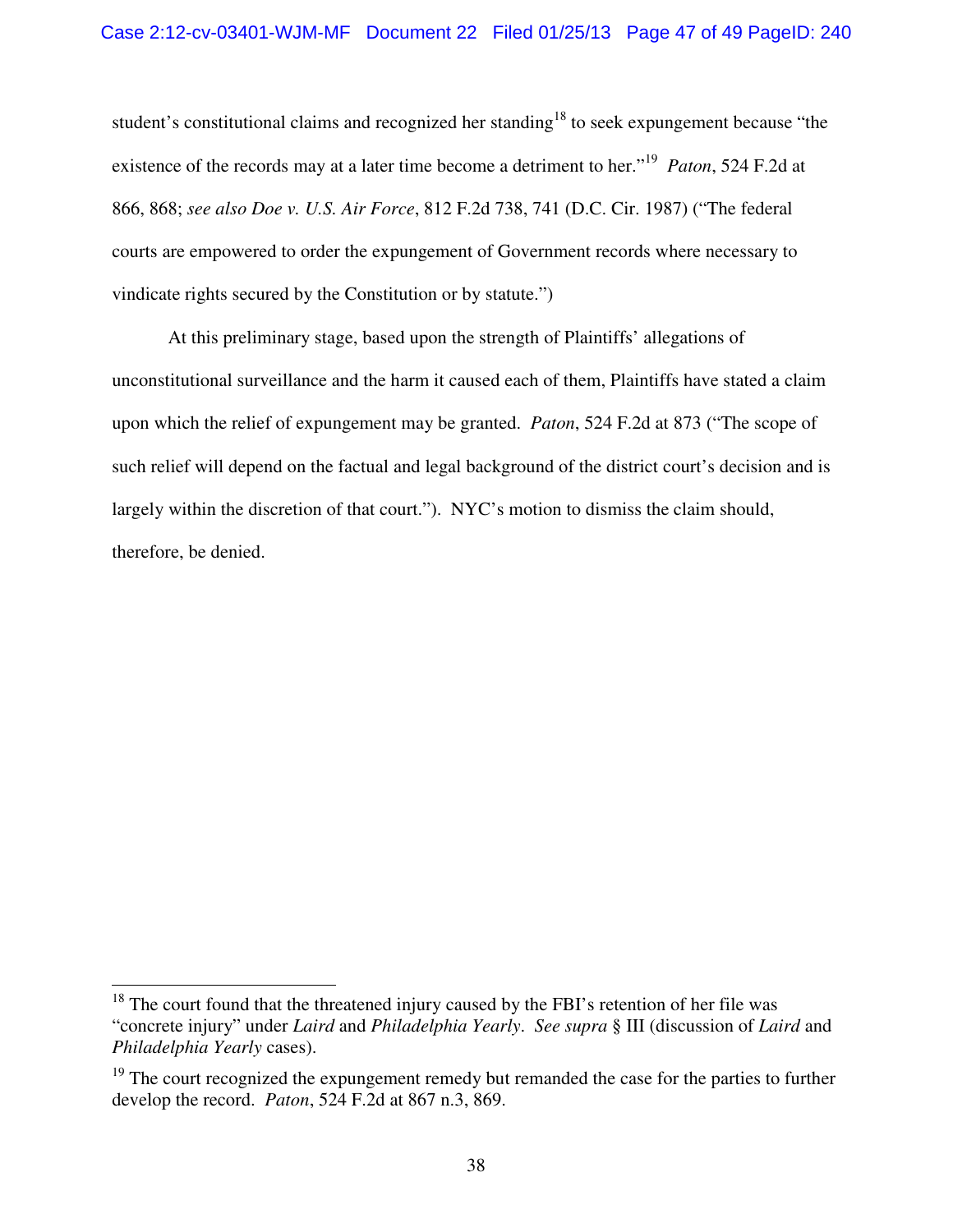Case 2:12-cv-03401-WJM-MF Document 22 Filed 01/25/13 Page 48 of 49 PageID: 241

#### **CONCLUSION**

For all of the foregoing reasons, the Court should deny the City of New York's Motion to

Dismiss in its entirety.

Dated: January 25, 2013 New York, New York

> Baher Azmy Ghita Schwarz, *pro hac admission pending* Omar Farah, *pro hac admission pending*  CENTER FOR CONSTITUTIONAL RIGHTS 666 Broadway,  $7<sup>th</sup>$  Floor New York, NY 11201 212-614-6427 bazmy@ccrjustice.org

By: \_/s/*Baher Azmy*\_\_\_\_\_\_\_\_\_\_\_\_\_\_\_\_\_\_ Baher Azmy

Glenn Katon Farhana Khera MUSLIM ADVOCATES 315 Montgomery Street, 8th Floor San Francisco, CA 94104

Ravinder S. Bhalla THE BHALLA LAW FIRM 333 Washington Street, Suite 203 Jersey City, NJ 07302

 *Attorneys for Plaintiffs*